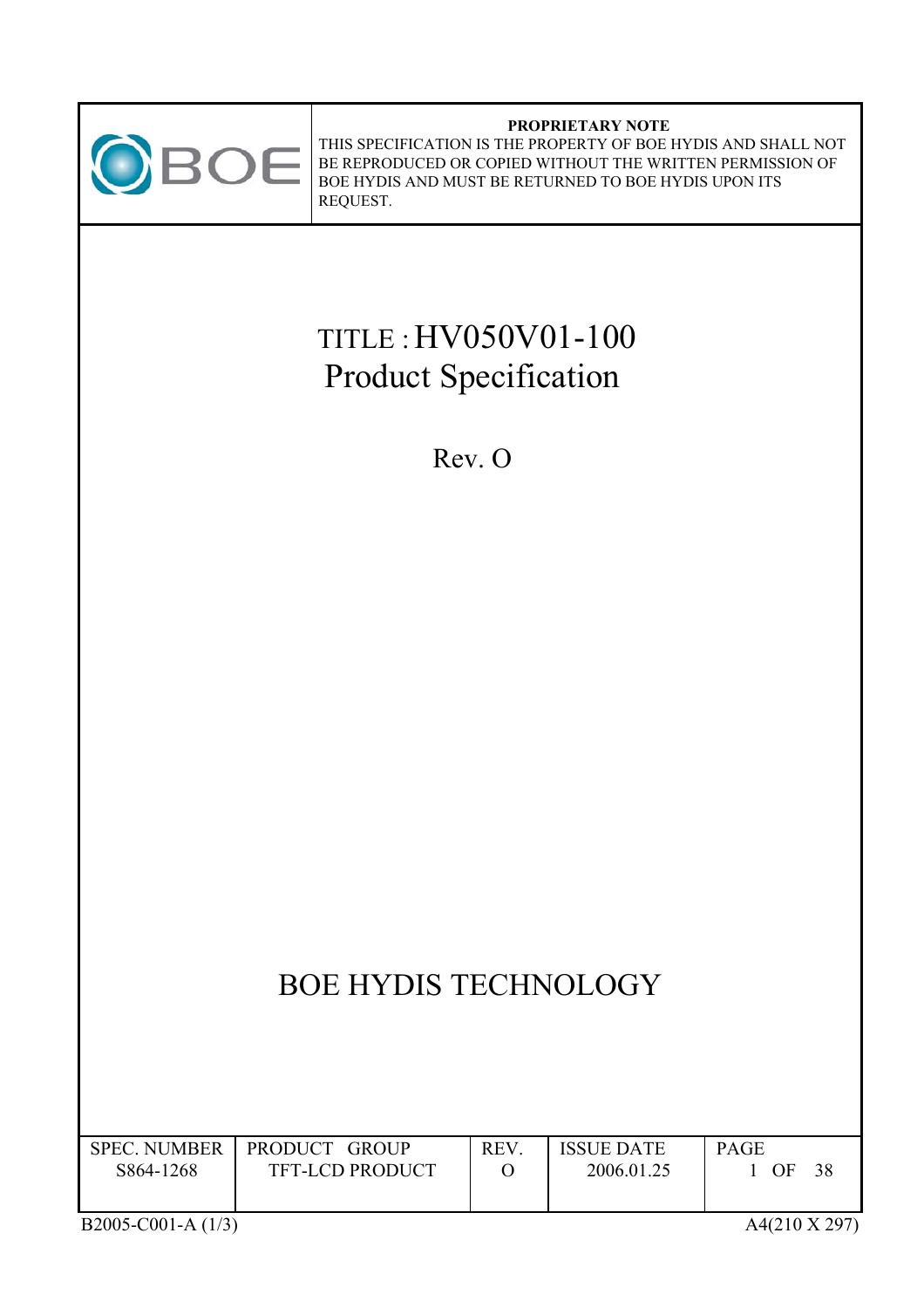|             | OBOE                | PRODUCT GROUP                      | REV.         | <b>ISSUE DATE</b>          |
|-------------|---------------------|------------------------------------|--------------|----------------------------|
|             |                     | TFT-LCD PRODUCT                    | $\mathbf{O}$ |                            |
|             |                     |                                    |              |                            |
|             |                     | <b>REVISION HISTORY</b>            |              |                            |
| REV.        | ECN NO.             | DESCRIPTION OF CHANGES             | <b>DATE</b>  | PREPARED                   |
| $\mathbf O$ |                     | <b>Initial Release</b>             | 06.01.25     | J.K. Han                   |
|             |                     |                                    |              |                            |
|             |                     |                                    |              |                            |
|             |                     |                                    |              |                            |
|             |                     |                                    |              |                            |
|             |                     |                                    |              |                            |
|             |                     |                                    |              |                            |
|             |                     |                                    |              |                            |
|             |                     |                                    |              |                            |
|             |                     |                                    |              |                            |
|             |                     |                                    |              |                            |
|             |                     |                                    |              |                            |
|             |                     |                                    |              |                            |
|             |                     |                                    |              |                            |
|             |                     |                                    |              |                            |
|             |                     |                                    |              |                            |
|             |                     |                                    |              |                            |
|             |                     |                                    |              |                            |
|             |                     |                                    |              |                            |
|             |                     |                                    |              |                            |
|             |                     |                                    |              |                            |
|             |                     |                                    |              |                            |
|             |                     |                                    |              |                            |
|             |                     |                                    |              |                            |
|             |                     |                                    |              |                            |
|             |                     |                                    |              |                            |
|             | <b>SPEC. NUMBER</b> | SPEC. TITLE                        |              | <b>PAGE</b>                |
|             | S864-1268           | HV050V01-100 Product Specification |              | OF<br>38<br>$\overline{2}$ |
|             | B2005-C001-A (2/3)  |                                    |              | A4(210 X 297)              |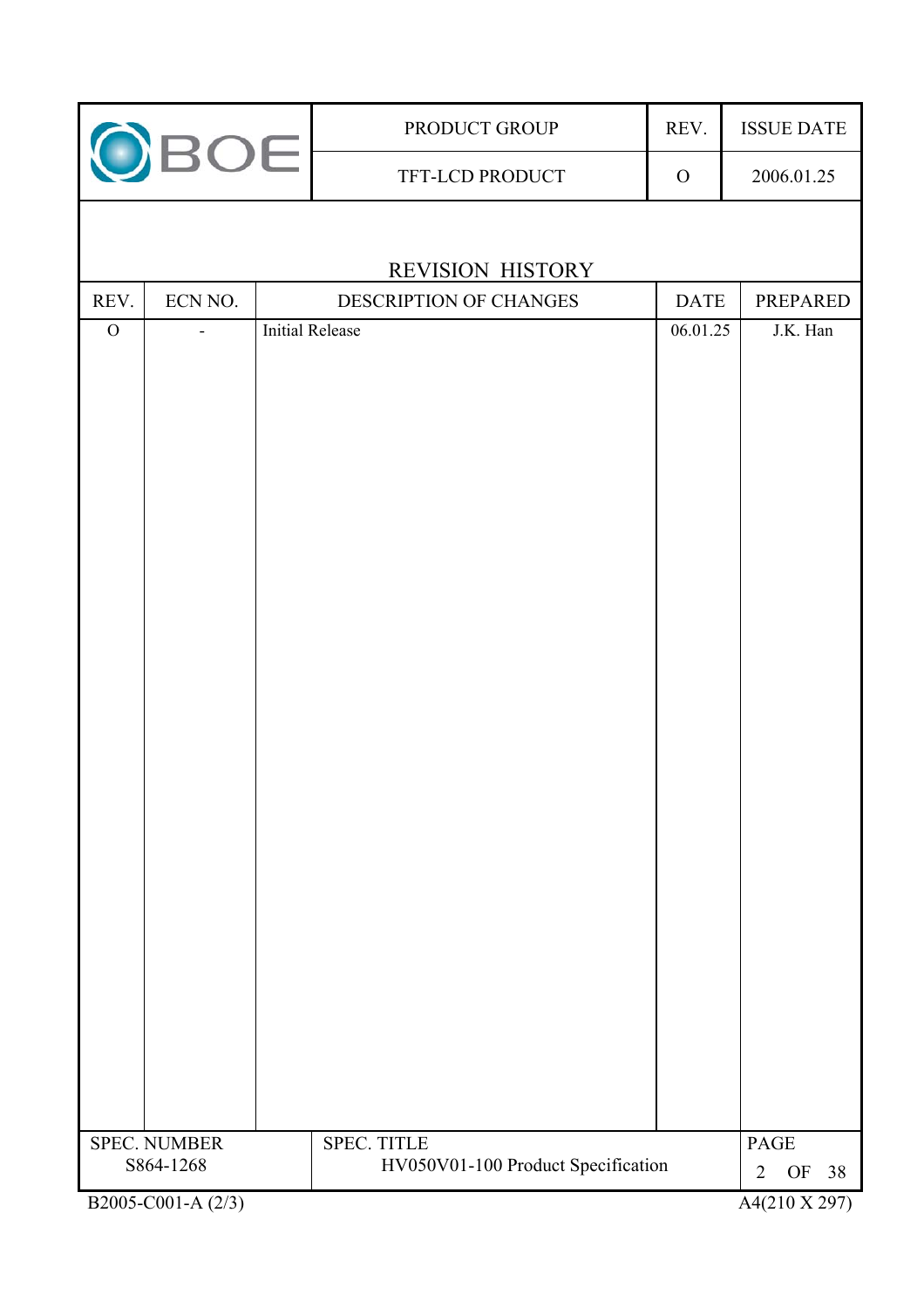

## **Contents**

| N <sub>0</sub> | Item                                   | Page           |
|----------------|----------------------------------------|----------------|
| 1.0            | General Description                    | $\overline{4}$ |
| 2.0            | Environmental Absolute Maximum Ratings | 5              |
| 3.0            | <b>Optical Specifications</b>          | 6              |
| 4.0            | <b>Electrical Specifications</b>       | 8              |
| 5.0            | <b>FPC</b>                             | 9              |
| 6.0            | $X$ – Driver IC                        | 11             |
| 7.0            | $Y$ – Driver IC                        | 14             |
| 8.0            | <b>Signal Timing Specification</b>     | 16             |
| 9.0            | <b>Reliability Test</b>                | 21             |
| 10.0           | Handling & Cautions                    | 23             |
| 11.0           | Appendix                               | 24             |

| <b>SPEC NUMBER</b><br>S864-1268 | <b>SPEC. TITLE</b><br>HV050V01-100 Product Specification | <b>PAGE</b> | ЭF | 38 |
|---------------------------------|----------------------------------------------------------|-------------|----|----|
|                                 |                                                          |             |    |    |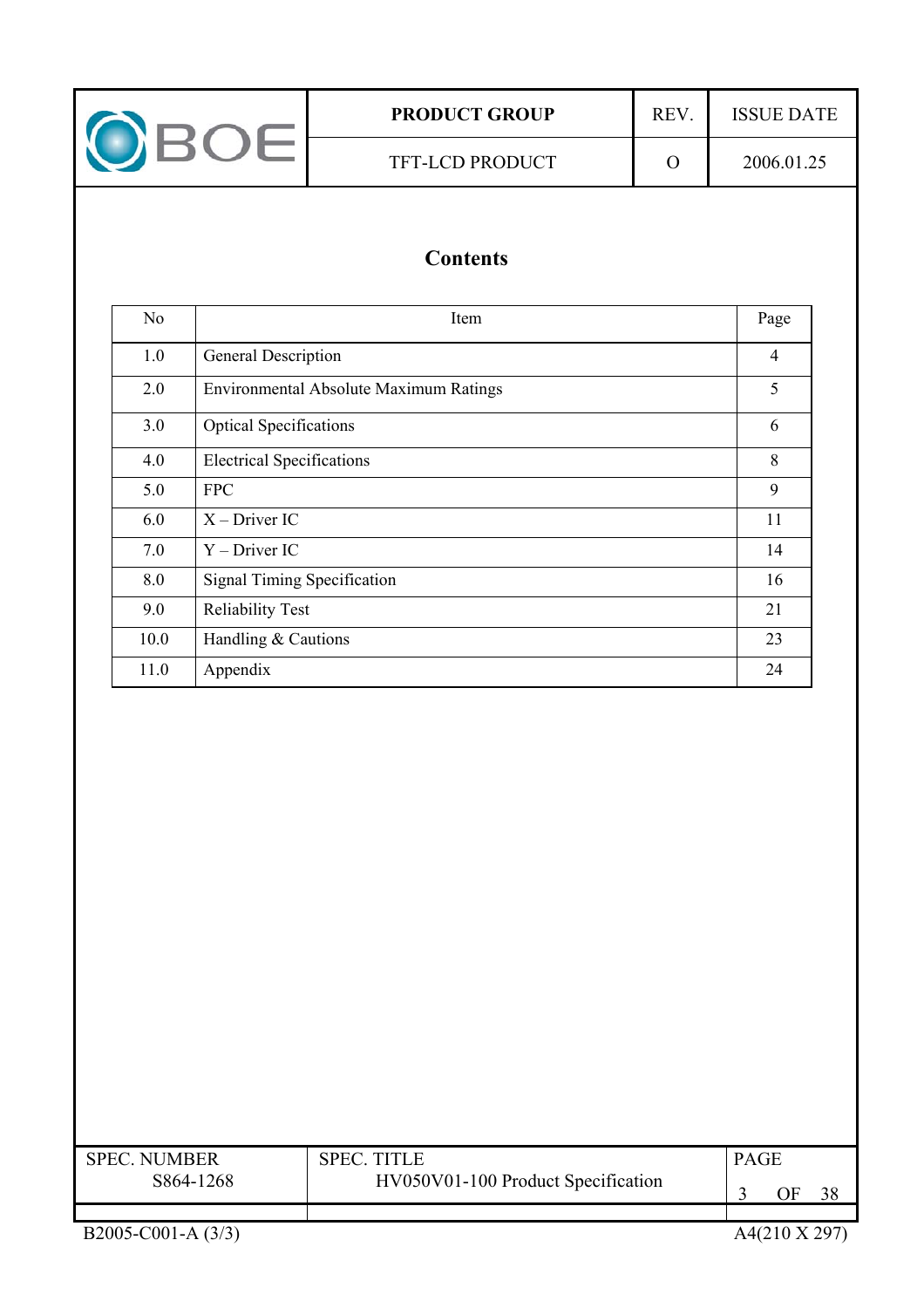| <b>PRODUCT GROUP</b>   | <b>ISSUE DATE</b> |
|------------------------|-------------------|
| <b>TFT-LCD PRODUCT</b> | 2006.01.25        |

### **1.0 GENERAL DESCRIPTION**

#### 1.1 Introduction

HV050V01-100 is a color active matrix TFT LCD module using amorphous silicon TFT's (Thin Film Transistors) as active switching devices. This module has a 5.0inch diagonally measured active area with VGA resolutions (640 horizontal by 480 vertical pixel array). Each pixel is divided into RED, GREEN, BLUE dots which are arranged in vertical stripe. This module consists of a TFT-LCD panel manufactured by BOE HYDIS with COG Technique for Data and Gate.



### 1.2 Features

ሩ Product Feature: HV050V01 Panel (Wide Temperature LC and AR Pol.) with COG and FPC

\*PCB & BLU will be assembled by Customer.

- Wide Temperature Operations enable
- $\bullet$  High Contrast Ratio and Wide Viewing Angle
- $\bullet$  Thermal Heater and Sensor Adopted
- Portrait Type (O Mode Adopted)
- $\bullet$  RoHS
- 1.3 Applications
	- $\bullet$  Marine Side / Avionics

| <b>SPEC NUMBER</b> | SPEC.                              | <b>PAGE</b> |    |  |
|--------------------|------------------------------------|-------------|----|--|
| S864-1268          | HV050V01-100 Product Specification |             | ЭF |  |
|                    |                                    |             |    |  |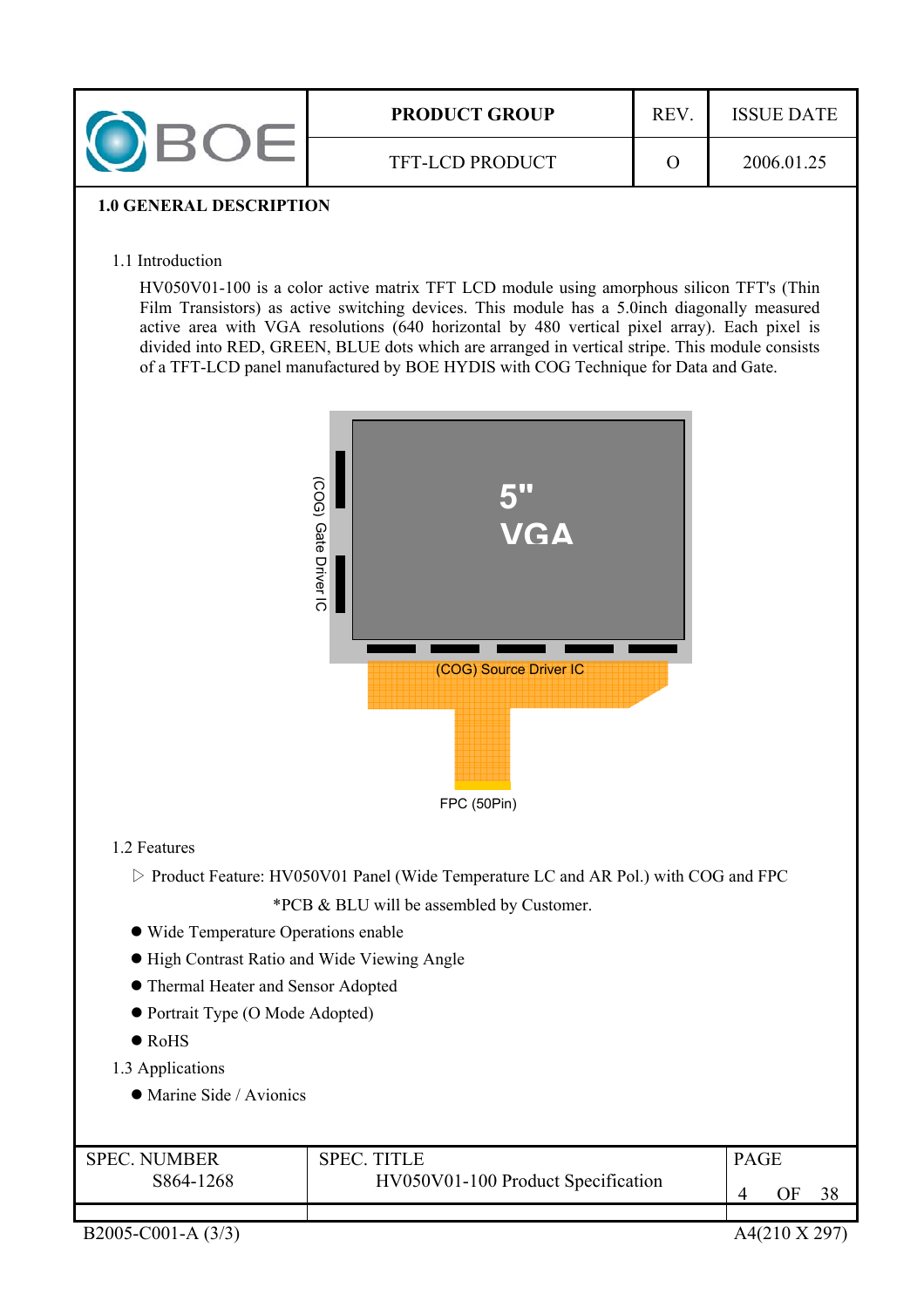

\*Note 1) This value includes the recycling factor.

#### **2.0 ENVIRONMENTAL ABSOLUTE MAXIMUM RATINGS**

The followings are maximum values which, if exceed, may cause faulty operation or damage to the unit.

Panel Transmittance  $\begin{array}{|c|c|c|c|c|c|c|c|} \hline \end{array}$  6.0  $\begin{array}{|c|c|c|c|c|c|c|c|} \hline \end{array}$  Note. 1 ITO Resistance  $25 \sim 40$  Ohm/ $\Box$  Note. 2

Color filter chromaticity  $x=0.312, y=0.342$  -

| <table 2.="" environmental="" maximum="" specifications=""></table> |  |  |
|---------------------------------------------------------------------|--|--|
|---------------------------------------------------------------------|--|--|

| Parameter                    | Symbol      | Min   | Max   | <b>Jnit</b> | Remark  |
|------------------------------|-------------|-------|-------|-------------|---------|
| <b>Operating Temperature</b> | T<br>$1$ OP | $-20$ | $+85$ | ∽           | Note. 1 |

Note. 1) As compromised with Customer, D-IC and Polarizer are excluded within the range of guarantee for Operating Temperature.

 $D-IC$  :  $-10 \sim 75^{\circ}$ C, Polarizer :  $-20 \sim 80^{\circ}$ C

| <b>SPEC. NUMBER</b> | <b>SPEC. TITLE</b>                 | <b>PAGE</b> |    |    |
|---------------------|------------------------------------|-------------|----|----|
| S864-1268           | HV050V01-100 Product Specification |             | ЭF | 38 |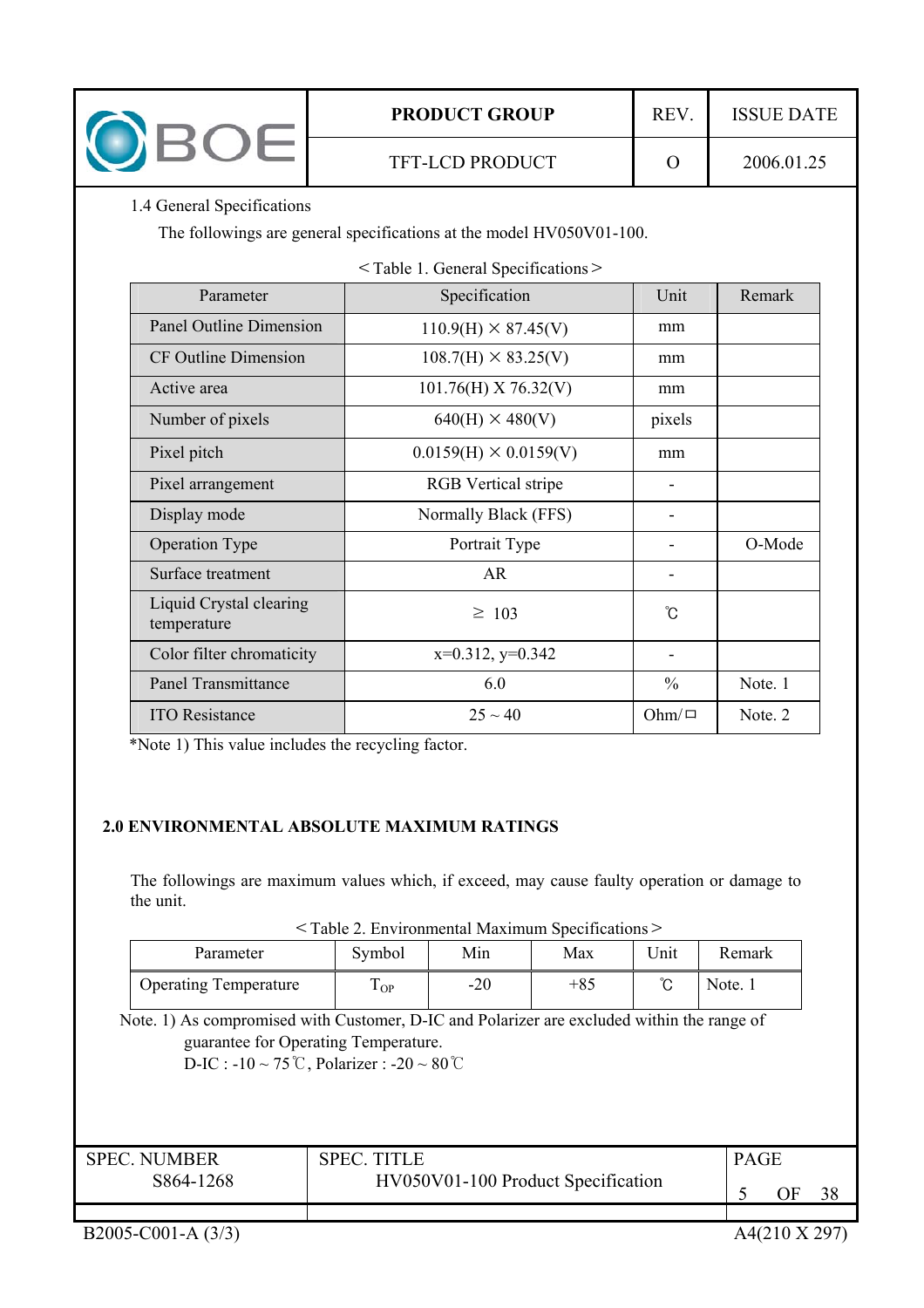

### **3.0 OPTICAL SPECIFICATIONS**

### 3.1 Overview

The test of Optical specifications shall be measured in a dark room (ambient luminance  $\leq 1$  lux and temperature =  $25\pm2\degree$ C) with the equipment of Luminance meter system (Goniometer system and TOPCON BM-5) and test unit shall be located at an approximate distance 50cm from the LCD surface at a viewing angle of  $\theta$  and  $\phi$  equal to 0°. We refer to  $\theta_{\phi=0}$  (= $\theta_3$ ) as the 3 o'clock direction (the "right"),  $\theta_{\phi=90}$  (= $\theta_{12}$ ) as the 12 o'clock direction ("upward"),  $\theta_{\phi=180}$  (= $\theta_{9}$ ) as the 9 o'clock direction ("left") and  $\theta_{\phi=270}$  = $\theta_6$ ) as the 6 o'clock direction ("bottom"). While scanning  $\theta$  and/or  $\phi$ , the center of the measuring spot on the display surface shall stay fixed. The measurement should be executed after 30 minutes with power-on of LED back-light at 18VDC voltage for warm-up period. The test setup, geometry, and measurement location are shown at FIGURE 1 and FIGURE 2 in Appendix.

## 3.2 Optical Specifications

To get the value in the following optical specifications, the electronics and back-light driving circuit must be optimized.

| Parameter                         |            | Condition                 | Min | Typ | Max | Unit          | Remark  |     |  |
|-----------------------------------|------------|---------------------------|-----|-----|-----|---------------|---------|-----|--|
|                                   | Horizontal |                           |     |     |     | 89            | 90      | Deg |  |
| Viewing                           |            | CR > 10                   |     | 89  | 90  | Deg           | Note 1  |     |  |
| Angle                             | Vertical   |                           |     | 89  | 90  | Deg           |         |     |  |
|                                   |            |                           |     | 89  | 90  | Deg           |         |     |  |
| <b>Contrast Ratio</b>             |            | $= 0^{\circ}$<br>$\Theta$ |     | 550 |     |               | Note 2  |     |  |
| Contrast Ratio (at 80° V.A.)      |            | $\Theta = 80^{\circ}$     |     | 100 | -   |               |         |     |  |
| <b>CR</b> Symmetry                |            | $\geq 60^{\circ}$<br>Θ    |     | 75  |     |               |         |     |  |
| <b>Contrast Uniformity</b>        |            |                           |     | 75  | -   |               |         |     |  |
| <b>Black Level Uniformity</b>     |            |                           |     | 85  | ۰   |               |         |     |  |
| CF Color Reproduction             |            |                           |     | 45  |     | $\frac{0}{0}$ |         |     |  |
| Response time (at $45^{\circ}$ C) |            | Ttotal<br>$(Tr + Td)$     |     |     | 35  | msec          | Note. 3 |     |  |
| Cross talk                        |            |                           |     |     | 2.0 | $\frac{0}{0}$ | Note 4  |     |  |

**<** Table 3. Optical Specifications >

| <b>SPEC. NUMBER</b> | <b>SPEC. TITLE</b>                 | <b>PAGE</b> |    |    |
|---------------------|------------------------------------|-------------|----|----|
| S864-1268           | HV050V01-100 Product Specification |             | ЭF | 38 |
|                     |                                    |             |    |    |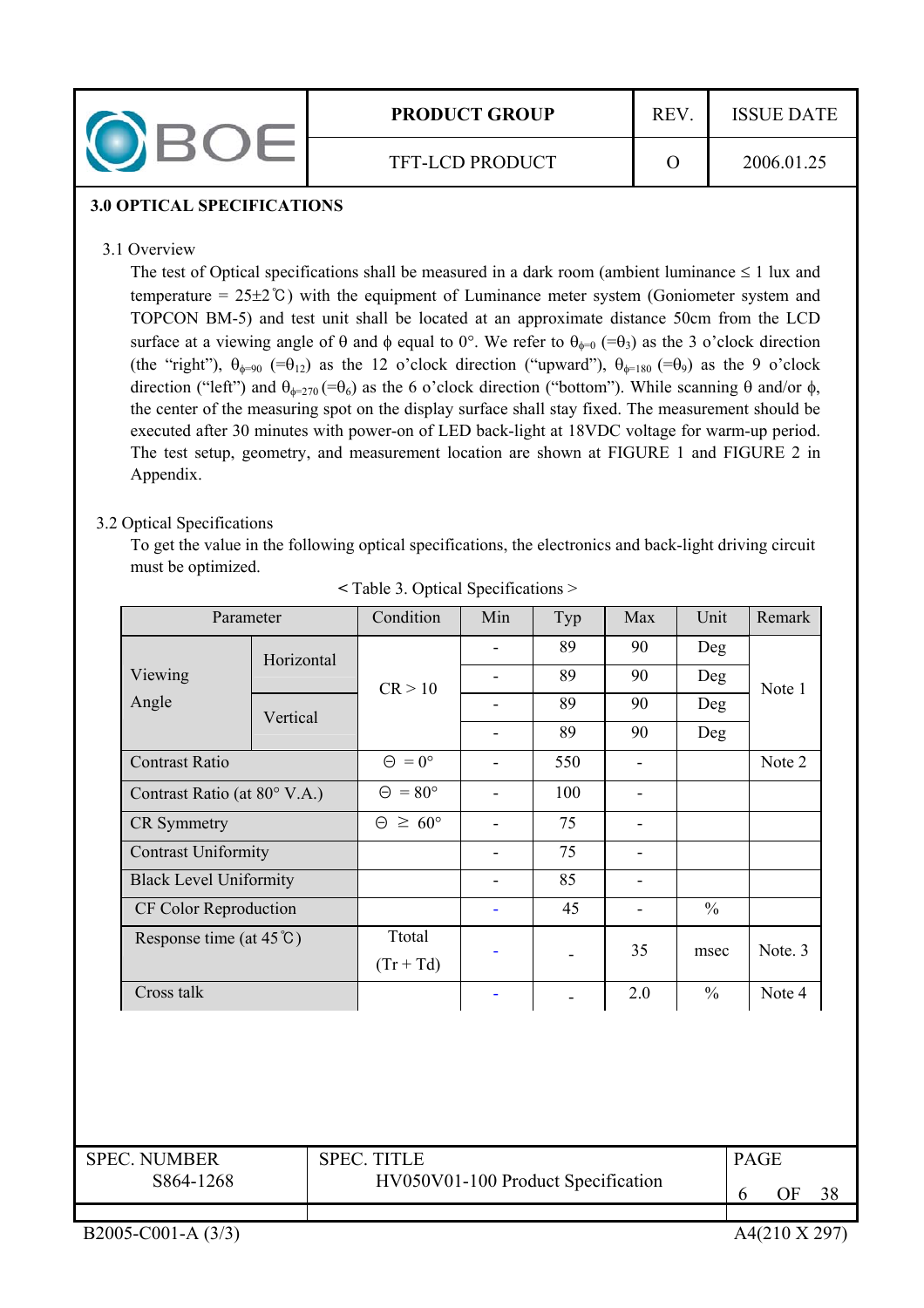| <b>PRODUCT GROUP</b>   | <b>REV</b> | <b>ISSUE DATE</b> |
|------------------------|------------|-------------------|
| <b>TFT-LCD PRODUCT</b> |            | 2006.01.25        |

Note)

1. Viewing angle is the angle at which the contrast ratio is greater than 10. The viewing are determined for the horizontal or 3, 9 o'clock direction and the vertical or 6, 12 o'clock direction with respect to the optical axis which is normal to the LCD surface (see FIGURE 1 shown in Appendix).

2. Contrast measurements shall be made at viewing angle of  $\Theta = 0^{\circ}$  and at the center of the LCD surface. Luminance shall be measured with all pixels in the view field set first to white, then to the dark (black) state. (See FIGURE 1 shown in Appendix) Luminance Contrast Ratio (CR) is defined mathematically.

> $CR =$  Luminance when displaying a white raster Luminance when displaying a black raster

3. The electro-optical response time measurements shall be made as FIGURE 2 shown in Appendix by switching the "data" input signal ON and OFF. The times needed for the luminance to change from 10% to 90% is Tr, and 90% to 10% is Td.

4. Cross-Talk of one area of the LCD surface by another shall be measured by comparing the luminance  $(Y_A)$  of a 25mm diameter area, with all display pixels set to a gray level, to the luminance  $(Y_B)$  of that same area when any adjacent area is driven dark. (See FIGURE 3 shown in Appendix).

| <b>SPEC NUMBER</b><br>S864-1268 | <b>SPEC TITLE</b><br>HV050V01-100 Product Specification | <b>PAGE</b><br>ЭF |
|---------------------------------|---------------------------------------------------------|-------------------|
|                                 |                                                         |                   |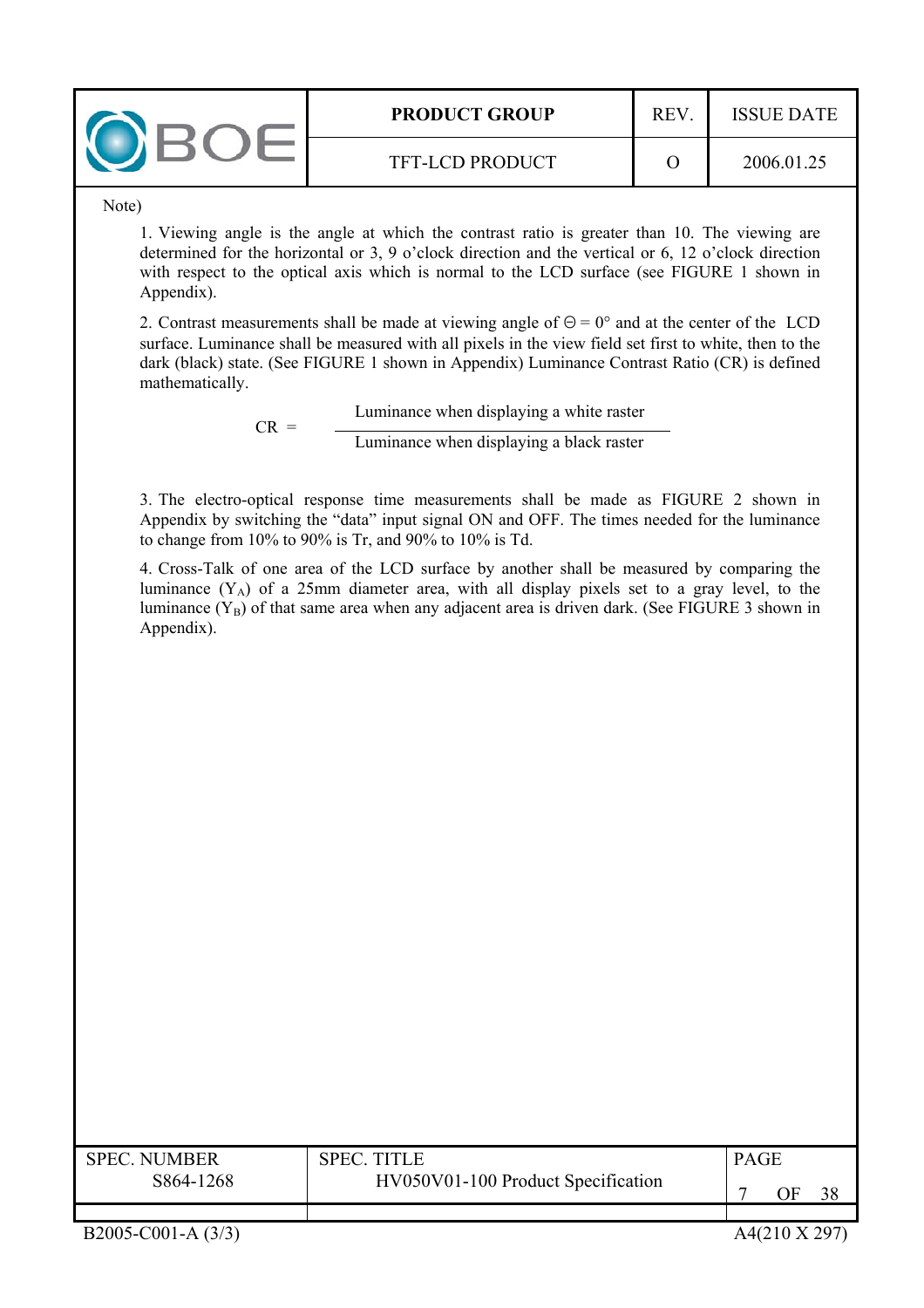

## **PRODUCT GROUP** REV. ISSUE DATE

## **4.0 ELECTRICAL SPECIFICATIONS**

4.1 Recommended electrical specification

| <b>Parameter</b>                           | Min.                      | Typ.   | Max.   | Unit   | <b>Remarks</b> |                        |
|--------------------------------------------|---------------------------|--------|--------|--------|----------------|------------------------|
| Digital Power Supply Voltage               | VDD,<br>VD <sub>D</sub> 2 | 3.0    | 3.3    | 3.6    | V              |                        |
| Analog Power Supply Voltage                | VD <sub>D</sub> 1         | 7.98   | 8.05   | 8.07   | V              |                        |
| $\gamma$ 1-corrected Power Supply Voltage  | GMA1                      | 7.81   | 7.88   | 7.95   | V              |                        |
| $\gamma$ 2-corrected Power Supply Voltage  | GMA <sub>2</sub>          | 6.55   | 6.62   | 6.69   | V              |                        |
| $\gamma$ 3-corrected Power Supply Voltage  | GMA3                      | 6.01   | 6.07   | 6.13   | V              |                        |
| $\gamma$ 4-corrected Power Supply Voltage  | GMA4                      | 5.52   | 5.58   | 5.64   | V              |                        |
| $\gamma$ 5-corrected Power Supply Voltage  | GMA5                      | 4.16   | 4.21   | 4.26   | V              | For 2.2 Gamma<br>Curve |
| $\gamma$ 6-corrected Power Supply Voltage  | GMA6                      | 3.79   | 3.84   | 3.89   | V              |                        |
| $\gamma$ 7-corrected Power Supply Voltage  | GMA7                      | 2.43   | 2.47   | 2.51   | V              |                        |
| $\gamma$ 8-corrected Power Supply Voltage  | GMA8                      | 1.94   | 1.98   | 2.02   | V              |                        |
| $\gamma$ 9-corrected Power Supply Voltage  | GMA9                      | 1.40   | 1.43   | 1.46   | V              |                        |
| $\gamma$ 10-corrected Power Supply Voltage | GMA10                     | 0.14   | 0.17   | 0.20   | V              |                        |
| Panel Common Power Supply                  | <b>PCOM</b>               | 2.94   | 3.19   | 3.44   | V              | Note 1.2.              |
| Gate Driver Positive Power Supply          | <b>VCOM</b>               | 22     | 23     | 24     | V              |                        |
| Gate Driver Negative Power Supply          | <b>VEE</b>                | $-6.7$ | $-7.2$ | $-7.7$ | V              |                        |
| Permissible Input Ripple Voltage           | <b>VRF</b>                |        |        | 100    | mV             | At $VDD = 3.3V$        |

Note 1 : Panel common power(PCOM) has to optimize at flicker pattern with variable voltage circuit. This circuit has to be composed of variable resister.

Note 2 : Flicker pattern is one pixel skip green pattern. Green 6bits data is 100000. The other data is  $000000$ .

| $\bf R$ | G. | $\mathbf B$ | $\overline{\mathbf{R}}$ | $\overline{G}$ | $\mathbf B$ | $\bf{R}$ | $\vert G \vert$ | B | $\bf{R}$ | $\overline{G}$ | $\mathbf B$  |  |
|---------|----|-------------|-------------------------|----------------|-------------|----------|-----------------|---|----------|----------------|--------------|--|
|         |    |             |                         |                |             |          |                 |   |          |                |              |  |
| R       | G  | $\mathbf B$ | $\mathbf{R}$            | $\mathbf G$    | $\bf{B}$    | $\bf R$  | $\overline{G}$  | B | $\bf R$  | G              | $\mathbf B$  |  |
| R       | G  | $\mathbf B$ | $\mathbf R$             | $\overline{G}$ | B           | $\bf R$  | $\mathbf G$     | B | $\bf R$  | $\mathsf{G}$   | B            |  |
| R       | G  | B           | $\bf R$                 | G              | B           | $\bf R$  | $\overline{G}$  | B | R        | G              | $\mathbf{B}$ |  |
|         |    |             |                         |                |             |          |                 |   |          |                |              |  |

Figure. Flicker pattern

ఐ The others electrical specifications are refered to APPENDIX.

| <b>SPEC. NUMBER</b> | <b>SPEC. TITLE</b>                 | <b>PAGE</b> |    |    |
|---------------------|------------------------------------|-------------|----|----|
| S864-1268           | HV050V01-100 Product Specification |             | ЭF | 38 |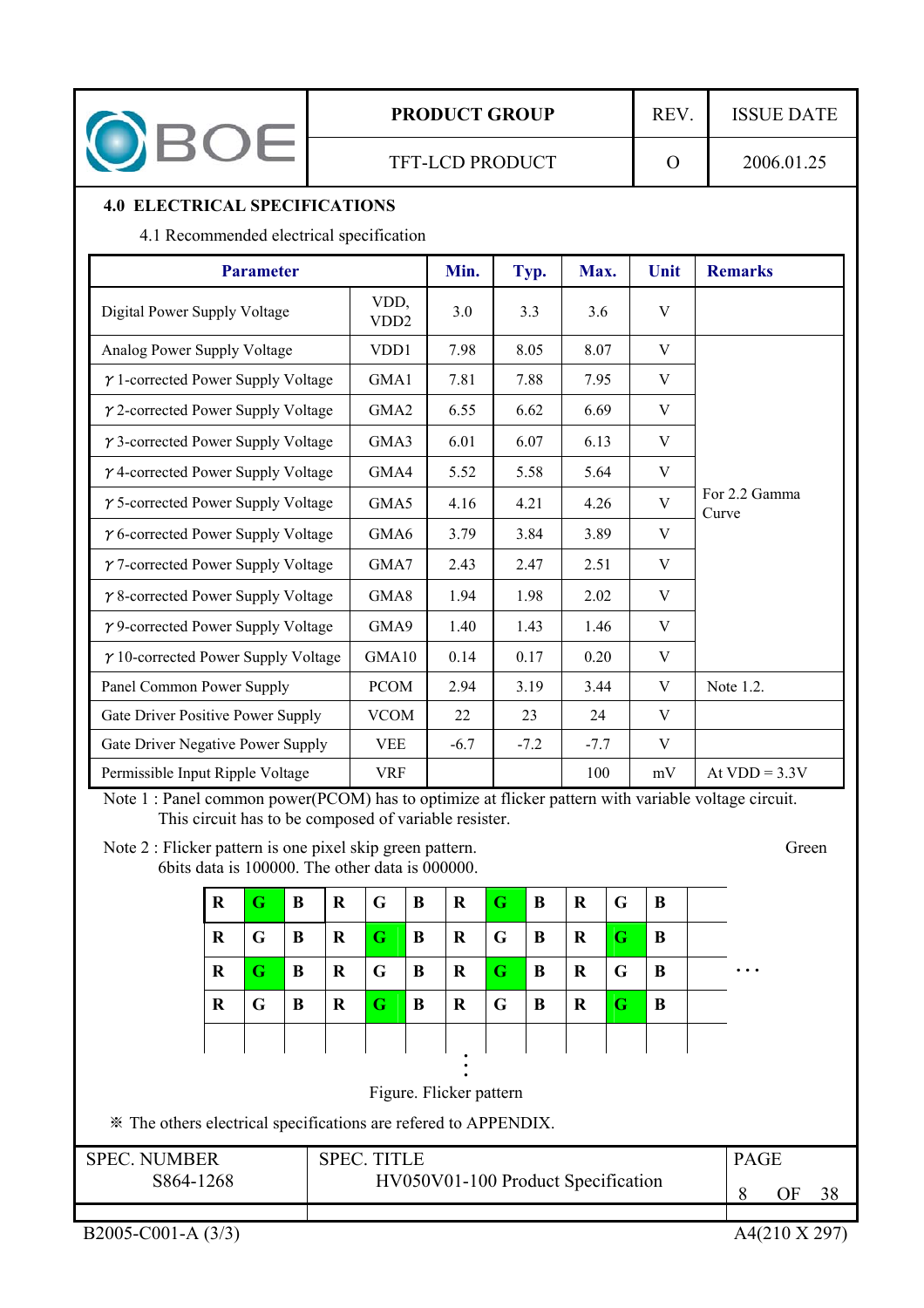

## **5.0 FPC**

## 5.1 FPC PIN ASSIGNMENTS

| No.                      |                  | Signal Name        | <b>Signal Descriptions</b>         | Comment          |             |    |    |
|--------------------------|------------------|--------------------|------------------------------------|------------------|-------------|----|----|
| 1                        | VCOM 1           |                    | Vcom                               |                  |             |    |    |
| $\overline{c}$           | <b>GND</b>       |                    | <b>GND</b>                         |                  |             |    |    |
| 3                        | TS1 IN           |                    | Thermal Sensor 1 In                | $+12V$           |             |    |    |
| $\overline{\mathcal{L}}$ | TS1 OUT          |                    | Thermal Sensor 1 Out               | 5 Mohm to Ground |             |    |    |
| 5                        | VDD 5            |                    | <b>VDD</b>                         | Analog Voltage   |             |    |    |
| 6                        | <b>GMANB</b>     |                    | Gamma Negative Bottom              |                  |             |    |    |
| $\boldsymbol{7}$         | <b>GMANC</b>     |                    | Gamma Negative Center              |                  |             |    |    |
| $\,8\,$                  | <b>GMANT</b>     |                    | Gamma Negative Top                 |                  |             |    |    |
| 9                        | VTT 9            |                    | <b>VTT</b>                         |                  |             |    |    |
| 10                       | EIO <sub>2</sub> |                    | Source Start Pulse2                |                  |             |    |    |
| 11                       | XLR              |                    | Left / Right                       |                  |             |    |    |
| 12                       | VTT 12           |                    | <b>VTT</b>                         |                  |             |    |    |
| 13                       | LV0A             |                    | LVDS 0 A                           |                  |             |    |    |
| 14                       | LV0B             |                    | LVDS 0 B                           |                  |             |    |    |
| 15                       | <b>GND</b>       |                    | <b>GND</b>                         |                  |             |    |    |
| 16                       | LV1A             |                    | LVDS 1 A                           |                  |             |    |    |
| 17                       | LV1B             |                    | LVDS 1 B                           |                  |             |    |    |
| 18                       | <b>GND</b>       |                    | <b>GND</b>                         |                  |             |    |    |
| 19                       | <b>LVCLKA</b>    |                    | <b>LVDS Clock A</b>                |                  |             |    |    |
| 20                       | <b>LVCLKB</b>    |                    | <b>LVDS Clock B</b>                |                  |             |    |    |
| 21                       | <b>GND</b>       |                    | <b>GND</b>                         |                  |             |    |    |
| 22                       | LV2A             |                    | LVDS <sub>2</sub> A                |                  |             |    |    |
| 23                       | LV2B             |                    | LVDS 2 B                           |                  |             |    |    |
| 24                       | GND              |                    | <b>GND</b>                         |                  |             |    |    |
| 25                       | LV3A             |                    | LVDS 3 A                           |                  |             |    |    |
| 26                       | LV3B             |                    | LVDS 3 B                           |                  |             |    |    |
| 27                       | TS2 IN           |                    | Thermal Sensor 2 In                | $+12V$           |             |    |    |
| $28\,$                   | TS2 OUT          |                    | Thermal Sensor 2 Out               | 5 Mohm to Ground |             |    |    |
| 29                       | VTT 29           |                    | <b>VTT</b>                         |                  |             |    |    |
| 30                       | <b>GND</b>       |                    | <b>GND</b>                         |                  |             |    |    |
| 31                       | POL              |                    | <b>Inversion Polarity</b>          |                  |             |    |    |
| 32                       | TP1              |                    | Timing/Control Pulse               |                  |             |    |    |
| 33                       | EIO1             |                    | Source Start Pulse 1               |                  |             |    |    |
| 34                       | VTT_34           |                    | <b>VTT</b>                         |                  |             |    |    |
| 35                       | <b>GMAPB</b>     |                    | Gamma Positive Bottom              |                  |             |    |    |
| 36                       | <b>GMAPC</b>     |                    | Gamma Positive Center              |                  |             |    |    |
| 37                       | <b>GMAPT</b>     |                    | Gamma Positive Top                 |                  |             |    |    |
| 38                       | <b>VDD 38</b>    |                    | <b>VDD</b>                         |                  |             |    |    |
| 39                       | <b>GND</b>       |                    | $\operatorname{GND}$               |                  |             |    |    |
| 40                       | VCOM 40          |                    | Vcom                               |                  |             |    |    |
| 41                       | VGL 41           |                    | <b>VGL</b>                         | Gate Off Voltage |             |    |    |
| 42                       | <b>VGH</b>       |                    | <b>VGH</b>                         | Gate On Voltage  |             |    |    |
| 43                       | <b>GSC</b>       |                    | Gate Clock                         |                  |             |    |    |
| <b>SPEC. NUMBER</b>      |                  | <b>SPEC. TITLE</b> |                                    |                  | <b>PAGE</b> |    |    |
|                          |                  |                    |                                    |                  |             |    |    |
| S864-1268                |                  |                    | HV050V01-100 Product Specification |                  | 9           | OF | 38 |
|                          |                  |                    |                                    |                  |             |    |    |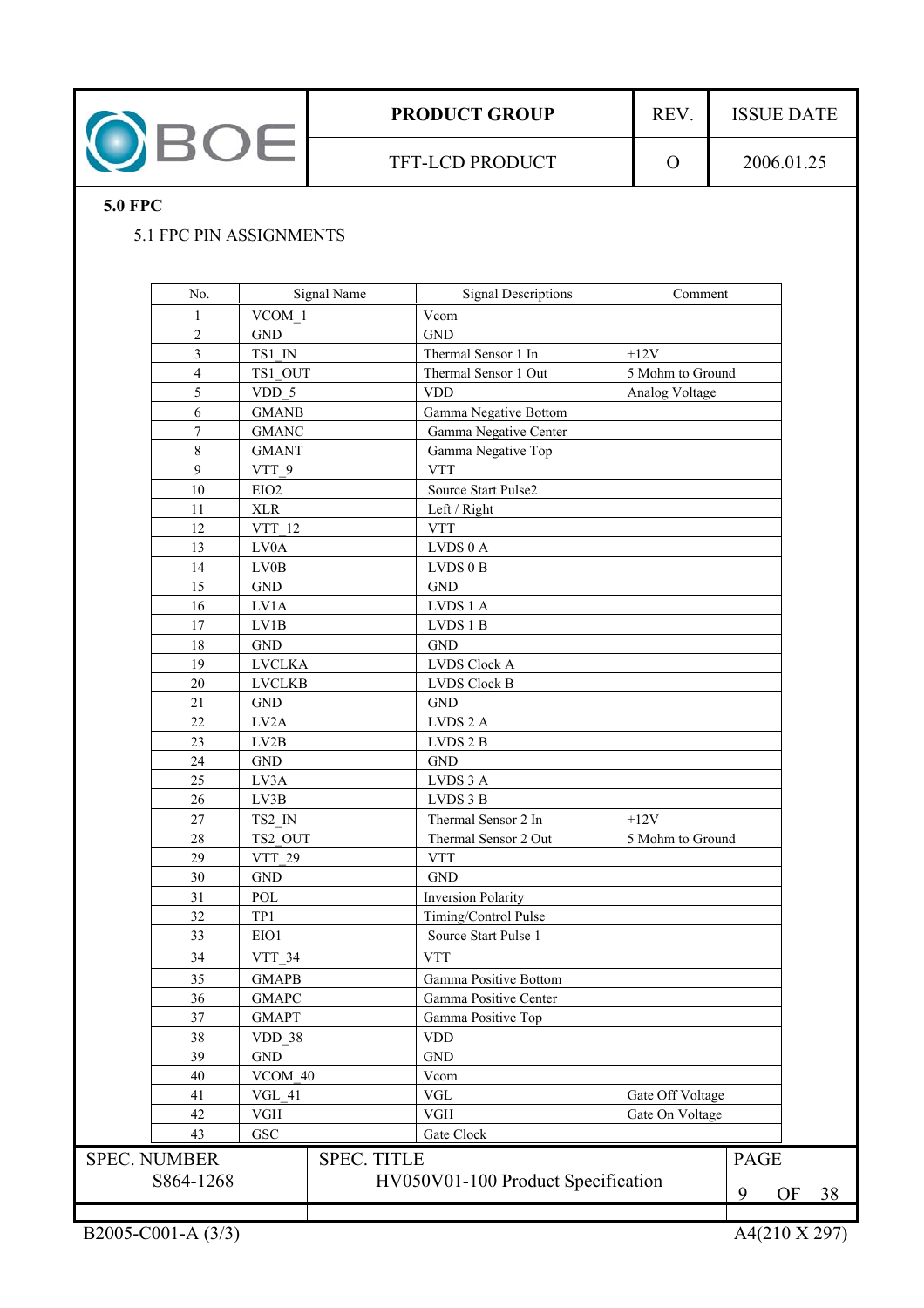|                                                                                                                                               | PRODUCT GROUP                                                                                          | REV.                                                     | <b>ISSUE DATE</b>                                                      |
|-----------------------------------------------------------------------------------------------------------------------------------------------|--------------------------------------------------------------------------------------------------------|----------------------------------------------------------|------------------------------------------------------------------------|
| OBOE                                                                                                                                          | TFT-LCD PRODUCT                                                                                        | $\mathbf{O}$                                             | 2006.01.25                                                             |
| DIO <sub>2</sub><br>44<br><b>DIS</b><br>45<br>VTT_46<br>$46\,$<br>$47\,$<br>$VGL_47$<br>$VCOM_48$<br>$48\,$<br>49<br>$\rm{DIR}$<br>50<br>DIO1 | Gate Start Pulse2<br>Gate Clock Disable<br><b>VTT</b><br>VGL<br>Vcom<br>Up / Down<br>Gate Start Pulse1 |                                                          |                                                                        |
| 5.2 FPC Drawing                                                                                                                               | (9.750)<br>(9.750)<br>5.000<br>⊕<br><b>HELS:</b>                                                       | 30.115<br>17.365<br>$4 - \phi_{1.00}$<br>$4 - \phi$ 1.60 | PI HOLE)<br>U                                                          |
| 88.700<br>22.600<br>6.000                                                                                                                     | AREA)<br><b>GEND</b><br>7.600<br>13.000                                                                |                                                          | ETE (SINGLE LAYER)<br>WINDIW<br>CBEND<br>8.25<br><b>COVER</b><br>2.250 |
| <b>SPEC. NUMBER</b><br>S864-1268                                                                                                              | <b>SPEC. TITLE</b><br>HV050V01-100 Product Specification                                               |                                                          | <b>PAGE</b><br><b>OF</b><br>10<br><u>38</u>                            |
| B <sub>2005</sub> -C001-A (3/3)                                                                                                               |                                                                                                        |                                                          | A4(210 X 297)                                                          |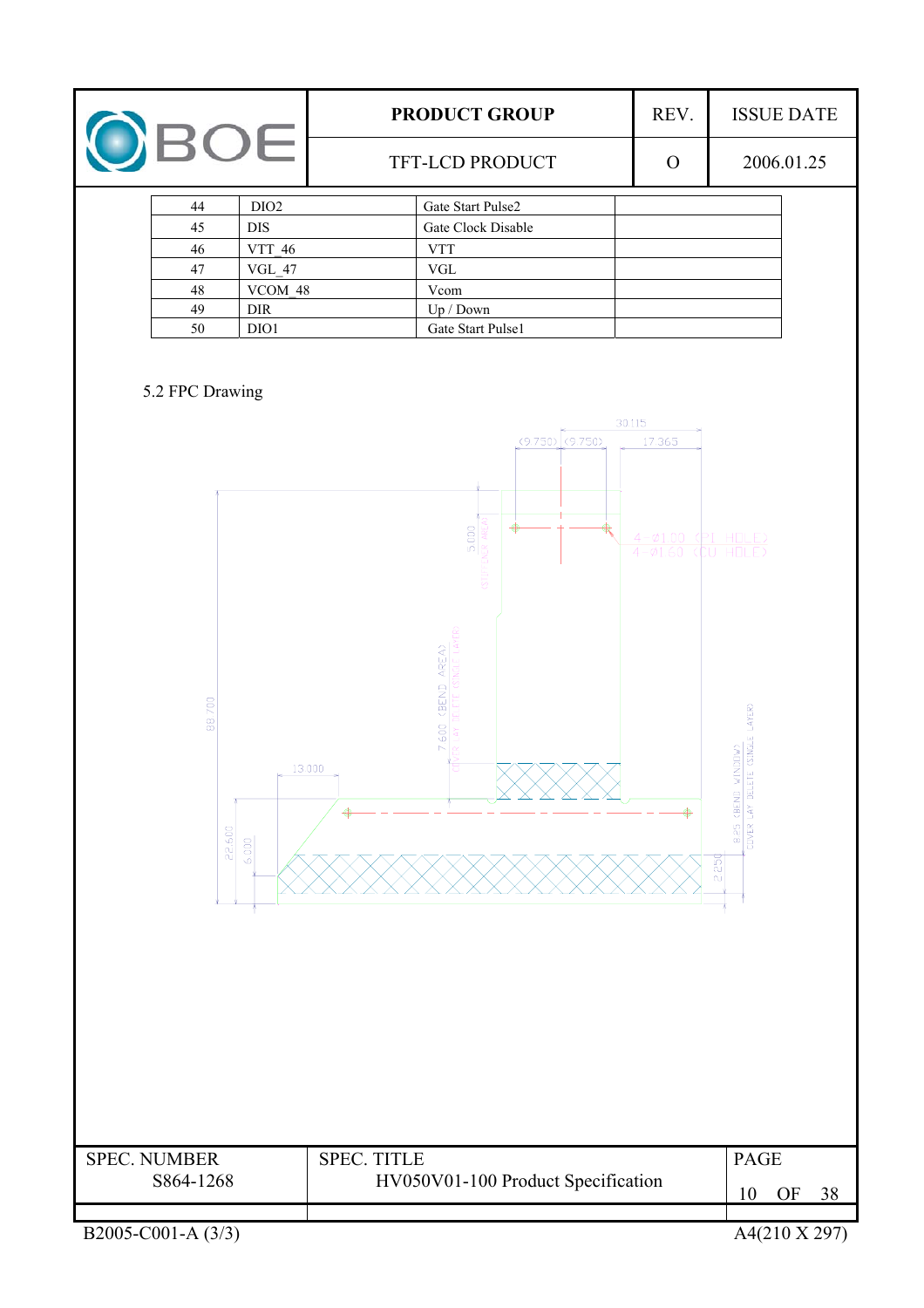

TFT-LCD PRODUCT 0 2006.01.25

## **6.0 X-Driver IC**

6.1.Pin Description

| Pin Name                                                                             | I/O            | Description                                    | Function                                                                                                                                                                                                  |                                    |  |  |  |
|--------------------------------------------------------------------------------------|----------------|------------------------------------------------|-----------------------------------------------------------------------------------------------------------------------------------------------------------------------------------------------------------|------------------------------------|--|--|--|
| LVCLKA/B                                                                             | I              | Clock (mini-LVDS)                              | Shift clock input (Reeiver)<br>Getting a clock by mini-LVDS signal.                                                                                                                                       |                                    |  |  |  |
| LVCLKAT1/BT1<br>LVCLKAT2/BT2                                                         | $\Omega$       | Clock (mini-LVDS)                              | Shift clock output(Transmitter).<br>Output of same clock from receiver input.<br>The function is controlled by XLR_LV.                                                                                    |                                    |  |  |  |
| $LV0A/B$ to $LV3A/B$                                                                 | $\mathcal{O}$  | Display Data (mini-<br>LVDS)                   | Display data input (Receiver).<br>Getting a display data with gray-scale data (6bit)<br>and control signal. (RST=reset).                                                                                  |                                    |  |  |  |
| LV0AT1/BT1<br>to LV3AT1/BT1<br>LV0AT2/BT2<br>to ${\rm L}{\rm V}3{\rm AT}2/{\rm BT}2$ | $\overline{O}$ | Display data<br>(mini-LVDS)                    | Display data output (Transmitter).<br>Output of same data from receiver input.<br>The function is controlled by XLR_LV.                                                                                   |                                    |  |  |  |
| <b>XLR</b>                                                                           | Ι              | Shift direction                                | Control the direction of the loaded data at the<br>shift-register.                                                                                                                                        |                                    |  |  |  |
| XLR_LV                                                                               | Ι              | mini-LVDS output<br>control                    | Control output definition of mini-LVDS display<br>data and clock terminals.                                                                                                                               |                                    |  |  |  |
| EIO1, EIO2                                                                           | I/O            | Start pulse                                    | Input/Output definition of address shift-register                                                                                                                                                         |                                    |  |  |  |
| $TP1_1$<br>$TP1_2$                                                                   | Ι              | Input mode and<br>output timing<br>control     | Change the input mode, latched the registered<br>data and transfer to DAC at the rising edge.<br>And supplied voltage to LCD pixel is output at<br>falling edge.<br>TP1_1 or TP1_2 is selected by XLR_LV. |                                    |  |  |  |
| $POL_1$<br>$POL_2$                                                                   | Ι              | Polarity control                               | Control the polarity of the output.<br>Define by the POL signal at TP1 as "H".<br>TP1 1 or TP1 2 is selected by XLR LV.                                                                                   |                                    |  |  |  |
| $LP_1$<br>$\mathrm{LP}_-2$                                                           | Ι              | Low power mode<br>selection                    | Decrease the charge/discharge current to output load.<br>$LP_1/2=H:$ Low power mode<br>LP_1/2=L: Normal mode<br>TP1_1 or TP1_2 is selected by XLR_LV.                                                     |                                    |  |  |  |
| SQINV                                                                                | Ι              | Inversion mode<br>selection                    | Select inversion mode between dot inversion or<br>square inversion.<br>SQINV=L: dot inversion<br>SQINV=H :square inversion                                                                                |                                    |  |  |  |
| LCH                                                                                  | $\overline{O}$ | Drivability<br>control                         | Control LCD output drivability.<br>LCH=H: Normal mode<br>LCH=L: Light load mode                                                                                                                           |                                    |  |  |  |
| <b>VBDATA</b>                                                                        | I              | Output BIAS<br>current control<br>(option pin) | Control output BIAS current<br>VBDATA=L: default<br>VBDATA=H: more current mode                                                                                                                           |                                    |  |  |  |
| <b>VLB</b>                                                                           | I              | Rx BIAS current<br>control (option pin)        | Control mini-LVDS receiver's BIAS current.<br>VLB=L: default                                                                                                                                              |                                    |  |  |  |
| TEST1<br>TEST <sub>2</sub>                                                           | Ι              | Test<br>(option pin)                           | For testing<br>Both TEST1 and TEST2 should be connected to<br>VSS2* for the normal operation.                                                                                                             |                                    |  |  |  |
| VCOM <sub>1</sub><br>VCOM2                                                           | I/O            | VCOM through<br>terminal                       | Each VCOM1 and VCOM2 are connected inside driver IC.                                                                                                                                                      |                                    |  |  |  |
| <b>SPEC. NUMBER</b><br>S864-1268                                                     |                | <b>SPEC. TITLE</b>                             | HV050V01-100 Product Specification                                                                                                                                                                        | <b>PAGE</b><br>OF<br>38<br>$\perp$ |  |  |  |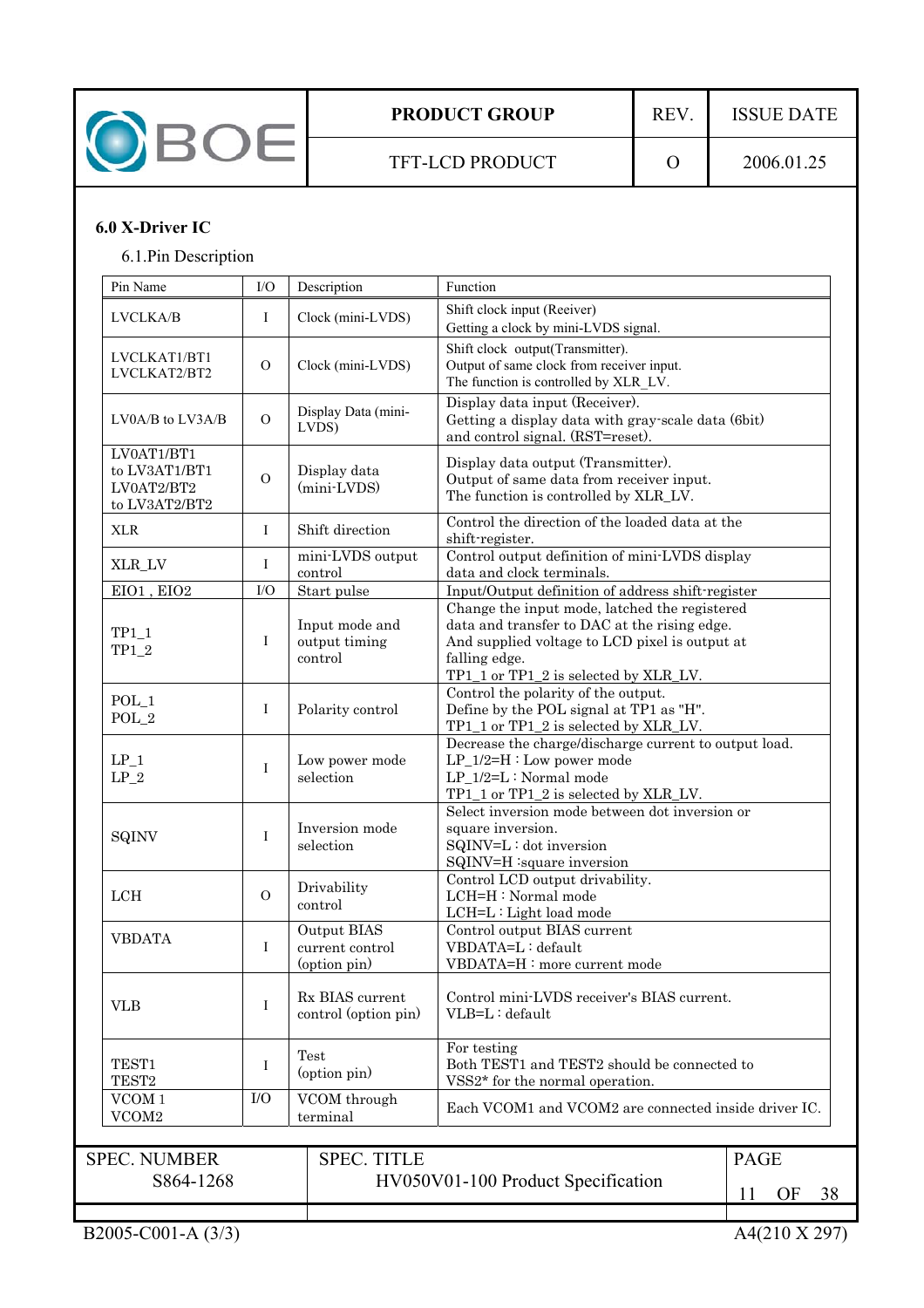|                                                                                |               |                                                 | <b>PRODUCT GROUP</b>                                                                                                                                                                                                                                                                                                                                                                                                                                                                                                                  | REV. | <b>ISSUE DATE</b> |
|--------------------------------------------------------------------------------|---------------|-------------------------------------------------|---------------------------------------------------------------------------------------------------------------------------------------------------------------------------------------------------------------------------------------------------------------------------------------------------------------------------------------------------------------------------------------------------------------------------------------------------------------------------------------------------------------------------------------|------|-------------------|
| OBOE                                                                           |               |                                                 | TFT-LCD PRODUCT                                                                                                                                                                                                                                                                                                                                                                                                                                                                                                                       | O    | 2006.01.25        |
| OUT1 to OUT384<br>VD <sub>D</sub> 1<br>VSS <sub>1</sub>                        | $\Omega$<br>I | LCD output<br>Power supply<br>(Output circuits) | Output of supplied voltage to each LCD pixels<br>Power supply for output (driving) circuits                                                                                                                                                                                                                                                                                                                                                                                                                                           |      |                   |
| VDD2(ANA)<br>VDD2(LOG)<br>VSS2(ANA)<br>VSS2(LOG)<br>VSS*<br>$VDD2*$<br>$VSS2*$ |               | Power supply<br>(Control=logic)<br>Circuits)    | VDD2(ANA) is for mini-LVDS's I/F and<br>VDD2(LOG) is for other logic circuits.<br>Supply the stable voltage to VDD2(ANA).<br>VDD2(ANA) and VDD2(LOG) should be same<br>electric potential.<br>Possible to wire VSS2(ANA) between each<br>mini-LVDS signal line from VSS* terminal.<br>Though no wiring, no relation to function, itself.<br>VDD2* and VSS2* can set XLR , XLR_LV, LP,<br>SQINV, LCH and option pins to "H" or "L"<br>by connecting. No need to supply to , VDD2 <sup>*</sup> and<br>VSS2* from external power supply. |      |                   |
| GMAPT/PC/PB<br>to<br><b>GMANT/NC/NB</b>                                        |               | $\gamma$ -corrected<br>power supplies           | Input the $\gamma$ -corrected power supplies from out-side<br>by using operational amplifier. Maintain the<br>recommended operating conditions.                                                                                                                                                                                                                                                                                                                                                                                       |      |                   |

## 6.2. Function table (XLR\_LV and mini-LVDS input/output)

| Pin Name                 | $XLR_LV = H$                 | $XLR_LV = L$ |
|--------------------------|------------------------------|--------------|
| LVCLKA (LVCLK+)          | Input                        |              |
| LVCLKB (LVCLK-)          | Input                        |              |
| LVCLKAT1 (LVCLK+)        |                              | Output       |
| LVCLKBT1 (LVCLK-)        |                              | Output       |
| LVCLKAT2(LVCLK+)         | Output                       |              |
| LVCLKBT2(LVCLK-)         | Output                       |              |
| $LVOA (LV0+)$            | Input                        |              |
| LVOB (LVO <sub>2</sub> ) | Input                        |              |
| $LV1A (LV1+)$            | Input                        |              |
| $LV1B (LV1-)$            | Input                        |              |
| $LV2A (LV2+)$            | Input                        |              |
| $LV2B (LV2-)$            | Input                        |              |
| $LV3A (LV3+)$            | Input                        |              |
| LV3B (LV3-)              | Input                        |              |
| $LV0AT1$ $(LV0+)$        | $\qquad \qquad \blacksquare$ | Output       |
| LV0BT1 (LV0-)            | $\overline{a}$               | Output       |
| LV0AT2 (LV0+)            | Output                       |              |
| LV0BT2 (LV0-)            | Output                       | ۰            |
| $LVIAT1$ $(LVI+)$        |                              | Output       |
| LV1BT1 (LV1-)            |                              | Output       |
| $LV1AT2(LVI+)$           | Output                       |              |
| $LV1BT2$ $(LV1-)$        | Output                       |              |
| $LV2AT1(LV2+)$           |                              | Output       |
| $LV2BT1$ $(LV2-)$        | $\overline{\phantom{0}}$     | Output       |
| $LV2AT2(LV2+)$           | Output                       |              |
| $LV2BT2$ $(LV2-)$        | Output                       |              |
| LV3AT1 (LV3+)            |                              | Output       |
| $LV3BT1$ $(LV3-)$        |                              | Output       |
| $LV3AT2$ $(LV3+)$        | Output                       |              |
| $LV3BT2$ $(LV3-)$        | Output                       |              |

### Note : Suffix "+" indicates positive potential and "- " indicates negative potential at each differential signal input pair.

| <b>SPEC NUMBER</b> | <b>SPEC TITLE</b>                  | <b>PAGE</b> |    |    |
|--------------------|------------------------------------|-------------|----|----|
| S864-1268          | HV050V01-100 Product Specification |             | )F | 38 |
|                    |                                    |             |    |    |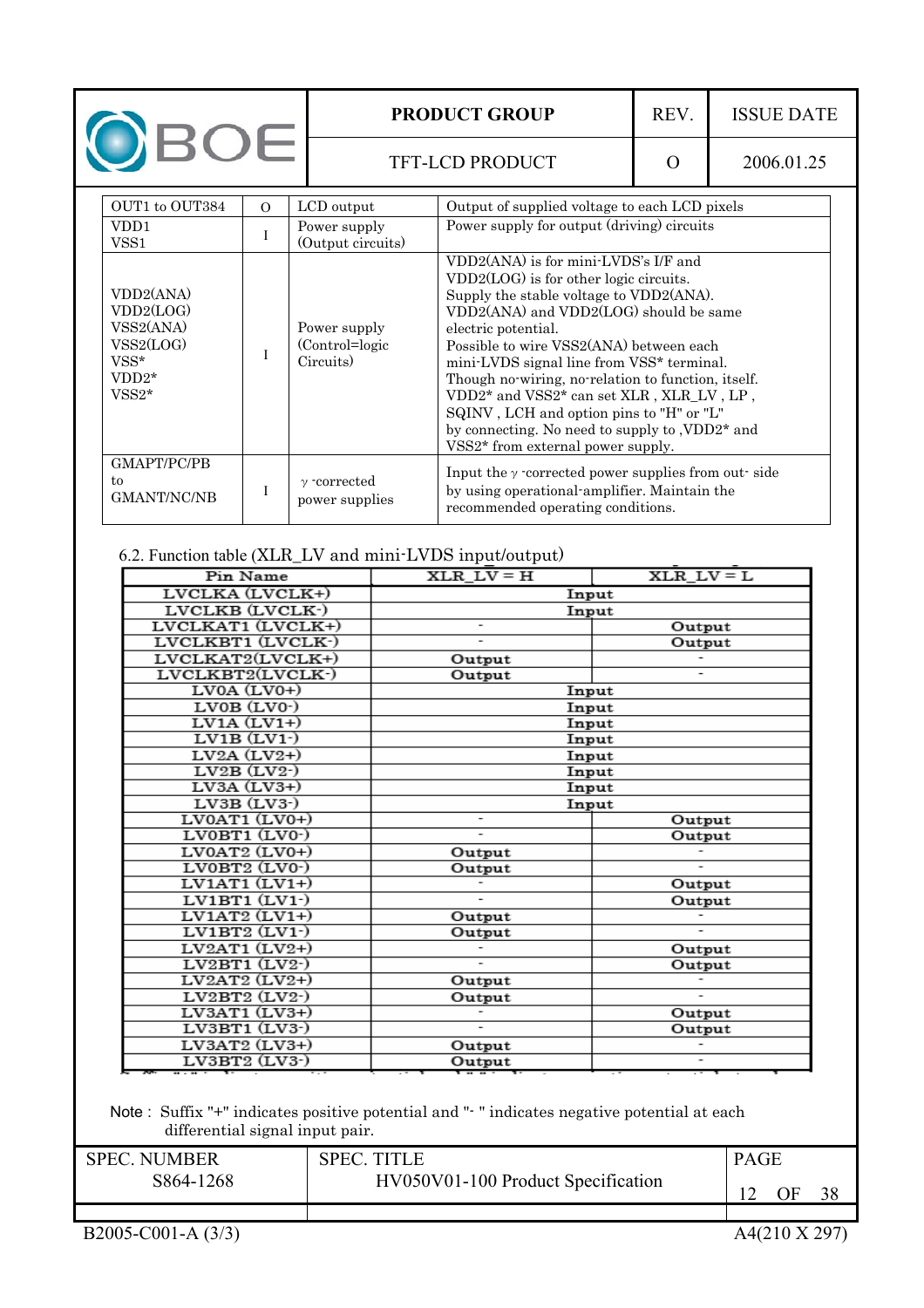

6.3 Function Table (XLR and EIOn)

| XLR | EIO1               | EIO <sub>2</sub>           | <b>Shift Direction</b> |
|-----|--------------------|----------------------------|------------------------|
|     | $Right$ shift : In | Right shift: Out           | $OUT1 - 2$ OUT 384     |
|     | Left shift : Out   | Left shift $: \mathsf{In}$ | OUT384 -> OUT 1        |

Note : shows the direction of mini-LVDS signals and display data sampling as an example.



note: chip pattern side down

Figure . The direction of mini-LVDS signals and display

6.4 Function Table (XLR\_LV and TP1/2 / POL\_1/2 / LP\_1/2)

| <b>XLR</b><br><b>LV</b> | TD1                      | TD1<br>$\sim$            | POL            | <b>POL</b><br>ົ          | D     | P<br>⌒                   |
|-------------------------|--------------------------|--------------------------|----------------|--------------------------|-------|--------------------------|
|                         | $\overline{\phantom{0}}$ | Input                    | $\blacksquare$ | Input                    | $\,$  | Input                    |
|                         | Input                    | $\overline{\phantom{a}}$ | Input          | $\overline{\phantom{a}}$ | Input | $\overline{\phantom{a}}$ |

6.5 Dot Inversion Function Table ( POL\_1/2 and reference GAMMA)

| POL 1/2 | ODD numbered output   | EVEN numbered output  |
|---------|-----------------------|-----------------------|
|         | <b>GMANT</b> to GMANB | <b>GMAPT</b> to GMAPB |
|         | GMAPT to GMAPB        | <b>GMANT</b> to GMANB |

## 6.6 Square inversion function Table ( POL\_1/2 and reference GAMMA)

| POL 1/2 | OUT1 | OUT <sub>2</sub> | OUT3 | OUT4 | OUT5 | OUT6 | . | OUT384 |
|---------|------|------------------|------|------|------|------|---|--------|
|         |      |                  |      |      |      |      | . |        |
|         |      |                  |      |      |      |      | . |        |
| H       |      |                  |      |      |      |      | . |        |
| Н       |      |                  |      |      |      |      | . |        |

+ : GMAPT to GMAPB

| <b>SPEC. NUMBER</b> | <b>SPEC. TITLE</b>                 | <b>PAGE</b> |
|---------------------|------------------------------------|-------------|
| S864-1268           | HV050V01-100 Product Specification | 38          |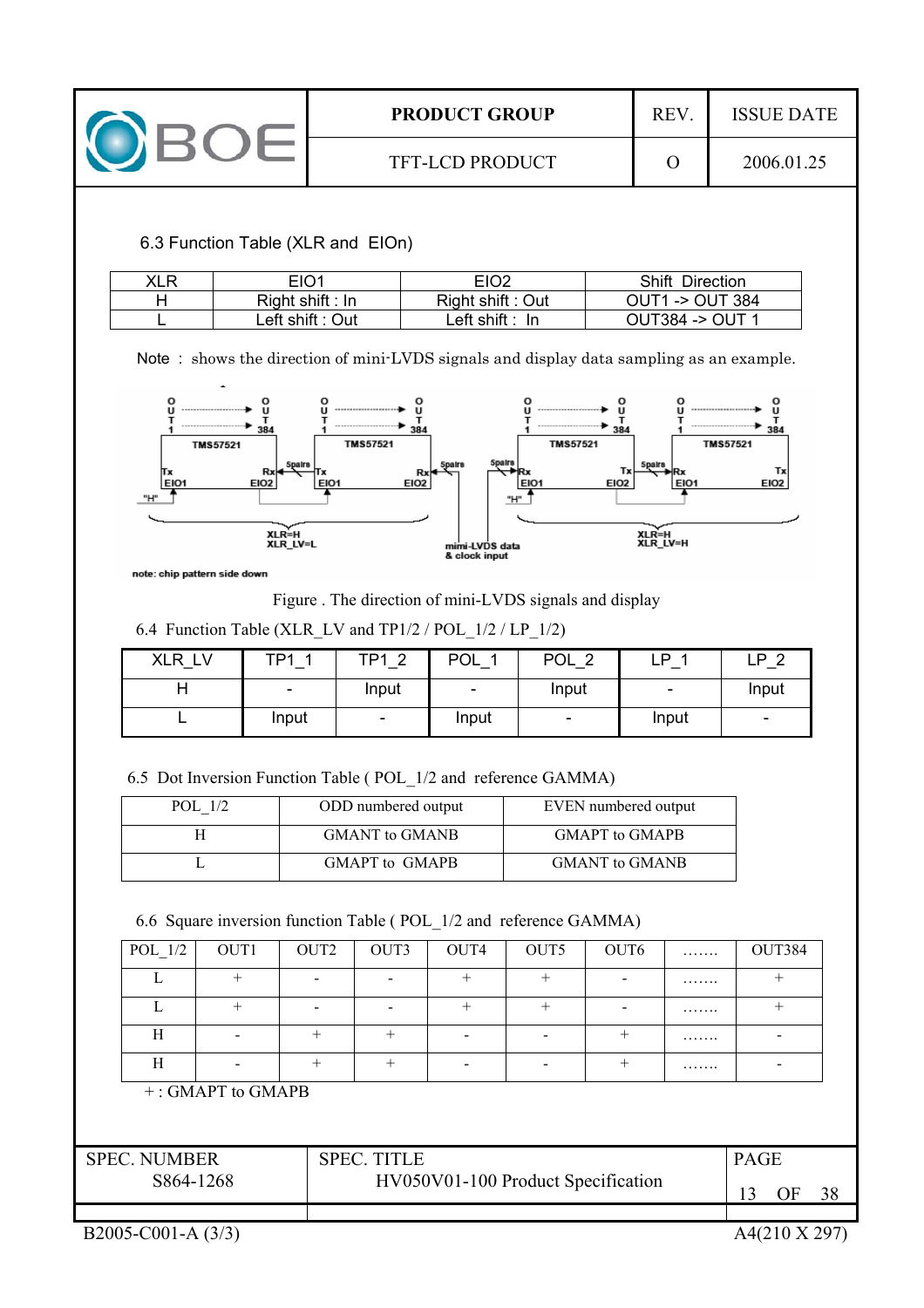

## **7.0 Y-Drive IC**

7.1.Pin Description

| Pin Name    | I/O            | Function                                                                                                                                                                                                                                                                                                                                                                                                                                                                                                                                                                                                               |
|-------------|----------------|------------------------------------------------------------------------------------------------------------------------------------------------------------------------------------------------------------------------------------------------------------------------------------------------------------------------------------------------------------------------------------------------------------------------------------------------------------------------------------------------------------------------------------------------------------------------------------------------------------------------|
| <b>VGH</b>  | Input          | Voltage source for LCD panel control output (High level).                                                                                                                                                                                                                                                                                                                                                                                                                                                                                                                                                              |
| <b>VDD</b>  | Input          | Voltage source for input signal                                                                                                                                                                                                                                                                                                                                                                                                                                                                                                                                                                                        |
| <b>VSS</b>  | Input          | GND for input signal                                                                                                                                                                                                                                                                                                                                                                                                                                                                                                                                                                                                   |
| <b>VGL</b>  | Input          | Voltage source for LCD panel control output (Low level)                                                                                                                                                                                                                                                                                                                                                                                                                                                                                                                                                                |
| CLK(CLK_L)  | Input          | Vertical shift clock input.<br>It is used as shift clock of shift register.<br>Data is synchronized with the rising edge of this signal.                                                                                                                                                                                                                                                                                                                                                                                                                                                                               |
| DIR(DIR_L)  | Input          | Data shift direction control pin.<br>Data shift direction;<br>DIR = High : DIO1 $\rightarrow$ OUT1 $\rightarrow$ OUT2  OUT239 $\rightarrow$ OUT240 $\rightarrow$ DIO2<br>DIR = Low : DIO2 $\rightarrow$ OUT240 $\rightarrow$ OUT239  OUT2 $\rightarrow$ OUT1 $\rightarrow$ DIO1.7                                                                                                                                                                                                                                                                                                                                      |
| OEB(OEB L)  | Input          | Output enable control pins.<br>When OEB pin is `H`, the LCD panel control outputs are fixed at `VGL`,<br>with shift register not cleared. OEB signal is asynchronous with CLK.                                                                                                                                                                                                                                                                                                                                                                                                                                         |
| DIO1, DIO2  | Input / Output | Input /Output pin for vertical synchronous signal.<br>According to the status of DIR input, these pins can be used as input pin for<br>vertical synchronous signal or output pin for carry signal to the next cascaded<br>gate driver IC. The carry signal is used as vertical synchronous signal of next<br>cascaded gate driver and synchronized with falling edge of CLK.<br>Pin assignment<br>$DIR = L$<br>DIO1 is output pin for carry signal.<br>DIO2 is input pin for vertical synchronous signal.<br>$DIR = H$ :<br>DIO1 is input pin for vertical synchronous signal.<br>DIO2 is output pin for carry signal. |
| OUT1~OUT240 | Input          | Output pins for LCD panel driving.                                                                                                                                                                                                                                                                                                                                                                                                                                                                                                                                                                                     |

#### 7.2. Operation Description

7.2.1. Voltage Level of Input And Output Signals.

- -The voltage levels of input signals are as follows:
	- `H` level = VDD
	- `L` level = VSS
- -The voltage levels of carry output signal ( DIO1, 2 ) are as follows:
	- `H` level = VDD
	- `L` level = VSS
- -The voltage levels of LCD control outputs are as follows:
	- `H` level = VGH `L` level = VGL

| <b>SPEC. NUMBER</b> | SPEC TITLE                         |    |
|---------------------|------------------------------------|----|
| S864-1268           | HV050V01-100 Product Specification | 38 |
|                     |                                    |    |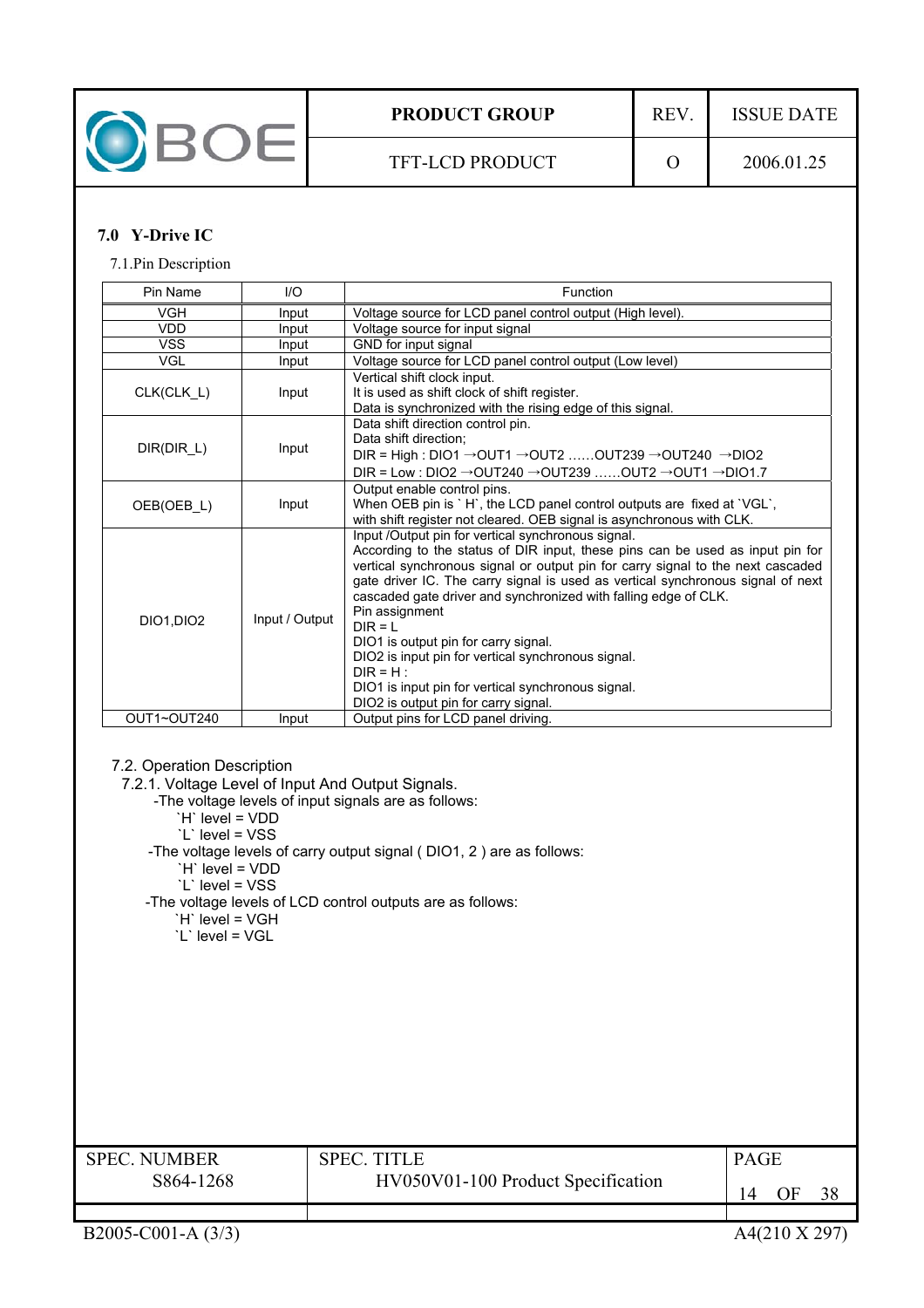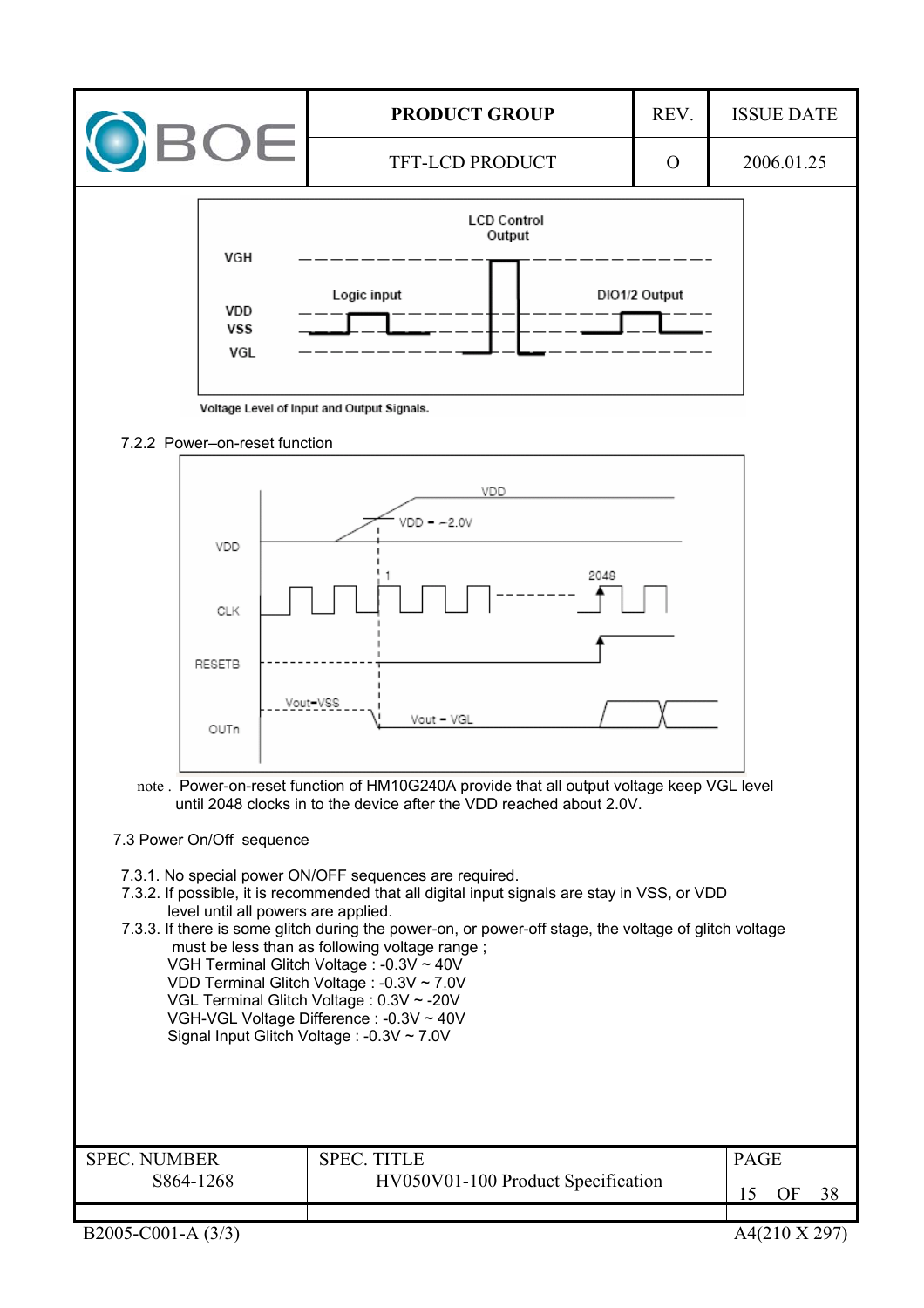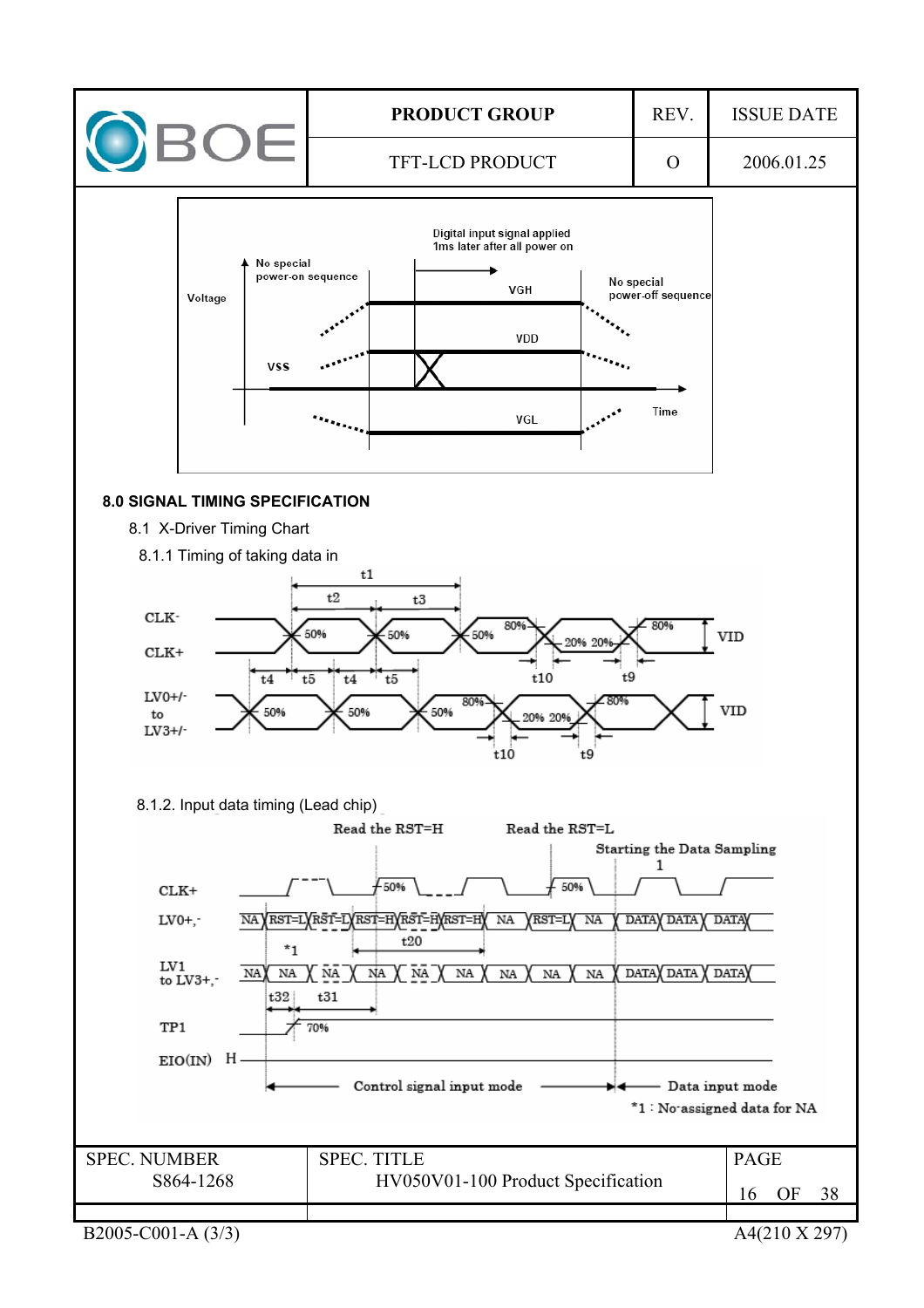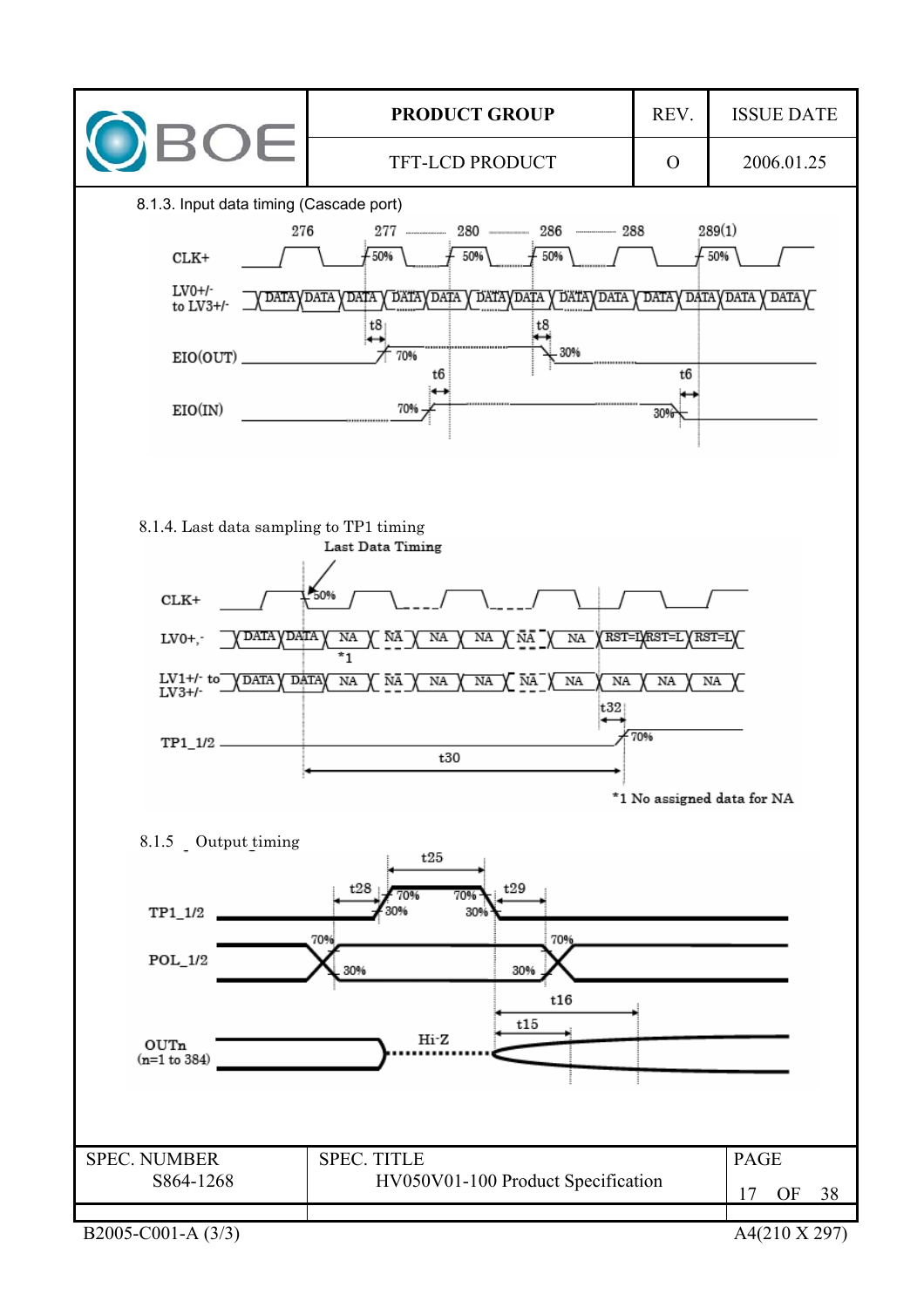

8.1.7. AC electrical characteristics

| Parameter                     | Symbol             | Condition                          | Min.                                 | Typ. | Max            | Unit    |
|-------------------------------|--------------------|------------------------------------|--------------------------------------|------|----------------|---------|
| Clock Pulse Cycle             | t1                 |                                    | 6.25                                 | 6.58 |                | ns      |
| Clock Pulse High Period       | t2                 |                                    | 2.5                                  |      |                | ns      |
| <b>Clock Pulse Low Period</b> | t3                 |                                    | 2.5                                  |      |                | ns      |
| Data Setup Time               | t4                 |                                    | 1.1                                  |      |                | ns      |
| Data Hold Time                | t5                 |                                    | 1.1                                  |      |                | ns      |
| EIO Setup Time                | t <sub>6</sub>     |                                    | $-1.0$                               |      |                | ns      |
| EIO Signal Delay Time         | t8                 | Load=10pF                          |                                      |      | 19.5           | ns      |
| CLK, LV0 to LV3 Rising Time   | t9                 |                                    |                                      |      | 0.8            | ns      |
| CLK, LV0 to LV3 Falling Time  | t10                |                                    |                                      |      | 0.8            | ns      |
| Driver Output Delay Time *1   | t15                | <b>Target Voltage</b><br>±0.1 VDD1 |                                      |      | $\overline{4}$ | μs      |
|                               | t16                | 6 bit Accuracy                     |                                      |      | 8              | $\mu s$ |
| Reset (RST) High Period       | t20                |                                    | Over 50ns,<br>moreover<br>3CLK cycle |      |                |         |
| <b>TP1 High Period</b>        | t25                |                                    | 0.2                                  |      |                | μs      |
| POL Setup Time                | t28                |                                    | $-5.0$                               |      |                | ns      |
| POL Hold Time                 | t29                |                                    | 3.0                                  |      |                | ns      |
| <b>SPEC. NUMBER</b>           | <b>SPEC. TITLE</b> |                                    |                                      |      | <b>PAGE</b>    |         |
| S864-1268                     |                    | HV050V01-100 Product Specification |                                      |      | 18             | OF      |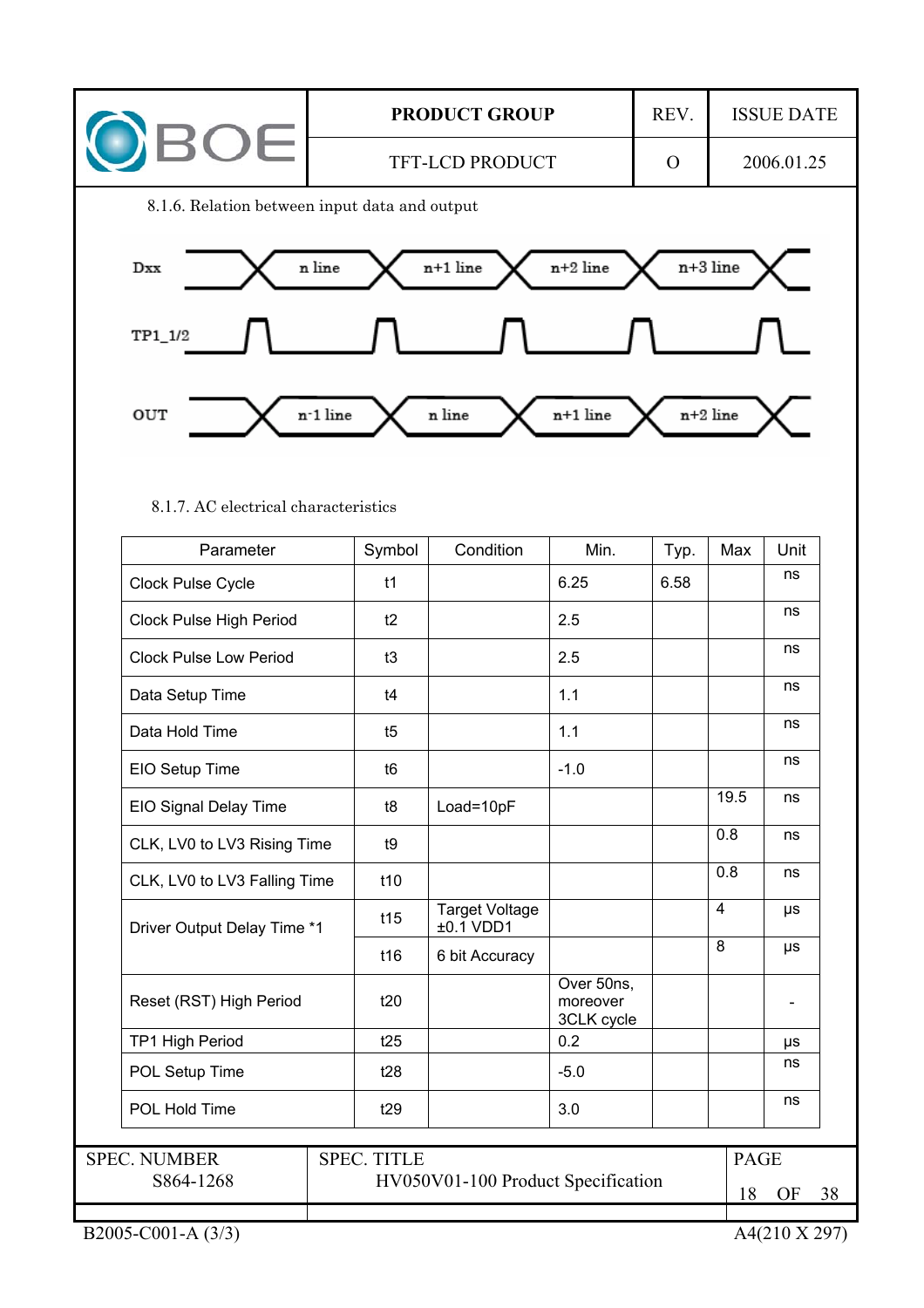|  |                              |                        | <b>PRODUCT GROUP</b> |  |     |  | <b>ISSUE DATE</b>   |  |
|--|------------------------------|------------------------|----------------------|--|-----|--|---------------------|--|
|  |                              | <b>TFT-LCD PRODUCT</b> |                      |  |     |  | 2006.01.25          |  |
|  | Receiver off to TP1 Timing   |                        | t30                  |  | 9   |  | <b>CLK</b><br>cycle |  |
|  | TP1 to Reset Input Time      |                        | t31                  |  | 200 |  | ns                  |  |
|  | Reset Low to TP1 Rising Time |                        | t32                  |  |     |  | ns                  |  |

Note. Output Load Condition



## 8.2. Y-Driver Timing Chart





B2005-C001-A (3/3) A4(210 X 297)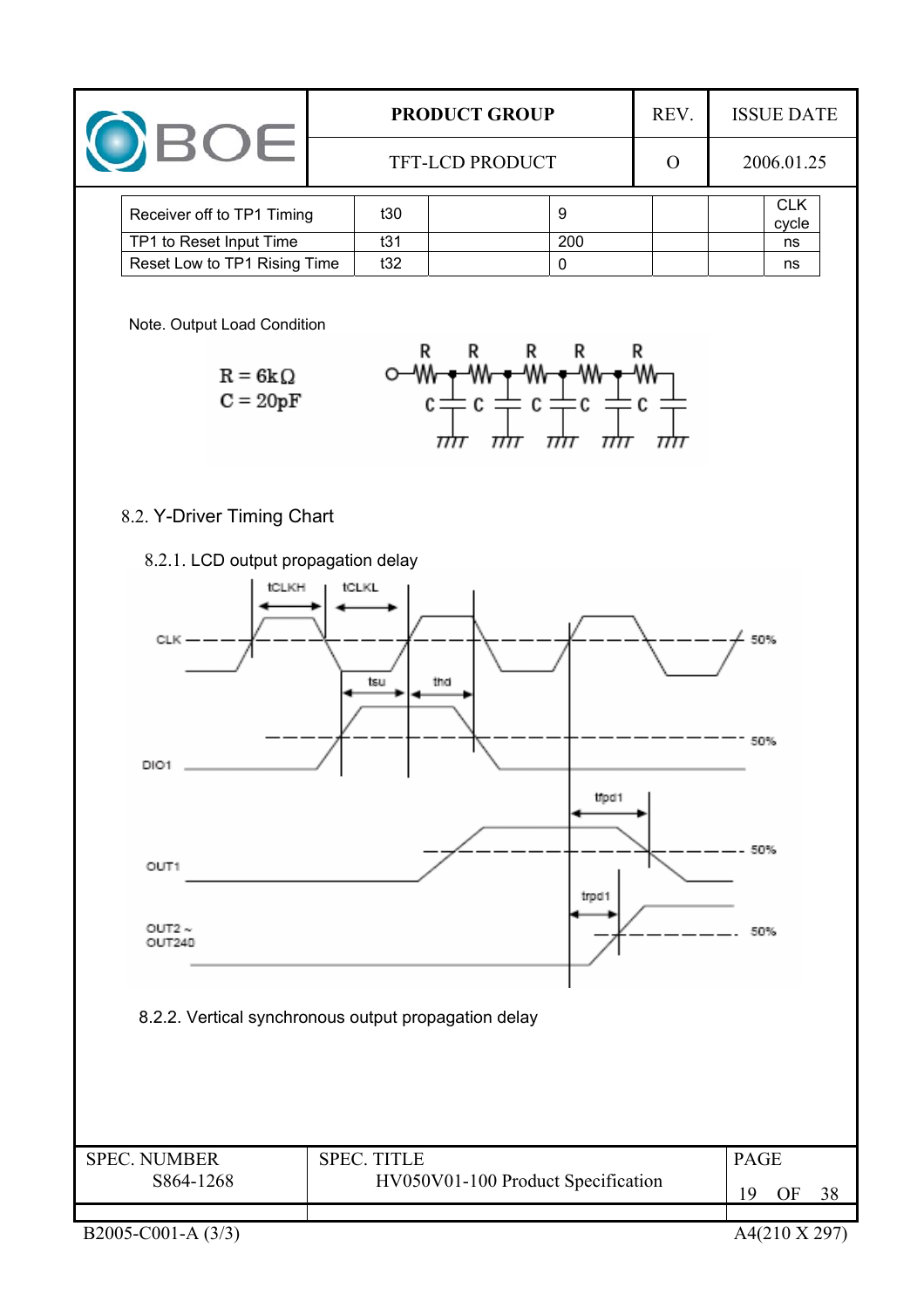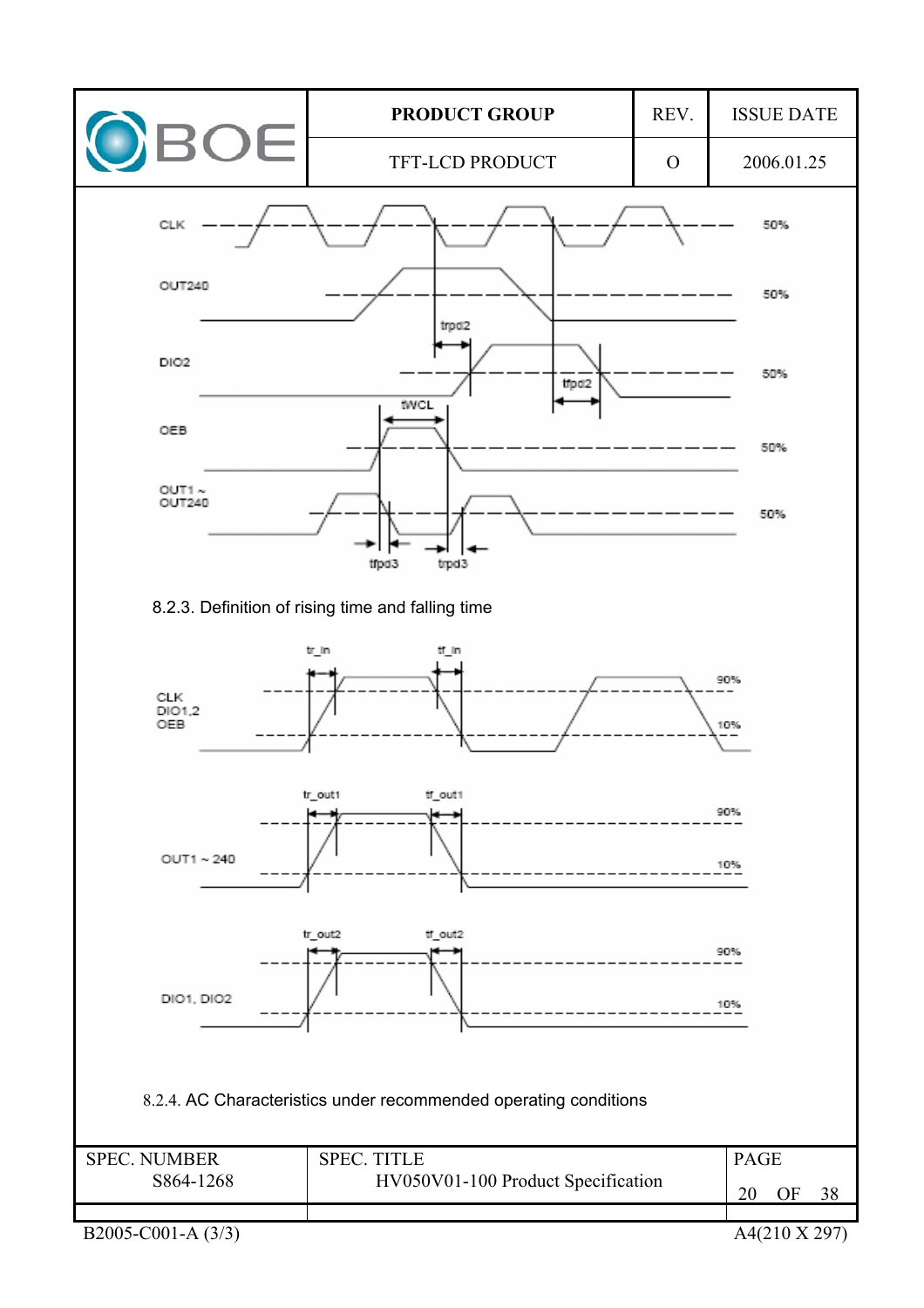| OBOE |                            | <b>PRODUCT GROUP</b> |                        |      | REV. |          | <b>ISSUE DATE</b> |            |  |
|------|----------------------------|----------------------|------------------------|------|------|----------|-------------------|------------|--|
|      |                            |                      | <b>TFT-LCD PRODUCT</b> |      |      | $\Omega$ |                   | 2006.01.25 |  |
|      | <b>ITEM</b>                | <b>SYMBOL</b>        | <b>CONDITIONS</b>      | MIN. |      | MAX.     | <b>UNIT</b>       |            |  |
|      | Clock frequency            | <b>fCLK</b>          |                        |      |      | 500      | kHz               |            |  |
|      | CLK clock pulse width      | tCLKH, tCLKL         | Duty=50%               | 3.0  |      |          | <b>US</b>         |            |  |
|      | OEB signal pulse width     | tWCL                 |                        | 1.0  |      |          | <b>US</b>         |            |  |
|      | Data setup time            | tsu                  |                        | 700  |      |          | ns                |            |  |
|      | Data hold time             | thd                  |                        | 700  |      |          | ns                |            |  |
|      | Output delay time1         | trpd1                | $CL=300pF$             |      |      | 500      | ns                |            |  |
|      | Output delay time2         | tfpd1                | $CL = 300pF$           |      |      | 500      | ns                |            |  |
|      | Output delay time3         | trpd2                | $CL = 30pF$            |      |      | 500      | ns                |            |  |
|      | Output delay time4         | tfpd2                | $CL = 30pF$            |      |      | 500      | ns                |            |  |
|      | Output delay time5         | trpd3                | $CL = 300pF$           |      |      | 500      | ns                |            |  |
|      | Output delay time6         | tfpd3                | $CL = 300pF$           |      |      | 500      | ns                |            |  |
|      | Input signal rising time   | tr in                |                        |      |      | 150      | ns                |            |  |
|      | Input signal falling time  | tf in                |                        |      |      | 150      | ns                |            |  |
|      | Output signal rising time  | tr out1              | $CL = 300pF$           |      |      | 350      | ns                |            |  |
|      | Output signal falling time | tf out1              | $CL = 300pF$           |      |      | 350      | ns                |            |  |
|      | Output signal rising time  | tr_out2              | $CL = 30pF$            |      |      | 150      | ns                |            |  |
|      | Output signal falling time | tf out2              | $CL = 30pF$            |      |      | 150      | ns                |            |  |

## **9.0 RELIABILITY TEST**

9.1 BOE HYDIS Test condition

The following test is performed with the HV050V01-100 .

| N <sub>o</sub> | <b>Test Items</b>                                    | Conditions                                                                                                      |
|----------------|------------------------------------------------------|-----------------------------------------------------------------------------------------------------------------|
| 1              | High temperature storage test                        | Ta = $60$ °C, 240 hrs                                                                                           |
| $\overline{2}$ | Low temperature storage test                         | Ta = -20 $\degree$ C, 240 hrs                                                                                   |
| $\overline{3}$ | High temperature $&$ high<br>humidity operation test | Ta = 50 °C, 80 %RH, 240 hrs                                                                                     |
| 4              | High temperature operation test                      | Ta = 50 °C, 240 hrs                                                                                             |
| 5              | Low temperature operation test                       | Ta = $0 °C$ , 240 hrs                                                                                           |
| 6              | Thermal shock                                        | Ta = -20 °C $\leftrightarrow$ 60 °C (30 min), 100 cycle                                                         |
| 7              | Vibration test<br>(non-operating)                    | : $10 \sim 300 \text{ Hz}$<br>Frequency<br>Gravity/AMP : 1.5G<br>Period<br>$: X, Y, Z$ 30 min                   |
| 8              | Shock test<br>(non-operating)                        | Gravity<br>:150G<br>Pulse width<br>: 6ms, half sine wave<br>$\pm X$ , $\pm Y$ , $\pm Z$ Once for each direction |

 \*As Guarantee Range of Specific part (Pol. / D-IC / LC), BOEHYDIS have responsibility within this range of these parts.

| <b>SPEC NUMBER</b> | SPEC. TITLE                        | <b>PAGE</b> |    |    |
|--------------------|------------------------------------|-------------|----|----|
| S864-1268          | HV050V01-100 Product Specification |             | )F | 38 |
|                    |                                    |             |    |    |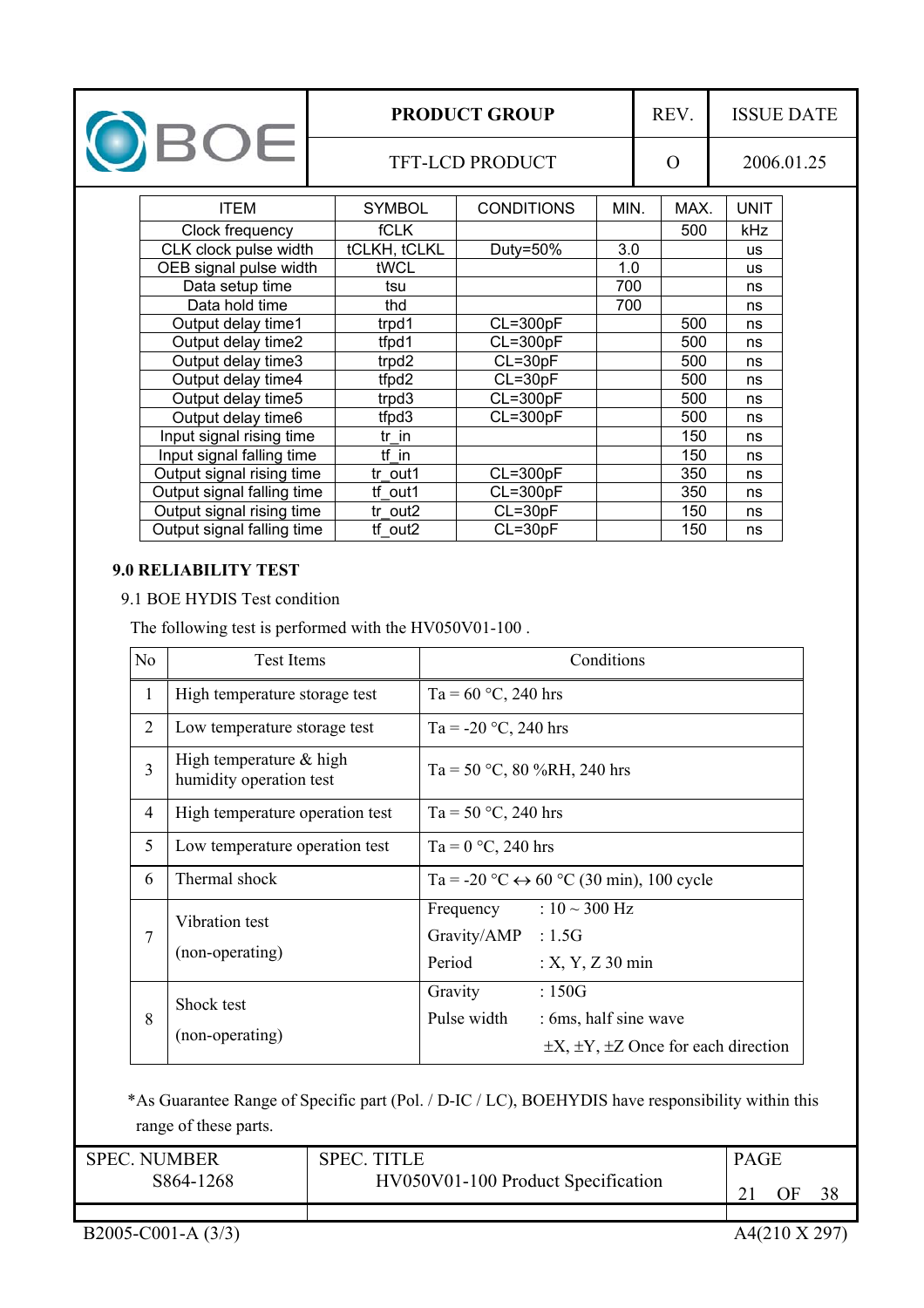

## 9.2 Customer Test condition

The following test is performed with the HV050V01-100

| N <sub>o</sub> | <b>Test Items</b>                                  | Conditions                                                                                                                                                                                                                                                                                                                                                                                                            | Remark |
|----------------|----------------------------------------------------|-----------------------------------------------------------------------------------------------------------------------------------------------------------------------------------------------------------------------------------------------------------------------------------------------------------------------------------------------------------------------------------------------------------------------|--------|
| $\mathbf{1}$   | High temperature storage<br>test                   | Ta = $80 °C$ , $50\%$ , 240 hrs                                                                                                                                                                                                                                                                                                                                                                                       |        |
| $\overline{2}$ | Low temperature storage<br>test                    | Ta = $-30$ °C, 240 hrs                                                                                                                                                                                                                                                                                                                                                                                                |        |
| $\overline{3}$ | High temperature & high<br>humidity operation test | Ta = 50 °C, 90 %RH, 240 hrs<br>$(Ta = 70 °C, 50 %RH, 24 hrs)$                                                                                                                                                                                                                                                                                                                                                         |        |
| $\overline{4}$ | Low temperature<br>operation test                  | Ta = $0 °C$ , 240 hrs<br>$(Ta = 0 °C, 24 hrs)$                                                                                                                                                                                                                                                                                                                                                                        |        |
| 5              | Thermal shock                                      | Ta = -54 °C / 85 °C (120 / 120 min), 6 cycle                                                                                                                                                                                                                                                                                                                                                                          |        |
| 6              | Vibration test<br>(non-operating)                  | $1st$ step<br>Frequency<br>: $5 \sim 500$ Hz<br>Gravity/AMP<br>: $1 G$ , $0.5$ oct/min<br>Period<br>$: Z$ , 27 min<br>$2nd$ step<br>Frequency<br>: Max. resonance frequency<br>at $1st$ step<br>Gravity/AMP<br>: $1 G$ , $0.5$ oct/min<br>Period<br>$: X, Y, Z$ 30 min<br>$3rd$ step<br>Frequency<br>: Random $(5 \sim 500 \text{ Hz})$<br>Gravity/AMP<br>$: 1.06$ Grms<br>Period<br>$: X, Y, Z$ 30 min<br>$4th$ step |        |
|                |                                                    | : Free fall at 76cm height<br>Drop Test                                                                                                                                                                                                                                                                                                                                                                               |        |

| <b>SPEC NUMBER</b> | <b>SPEC TITLE</b>                  | <b>PAGE</b> |  |
|--------------------|------------------------------------|-------------|--|
| S864-1268          | HV050V01-100 Product Specification |             |  |
|                    |                                    |             |  |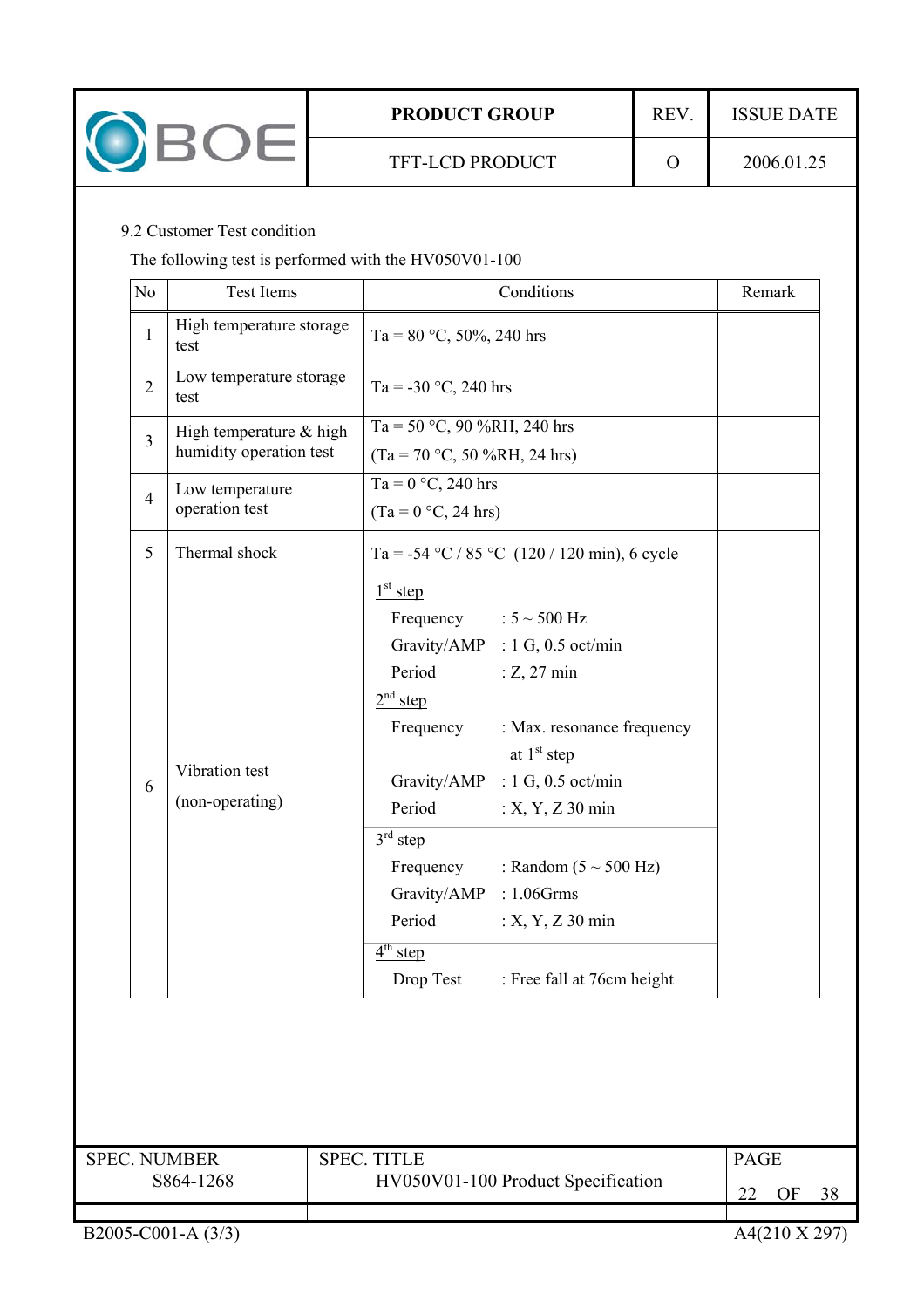| <b>PRODUCT GROUP</b>   | <b>REV</b> | <b>ISSUE DATE</b> |
|------------------------|------------|-------------------|
| <b>TFT-LCD PRODUCT</b> |            | 2006.01.25        |

## **10.0 HANDLING & CAUTIONS**

- 10.1 Cautions for handling the module
	- As the electrostatic discharges may break the LCD module, handle the LCD module with care. Peel a protection sheet off from the LCD panel surface as slowly as possible.
	- As the LCD panel is made from fragile glass material, impulse and pressure to the LCD module should be avoided.
	- As the surface of the polarizer is very soft and easily scratched, use a soft dry cloth without chemicals for cleaning.
	- Put the module display side down on a flat horizontal plane.

#### 10.2 Other cautions

- y Do not disassemble and/or re-assemble LCD module.
- When returning the module for repair or etc, please pack the module not to be broken. We recommend using the original shipping packages.

| <b>SPEC NUMBER</b>                              | <b>SPEC TITLE</b> | <b>PAGE</b> |
|-------------------------------------------------|-------------------|-------------|
| HV050V01-100 Product Specification<br>S864-1268 |                   | ЭF          |
|                                                 |                   |             |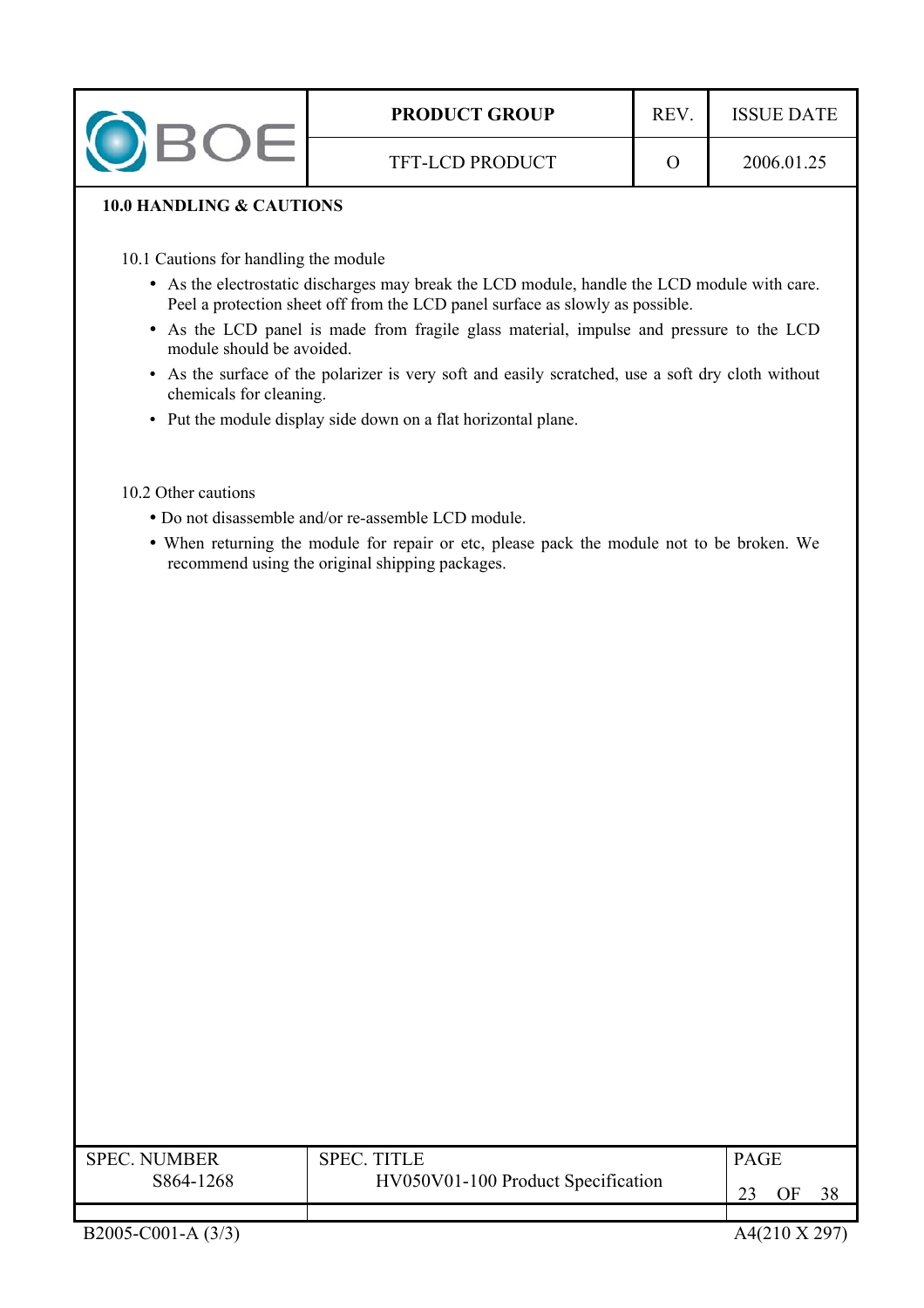| <b>PRODUCT GROUP</b>   | R F V | <b>ISSUE DATE</b> |
|------------------------|-------|-------------------|
| <b>TFT-LCD PRODUCT</b> |       | 2006.01.25        |

## **11.0 APPENDIX**

- 11.1 Drive IC detail specification
	- 11.1.1. X-Drive IC Function Description
		- 11.1.1.1. Acquisition of image data

EIO2= "H" is acquired at the first CLK rising edge after EIO2 is biased high. After EIO2 is biased low, acquisition of image data into internal latch begins at the next CLK rising edge. Once all data for 384 outputs are input, device become stand-by automatically and it refrains from acquiring more data despite any CLK inputs until input EIO2 again.

- 11.1.1.2. Remark for EIO and CLK signal input
	- (1) EIO must be input only one pulse during 1H period.
	- (2) CLK must be input more than 20 pulses (on XGA driven by 8 chips) from falling edge of EIO input to 3us after falling edge of TP1.



11.1.1.3.Extend Outputs

Connect the EIO1 pin of previous device to the EIO2 pin of the next device and all input pins except EIO1 and EIO2 are connected commonly by each device.

11.1.1.4.Relationship between the input data and output voltage

Output voltage are defined by the input data value and  $10\gamma$  correction voltage(GMA1-10). Supporting dot inversion driving, the polarities of input gray scale voltage of even pins and odd pins that refer to common electrode voltage can be reversed.

(1)  $\gamma$  corrective reference voltage input(GMA1-10)

Should be input externally. Maintain the stable reference voltage during output gray scale voltage. Refer to "Recommended Operating Conditions" for the order of each voltage.

(2) Image signal data mapping

Data format : 6bit x 2RGB

Input width : 36bit (2 pixels data)

MSB LSB

| Dx5 | $\vert$ Dx4 | $\vert$ Dx3 $\vert$ Dx2 $\vert$ Dx1 | Dx0 |
|-----|-------------|-------------------------------------|-----|
|     |             |                                     |     |

| <b>SPEC. NUMBER</b> | $\mathsf{S}\mathsf{P}\mathsf{E}\mathsf{C}$ . | <b>PAGE</b> |
|---------------------|----------------------------------------------|-------------|
| S864-1268           | HV050V01-100 Product Specification           | ЭF          |
|                     |                                              |             |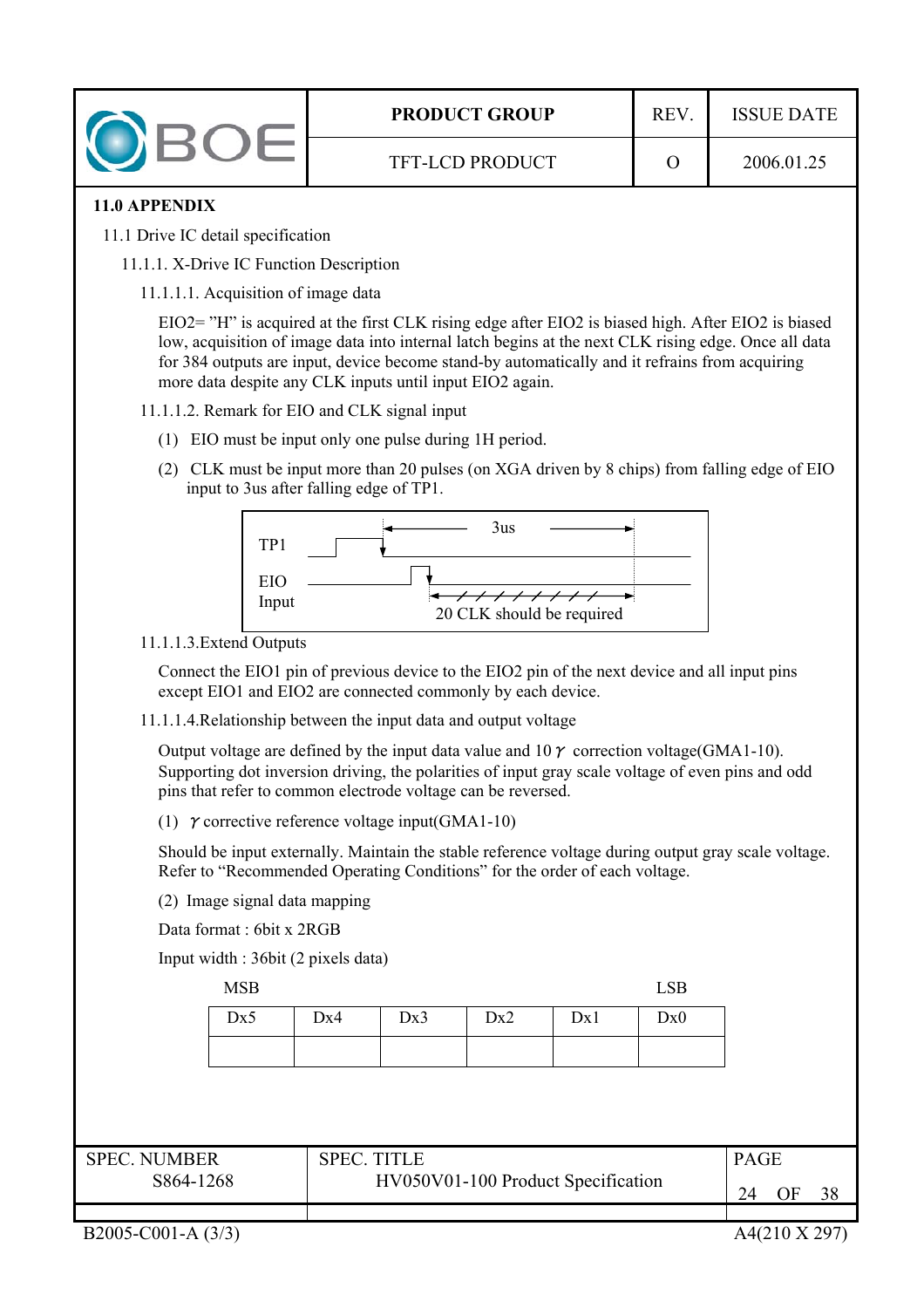| <b>PRODUCT GROUP</b>                                                                                                                                                                                                                         |                                                                                                                                                                                                                                                                                                                                                                                                   | REV.     | <b>ISSUE DATE</b> |  |  |  |
|----------------------------------------------------------------------------------------------------------------------------------------------------------------------------------------------------------------------------------------------|---------------------------------------------------------------------------------------------------------------------------------------------------------------------------------------------------------------------------------------------------------------------------------------------------------------------------------------------------------------------------------------------------|----------|-------------------|--|--|--|
| <b>BOE</b>                                                                                                                                                                                                                                   | <b>TFT-LCD PRODUCT</b>                                                                                                                                                                                                                                                                                                                                                                            | $\Omega$ | 2006.01.25        |  |  |  |
|                                                                                                                                                                                                                                              | 11.1.1.5. Relation between input data and output pins                                                                                                                                                                                                                                                                                                                                             |          |                   |  |  |  |
|                                                                                                                                                                                                                                              | This relationship is irrespective of L/R condition.                                                                                                                                                                                                                                                                                                                                               |          |                   |  |  |  |
| OUT1<br>OUT <sub>2</sub><br>Output                                                                                                                                                                                                           | OUT3<br>OUT5<br>OUT6<br>OUT4                                                                                                                                                                                                                                                                                                                                                                      | $\cdots$ | OUT384            |  |  |  |
| DO0~D05<br>$D10 \sim D15$<br>Data                                                                                                                                                                                                            | D20~D25 D30~D35<br>$D40 \sim D45$<br>$D50\neg D55$                                                                                                                                                                                                                                                                                                                                                | $\cdots$ | D50~D55           |  |  |  |
| 11.1.2. Y-Drive IC operation                                                                                                                                                                                                                 |                                                                                                                                                                                                                                                                                                                                                                                                   |          |                   |  |  |  |
|                                                                                                                                                                                                                                              | The output of LCD control (OUT1 to OUT768) are driven "VCOM" or "VEE" level controlled by<br>the input signals (STV,CPV). The STV data is latched and transferred to OUT1 on the rising edge<br>of CPV, and OUT1 data is shifted to OUT2 and new STV data is also transferred to OUT1 on the<br>next rising edge of CPV. In this way, the data is shifted synchronized to the rising edge of CPV. |          |                   |  |  |  |
|                                                                                                                                                                                                                                              | 5<br>6<br>767<br>3<br>4                                                                                                                                                                                                                                                                                                                                                                           | 768      | 769<br>770        |  |  |  |
| <b>CPV</b>                                                                                                                                                                                                                                   |                                                                                                                                                                                                                                                                                                                                                                                                   |          |                   |  |  |  |
| <b>STV</b>                                                                                                                                                                                                                                   |                                                                                                                                                                                                                                                                                                                                                                                                   |          |                   |  |  |  |
| OUT1                                                                                                                                                                                                                                         |                                                                                                                                                                                                                                                                                                                                                                                                   |          |                   |  |  |  |
| OUT <sub>2</sub>                                                                                                                                                                                                                             |                                                                                                                                                                                                                                                                                                                                                                                                   |          |                   |  |  |  |
| OUT3                                                                                                                                                                                                                                         |                                                                                                                                                                                                                                                                                                                                                                                                   |          |                   |  |  |  |
|                                                                                                                                                                                                                                              |                                                                                                                                                                                                                                                                                                                                                                                                   |          |                   |  |  |  |
| OUT4                                                                                                                                                                                                                                         |                                                                                                                                                                                                                                                                                                                                                                                                   |          |                   |  |  |  |
| OUT768                                                                                                                                                                                                                                       | <u> 1989 - Johann Barn, mars ann an t-Amhain an t-Amhain an t-Amhain an t-Amhain an t-Amhain an t-Amhain an t-Amh</u><br>—    ———                                                                                                                                                                                                                                                                 |          |                   |  |  |  |
|                                                                                                                                                                                                                                              | Fig. 5.1.6 Timing Chart                                                                                                                                                                                                                                                                                                                                                                           |          |                   |  |  |  |
|                                                                                                                                                                                                                                              | 11.1.2.1 LCD control output voltage of Y-Drive IC                                                                                                                                                                                                                                                                                                                                                 |          |                   |  |  |  |
|                                                                                                                                                                                                                                              | The negative voltage output for the liquid crystal control is available.                                                                                                                                                                                                                                                                                                                          |          |                   |  |  |  |
| (Example)                                                                                                                                                                                                                                    |                                                                                                                                                                                                                                                                                                                                                                                                   |          |                   |  |  |  |
|                                                                                                                                                                                                                                              | <b>OUT</b>                                                                                                                                                                                                                                                                                                                                                                                        |          |                   |  |  |  |
| <b>VCOM</b>                                                                                                                                                                                                                                  |                                                                                                                                                                                                                                                                                                                                                                                                   |          |                   |  |  |  |
|                                                                                                                                                                                                                                              | Input                                                                                                                                                                                                                                                                                                                                                                                             |          |                   |  |  |  |
| VDD WSS WELL THE CONTRACT OF THE CONTRACT OF THE CONTRACT OF THE CONTRACT OF THE CONTRACT OF THE CONTRACT OF THE CONTRACT OF THE CONTRACT OF THE CONTRACT OF THE CONTRACT OF THE CONTRACT OF THE CONTRACT OF THE CONTRACT OF T<br><b>VSS</b> |                                                                                                                                                                                                                                                                                                                                                                                                   |          |                   |  |  |  |
| <b>VEE</b>                                                                                                                                                                                                                                   |                                                                                                                                                                                                                                                                                                                                                                                                   |          |                   |  |  |  |
| The voltage of input signals (CPV, STV) is VSS("L") of VDD("H").                                                                                                                                                                             |                                                                                                                                                                                                                                                                                                                                                                                                   |          |                   |  |  |  |
| The voltage of output signals (OUT1 $\sim$ OUT768) is VEE or VCOM.                                                                                                                                                                           |                                                                                                                                                                                                                                                                                                                                                                                                   |          |                   |  |  |  |
| 11.1.3. Relation between input data and output voltage at X-Drive IC                                                                                                                                                                         |                                                                                                                                                                                                                                                                                                                                                                                                   |          |                   |  |  |  |
| <b>SPEC. NUMBER</b>                                                                                                                                                                                                                          | <b>SPEC. TITLE</b>                                                                                                                                                                                                                                                                                                                                                                                |          |                   |  |  |  |
| S864-1268                                                                                                                                                                                                                                    | HV050V01-100 Product Specification                                                                                                                                                                                                                                                                                                                                                                |          | 25<br>OF<br>38    |  |  |  |
| B2005-C001-A (3/3)                                                                                                                                                                                                                           |                                                                                                                                                                                                                                                                                                                                                                                                   |          | A4(210 X 297)     |  |  |  |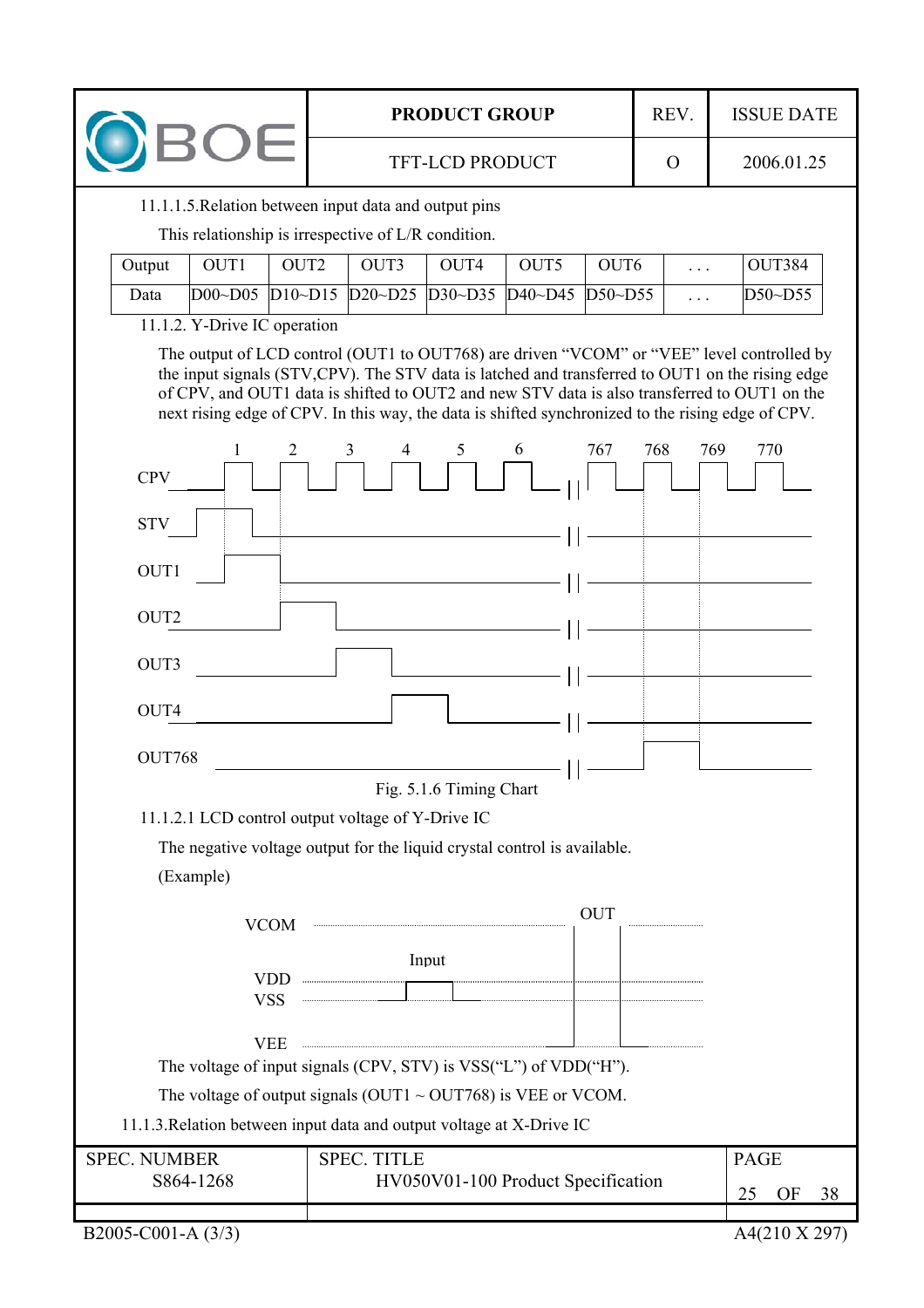

#### 11.1.3.1.  $\gamma$  correction curve

The relationship between input data and  $\gamma$  voltage is shown in below Figure 9.1.3-1.



Figure 9.1.3-1  $\gamma$  correction Curve

## 11.1.3.2. GMA resistors

Resistors as specified in below table are connected in series to each  $\gamma$  correction reference power supplies. If  $\gamma$  correction reference power supply of LCD panel matches each resistance ratio, the parts of GMA external power supplies are not required.

| <b>GMAPT</b>                               | R <sub>1</sub>                                                                                      | Resistor                     | Ratio          |
|--------------------------------------------|-----------------------------------------------------------------------------------------------------|------------------------------|----------------|
| GMAPC                                      | Positive Polarity                                                                                   | R1                           | 5137           |
|                                            | R <sub>2</sub>                                                                                      | R2                           | 3350           |
| <b>GMAPB</b>                               |                                                                                                     | $_{\rm R3}$                  | 3350           |
|                                            |                                                                                                     | R <sub>4</sub>               | 5137           |
| <b>GMANT</b><br>GMANC<br>O<br><b>GMANB</b> | R <sub>3</sub><br>Negative Polarity<br>R <sub>4</sub><br>Figure 9.1.3-2 Ladder resistors Connection | Table 9.1.3-1 Resistor Ratio |                |
| <b>SPEC. NUMBER</b>                        | <b>SPEC. TITLE</b>                                                                                  |                              | <b>PAGE</b>    |
| S864-1268                                  | HV050V01-100 Product Specification                                                                  |                              | OF<br>38<br>26 |
|                                            |                                                                                                     |                              |                |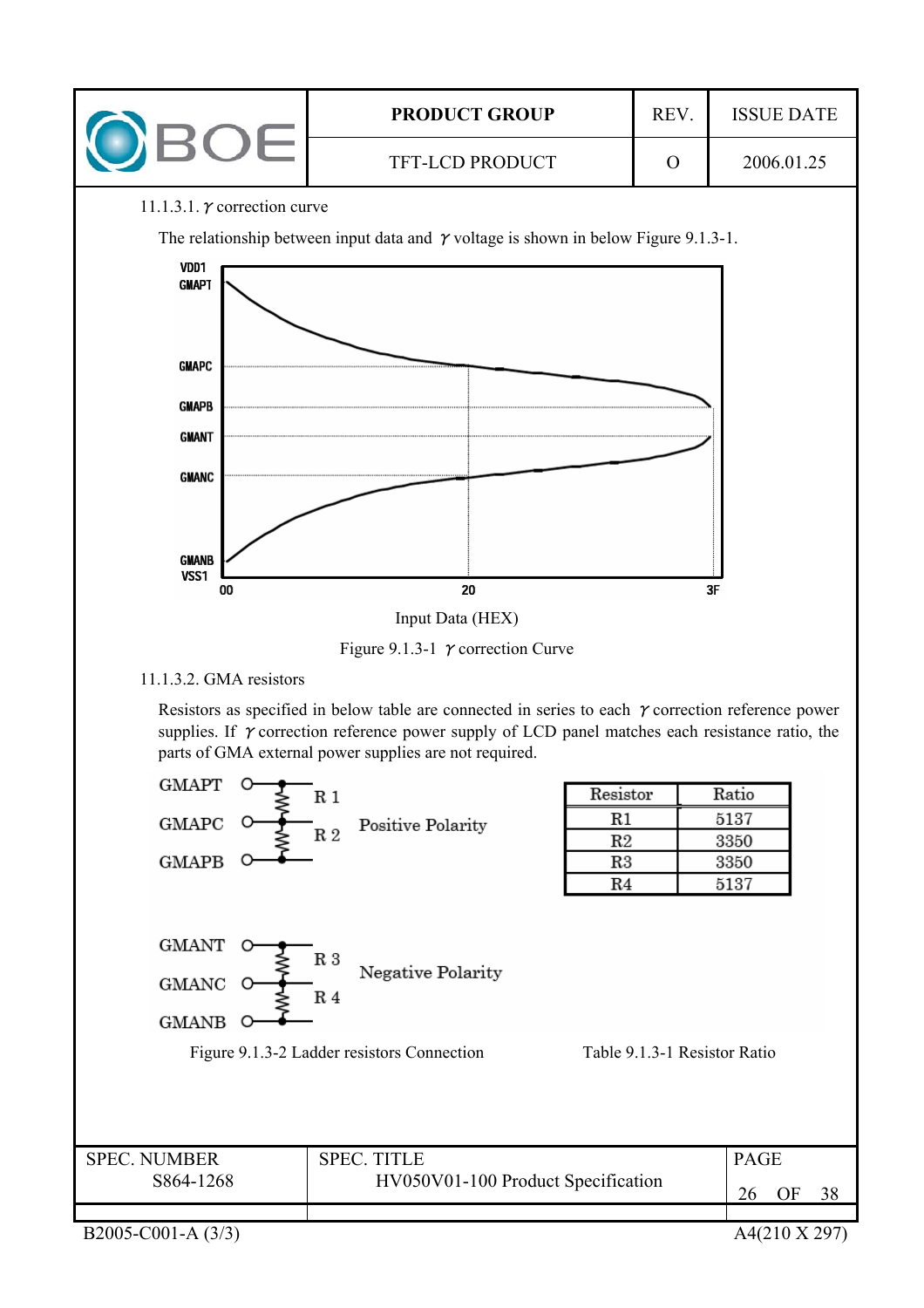

## 11.1.3.3. Relation between input data and output voltage

The relationship between input data and output voltage that is converted by GMA voltage is shown in below table. The input data are described in Hexa-decimal.

| Data<br>(HEX)  | Output Voltage                    | Data<br>(HEX) | Output Voltage                    |
|----------------|-----------------------------------|---------------|-----------------------------------|
| 00             | GMAPT                             | 20            | GMAPC                             |
| 01             | GMAPC+(GMAPT-GMAPC) x 4634/5137   | 21            | GMAPB+(GMAPC-GMAPB) x 3283/3350   |
| 02             | GMAPC+(GMAPT GMAPC) x 4299/5137   | 22            | GMAPB+(GMAPC-GMAPB) x 3216/3350   |
| 03             | GMAPC+(GMAPT-GMAPC) x 3997/5137   | 23            | GMAPB+(GMAPC-GMAPB) x 3149/3350   |
| 04             | GMAPC+(GMAPT-GMAPC) x 3729/5137   | 24            | GMAPB+(GMAPC-GMAPB) x 3082/3350   |
| 05             | GMAPC+(GMAPT-GMAPC) x 3494/5137   | 25            | GMAPB+(GMAPC-GMAPB) x 3015/3350   |
| 06             | GMAPC+(GMAPT-GMAPC) x 3259/5137   | 26            | GMAPB+(GMAPC-GMAPB) x 2948/3350   |
| 07             | GMAPC+(GMAPT-GMAPC) x 3024/5137   | 27            | GMAPB+(GMAPC-GMAPB) x 2881/3350   |
| 08             | GMAPC+(GMAPT-GMAPC) x 2823/5137   | 28            | GMAPB+(GMAPC-GMAPB) x 2814/3350   |
| 09             | GMAPC+(GMAPT-GMAPC) x 2622/5137   | 29            | GMAPB+(GMAPC-GMAPB) x 2747/3350   |
| 0A             | GMAPC+(GMAPT-GMAPC) x 2421/5137   | 2Α            | GMAPB+(GMAPC-GMAPB) x 2680/3350   |
| 0В             | GMAPC+(GMAPT-GMAPC) x 2253/5137   | 2В            | GMAPB+(GMAPC-GMAPB) x 2613/3350   |
| 0C             | GMAPC+(GMAPT-GMAPC) x 2085/5137   | 2C            | GMAPB+(GMAPC-GMAPB) x 2546/3350   |
| 0D             | GMAPC+(GMAPT-GMAPC) x 1917/5137   | 2D            | GMAPB+(GMAPC-GMAPB) x 2479/3350   |
| 0Е             | GMAPC+(GMAPT-GMAPC) x 1785/5137   | 2E            | GMAPB+(GMAPC-GMAPB) x 2412/3350   |
| 0F             | GMAPC+(GMAPT-GMAPC) x 1653/5137   | 2F            | GMAPB+(GMAPC-GMAPB) x 2345/3350   |
| 10             | GMAPC+(GMAPT-GMAPC) x 1521/5137   | 30            | GMAPB+(GMAPC-GMAPB) x 2278/3350   |
| 11             | GMAPC+(GMAPT-GMAPC) x 1420/5137   | 31            | GMAPB+(GMAPC-GMAPB) x 2211/3350   |
| 12             | GMAPC+(GMAPT-GMAPC) x 1319/5137   | 32            | GMAPB+(GMAPC-GMAPB) x 2144/3350   |
| 13             | GMAPC+(GMAPT-GMAPC) x 1218/5137   | 33            | GMAPB+(GMAPC-GMAPB) x 2077/3350   |
| 14             | GMAPC+(GMAPT-GMAPC) x 1117/5137   | 34            | GMAPB+(GMAPC-GMAPB) x 2010/3350   |
| 15             | GMAPC+(GMAPT-GMAPC) x 1016/5137   | 35            | GMAPB+(GMAPC-GMAPB) x 1943/3350   |
| 16             | GMAPC+(GMAPT-GMAPC) x<br>915/5137 | 36            | GMAPB+(GMAPC-GMAPB) x 1842/3350   |
| 17             | GMAPC+(GMAPT-GMAPC) x<br>814/5137 | 37            | GMAPB+(GMAPC-GMAPB) x 1741/3350   |
| 18             | GMAPC+(GMAPT GMAPC) x<br>713/5137 | 38            | GMAPB+(GMAPC-GMAPB) x 1640/3350   |
| 19             | GMAPC+(GMAPT-GMAPC) x<br>612/5137 | 39            | GMAPB+(GMAPC-GMAPB) x 1539/3350   |
| 1A             | GMAPC+(GMAPT-GMAPC) x<br>511/5137 | 3A            | GMAPB+(GMAPC-GMAPB) x 1438/3350   |
| 1B             | GMAPC+(GMAPT-GMAPC) x<br>410/5137 | 3B            | GMAPB+(GMAPC-GMAPB) x 1304/3350   |
| 1 <sub>C</sub> | GMAPC+(GMAPT-GMAPC) x<br>328/5137 | 3C            | GMAPB+(GMAPC-GMAPB) x 1136/3350   |
| 1D             | GMAPC+(GMAPT-GMAPC) x<br>246/5137 | 3D            | GMAPB+(GMAPC-GMAPB) x<br>968/3350 |
| 1E             | GMAPC+(GMAPT-GMAPC) x<br>164/5137 | 3Ε            | GMAPB+(GMAPC-GMAPB) x<br>599/3350 |
| 1F             | GMAPC+(GMAPT-GMAPC) x<br>82/5137  | 3F            | GMAPB                             |

| <b>SPEC. NUMBER</b> | SPEC.<br><b>TITLE</b>              | <b>PAGE</b> |
|---------------------|------------------------------------|-------------|
| S864-1268           | HV050V01-100 Product Specification | 38<br>ЭF    |
|                     |                                    |             |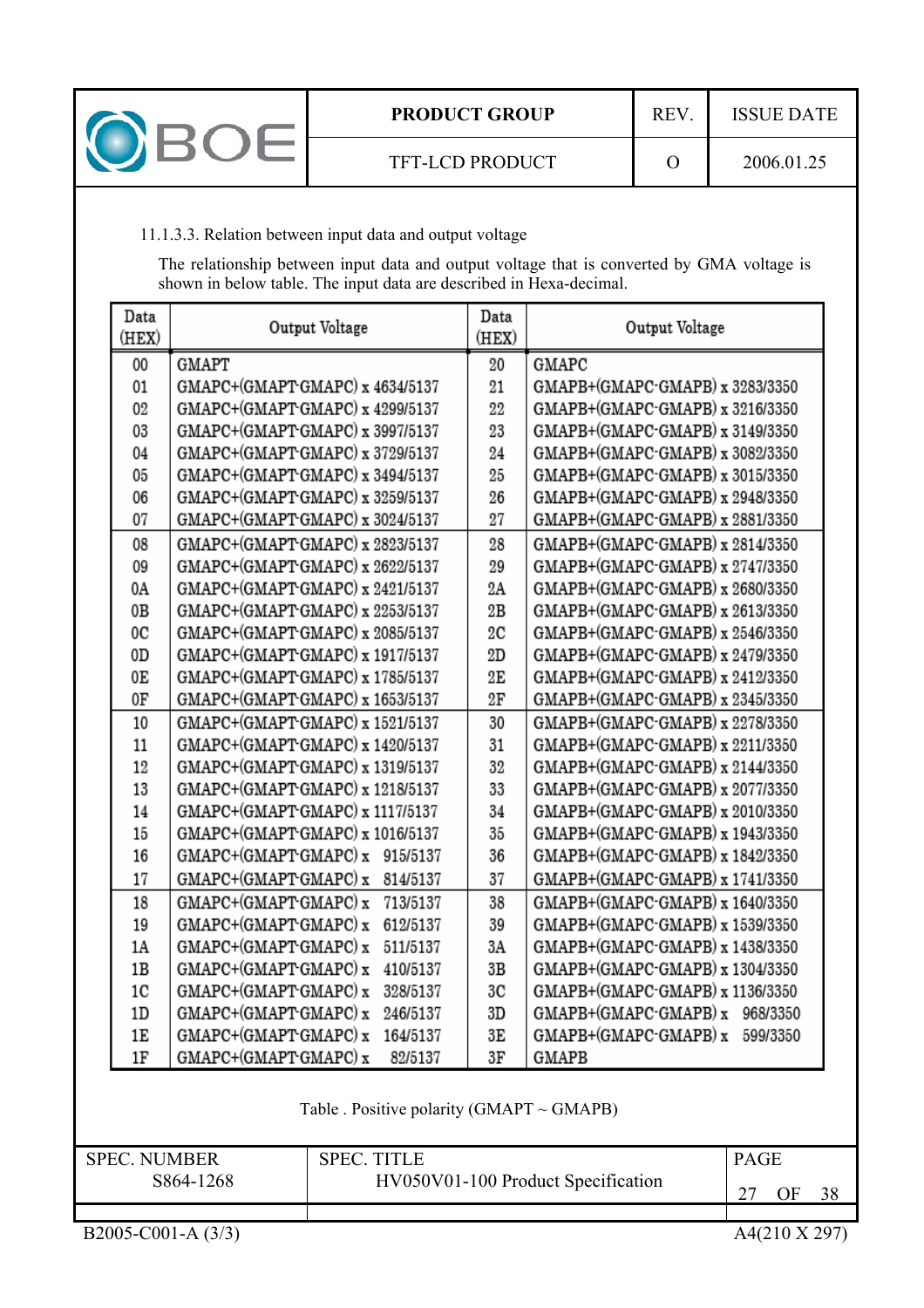

| Data<br>(HEX)       | Output Voltage                                | Data<br>(HEX)                         | Output Voltage                     |  |  |
|---------------------|-----------------------------------------------|---------------------------------------|------------------------------------|--|--|
| 00                  | GMANB                                         | 20                                    | GMANC                              |  |  |
| 01                  | GMANB+(GMANC-GMANB) x 503/5137                | 21                                    | GMANC+(GMANT-GMANC) x<br>67/3350   |  |  |
| 02                  | GMANB+(GMANC-GMANB) x 838/5137                | 22                                    | GMANC+(GMANT-GMANC) x<br>134/3350  |  |  |
| 03                  | GMANB+(GMANC-GMANB) x 1140/5137               | 23                                    | GMANC+(GMANT-GMANC) x<br>201/3350  |  |  |
| 04                  | GMANB+(GMANC-GMANB) x 1408/5137               | 24                                    | GMANC+(GMANT-GMANC) x<br>268/3350  |  |  |
| 05                  | GMANB+(GMANC-GMANB) x 1643/5137               | 25                                    | GMANC+(GMANT-GMANC) x<br>335/3350  |  |  |
| 06                  | GMANB+(GMANC-GMANB) x 1878/5137               | 26                                    | GMANC+(GMANT GMANC) x<br>402/3350  |  |  |
| 07                  | GMANB+(GMANC-GMANB) x 2113/5137               | 27                                    | GMANC+(GMANT-GMANC) x<br>469/3350  |  |  |
| 08                  | GMANB+(GMANC-GMANB) x 2314/5137               | 28                                    | GMANC+(GMANT GMANC) x<br>536/3350  |  |  |
| 09                  | GMANB+(GMANC-GMANB) x 2515/5137               | 29                                    | GMANC+(GMANT GMANC) x<br>603/3350  |  |  |
| 0A                  | GMANB+(GMANC-GMANB) x 2716/5137               | 2Α                                    | GMANC+(GMANT-GMANC) x<br>670/3350  |  |  |
| OВ                  | GMANB+(GMANC-GMANB) x 2884/5137               | 2B                                    | GMANC+(GMANT GMANC) x<br>737/3350  |  |  |
| oc                  | GMANB+(GMANC-GMANB) x 3052/5137               | 2C                                    | GMANC+(GMANT GMANC) x<br>804/3350  |  |  |
| OD                  | GMANB+(GMANC-GMANB) x 3220/5137               | 2D                                    | GMANC+(GMANT GMANC) x<br>871/3350  |  |  |
| ОE                  | GMANB+(GMANC-GMANB) x 3352/5137               | 2E                                    | GMANC+(GMANT-GMANC) x 938/3350     |  |  |
| OF                  | GMANB+(GMANC-GMANB) x 3484/5137               | 2F                                    | GMANC+(GMANT-GMANC) x 1005/3350    |  |  |
| 10                  | GMANB+(GMANC-GMANB) x 3616/5137               | 30                                    | GMANC+(GMANT-GMANC) x 1072/3350    |  |  |
| 11                  | GMANB+(GMANC-GMANB) x 3717/5137               | 31                                    | GMANC+(GMANT-GMANC) x 1139/3350    |  |  |
| 12                  | GMANB+(GMANC-GMANB) x 3818/5137               | 32                                    | GMANC+(GMANT-GMANC) x 1206/3350    |  |  |
| 13                  | GMANB+(GMANC-GMANB) x 3919/5137               | 33                                    | GMANC+(GMANT-GMANC) x 1273/3350    |  |  |
| 14                  | GMANB+(GMANC-GMANB) x 4020/5137               | 34                                    | GMANC+(GMANT-GMANC) x 1340/3350    |  |  |
| 15                  | GMANB+(GMANC-GMANB) x 4121/5137               | 35                                    | GMANC+(GMANT-GMANC) x 1407/3350    |  |  |
| 16                  | GMANB+(GMANC-GMANB) x 4222/5137               | 36<br>GMANC+(GMANT-GMANC) x 1508/3350 |                                    |  |  |
| 17                  | GMANB+(GMANC-GMANB) x 4323/5137               | 37                                    | GMANC+(GMANT-GMANC) x 1609/3350    |  |  |
| 18                  | GMANB+(GMANC-GMANB) x 4424/5137               | 38                                    | GMANC+(GMANT-GMANC) x 1710/3350    |  |  |
| 19                  | GMANB+(GMANC-GMANB) x 4525/5137               | 39                                    | GMANC+(GMANT-GMANC) x 1811/3350    |  |  |
| 1A                  | GMANB+(GMANC-GMANB) x 4626/5137               | 3A                                    | GMANC+(GMANT-GMANC) x 1912/3350    |  |  |
| 1B                  | GMANB+(GMANC-GMANB) x 4727/5137               | 3B                                    | GMANC+(GMANT-GMANC) x 2046/3350    |  |  |
| 1C                  | GMANB+(GMANC-GMANB) x 4809/5137               | 3C                                    | GMANC+(GMANT-GMANC) x 2214/3350    |  |  |
| 1D                  | GMANB+(GMANC-GMANB) x 4891/5137               | 3D                                    | GMANC+(GMANT-GMANC) x 2382/3350    |  |  |
| 1E                  | GMANB+(GMANC-GMANB) x 4973/5137               | 3E                                    | GMANC+(GMANT-GMANC) x 2751/3350    |  |  |
| 1F                  | GMANB+(GMANC-GMANB) x 5055/5137               | 3Γ                                    | GMANT                              |  |  |
|                     | Table. Negative polarity (GMANB $\sim$ GMANT) |                                       |                                    |  |  |
| <b>SPEC. NUMBER</b> | <b>SPEC. TITLE</b>                            |                                       | <b>PAGE</b>                        |  |  |
|                     | S864-1268                                     |                                       | HV050V01-100 Product Specification |  |  |
|                     |                                               |                                       | 28<br>OF<br>38                     |  |  |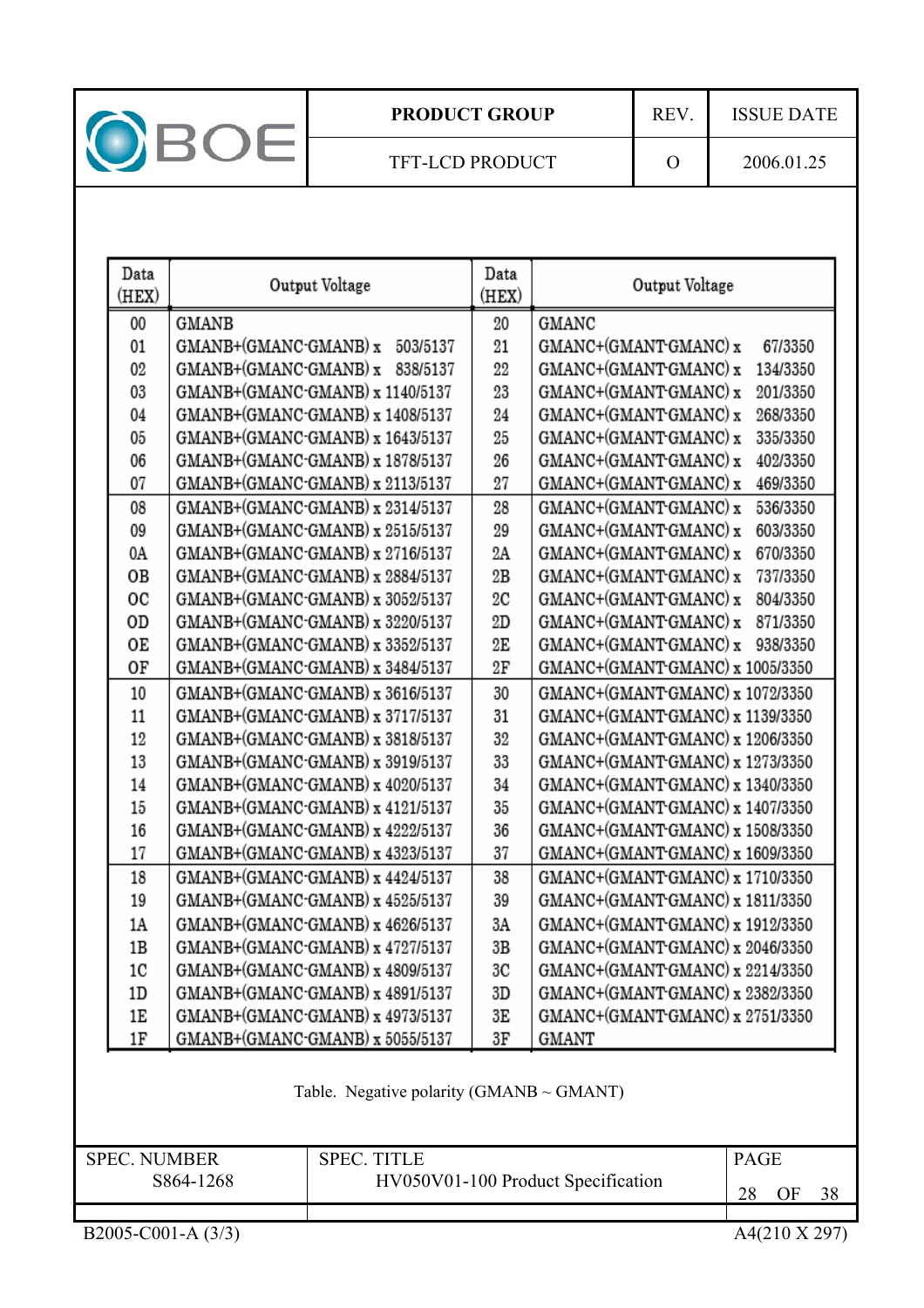

### 11.1.4. Electrical Characteristics

Basically, the ground-level voltage is VSS=VSS1=VSS2=GND=0V.

11.1.4.1. Absolute maximum rating over operating free-air temperature (unless otherwise noted)

|               | Parameter                        | Applied Port          | Rating               | Unit            |
|---------------|----------------------------------|-----------------------|----------------------|-----------------|
|               | Supply Voltage<br>at Logic Port  | VDD <sub>2</sub>      | $-0.5$ to $+5.0$     | V               |
|               | Supply Voltage<br>at Driver Port | VDD1                  | $-0.5$ to $+13.5$    | V               |
|               |                                  | <b>GMAPT</b> to GMANB | $-0.5$ to VDD1 + 0.5 | V               |
| X-Drive<br>IC | Input Voltage                    | VCOM1, VCOM2          |                      |                 |
|               |                                  | Except GMA, VCOM      | $-0.5$ to VDD2 + 0.5 | V               |
|               | Output Voltage                   | EIO1, EIO2            | $-0.5$ to VDD2 + 0.5 | V               |
|               |                                  | OUT1 to OUT384        | $-0.5$ to VDD1 + 0.5 | V               |
|               | Power Supply                     | <b>VDD</b>            | $-0.3$ to $+7.0$     | V               |
| Y-Drive       | Power Supply                     | VGL                   | $-20$ to $+0.3$      | V               |
| IC            | Power Supply                     | VGH-VGL               | $-0.3$ to $+40$      | V               |
|               | Power Supply                     | VDD-VGL               | 4.5 to 25            | V               |
|               | Storage Temperature (Tstg)       |                       | $-55$ to 125         | $\rm ^{\circ}C$ |

Stresses beyond those listed under absolute maximum ratings may cause permanent damage to the device. These are stress ratings only, and functional operation of the device at these of any other conditions beyond those indicated under recommended operation conditions is not implied. Exposure to absolute-maximum-rated conditions for extended periods may affect device reliability.

Keep the power on sequence of VDD2, Control input, VDD1 and GMA1 to GMA10. During power off, this must be reversed.

The order of power on is VDD $\rightarrow$ VEE $\rightarrow$ Input signal $\rightarrow$ VCOM and the order of power off is reverse as shown below figure.

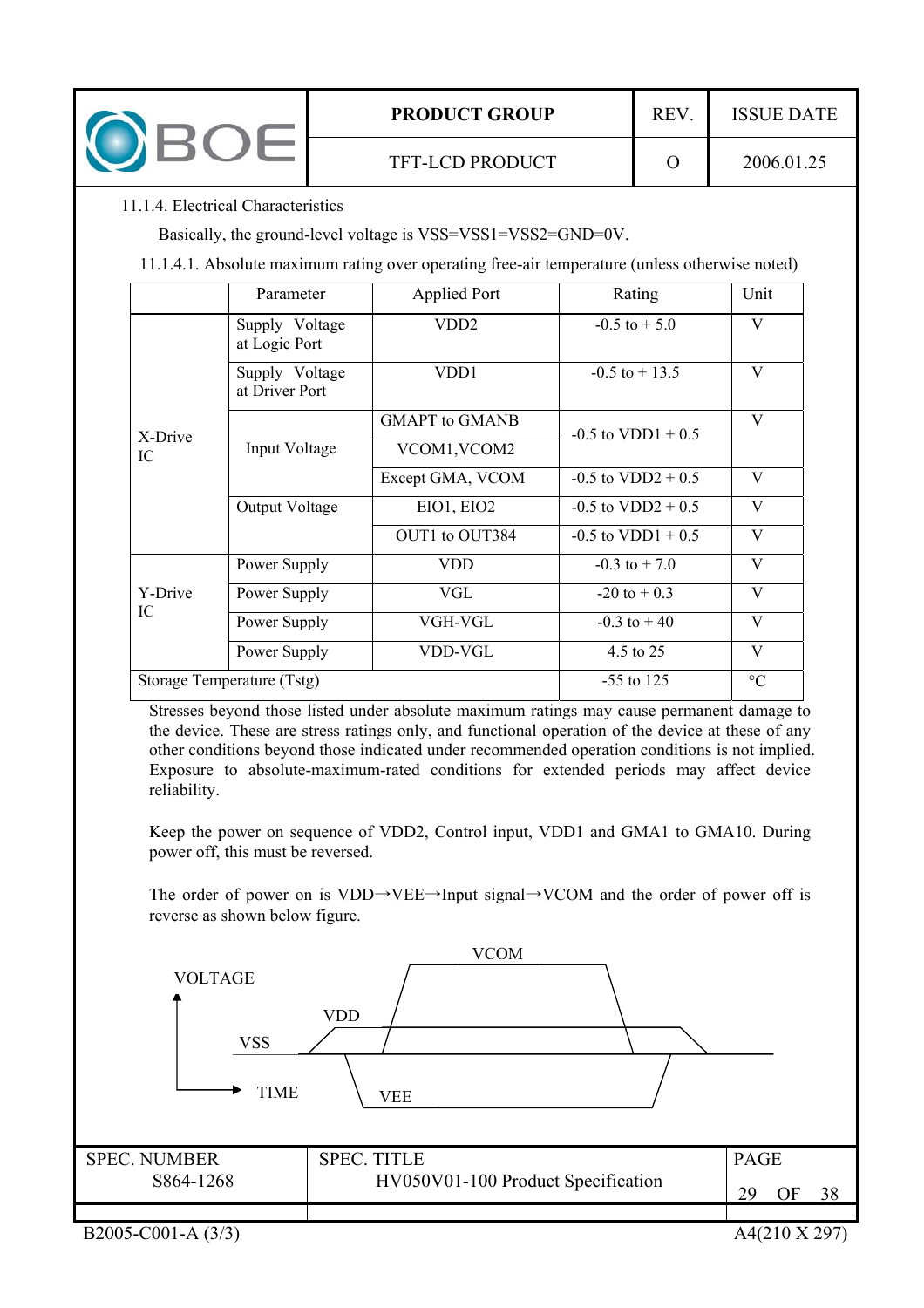| <b>PRODUCT GROUP</b>   | <b>REV</b> | <b>ISSUE DATE</b> |
|------------------------|------------|-------------------|
| <b>TFT-LCD PRODUCT</b> |            | 2006.01.25        |

## 11.1.4.2. Operating condition

|                                         | Parameter                       | Applied Port       | Min.       | Typ. | Max.     | Unit            |
|-----------------------------------------|---------------------------------|--------------------|------------|------|----------|-----------------|
| X-DriveIC                               | Supply Voltage                  | VDD1               | 8.0        |      | 12.0     | V               |
|                                         | <b>Supply Voltage</b>           | VDD <sub>2</sub>   | 2.7        | 3.0  | 3.6      | V               |
|                                         | $\gamma$ -corrected             | $GMAPT \sim GMAPB$ | 1/2VDD1    |      | VDD1-0.2 | V               |
|                                         | <b>Supply Voltage</b>           | $GMANT \sim GMANB$ | $VSS1+0.2$ |      | 1/2VDD1  | V               |
|                                         | <b>VCOM Input Voltage</b>       | VCOM1, VCOM2       | VSS1       |      | VDD1     | V               |
|                                         | <b>CLK</b> Frequency            | <b>CLK</b>         | 152        |      | 160      | <b>MHz</b>      |
|                                         | Output Load<br>Capacitance (CL) | OUT1 ~ OUT384      |            |      | 100      | pF              |
| Y-DriveIC                               | Power Supply                    | <b>VDD</b>         | 2.5        |      | 3.6      | V               |
|                                         | Power Supply                    | <b>VGH</b>         | 10         |      | 28       | V               |
|                                         | Power Supply                    | <b>VGL</b>         | $-15$      |      | $-2$     | V               |
|                                         | Power Supply                    | VGH-VGL            | 17         |      | 38       | V               |
|                                         | Power Supply                    | VDD-VGL            | 5          |      | 20       | V               |
|                                         | <b>Operating Frequency</b>      | fCLK               |            |      | 150      | kHz             |
| Operating free-air<br>Temperature Range |                                 |                    | $-30$      |      | 85       | $\rm ^{\circ}C$ |

Note : Relation of  $\gamma$ -corrected input voltage

 $VDD1 > GMAPT \geq GMPC \geq GMPB \geq GMANT \geq GMANC \geq GMANB > VSS1$ 

| <b>SPEC. NUMBER</b><br>S864-1268 | <b>SPEC. TITLE</b><br>HV050V01-100 Product Specification | <b>PAGE</b> |
|----------------------------------|----------------------------------------------------------|-------------|
|                                  |                                                          | 38<br>30    |
|                                  |                                                          |             |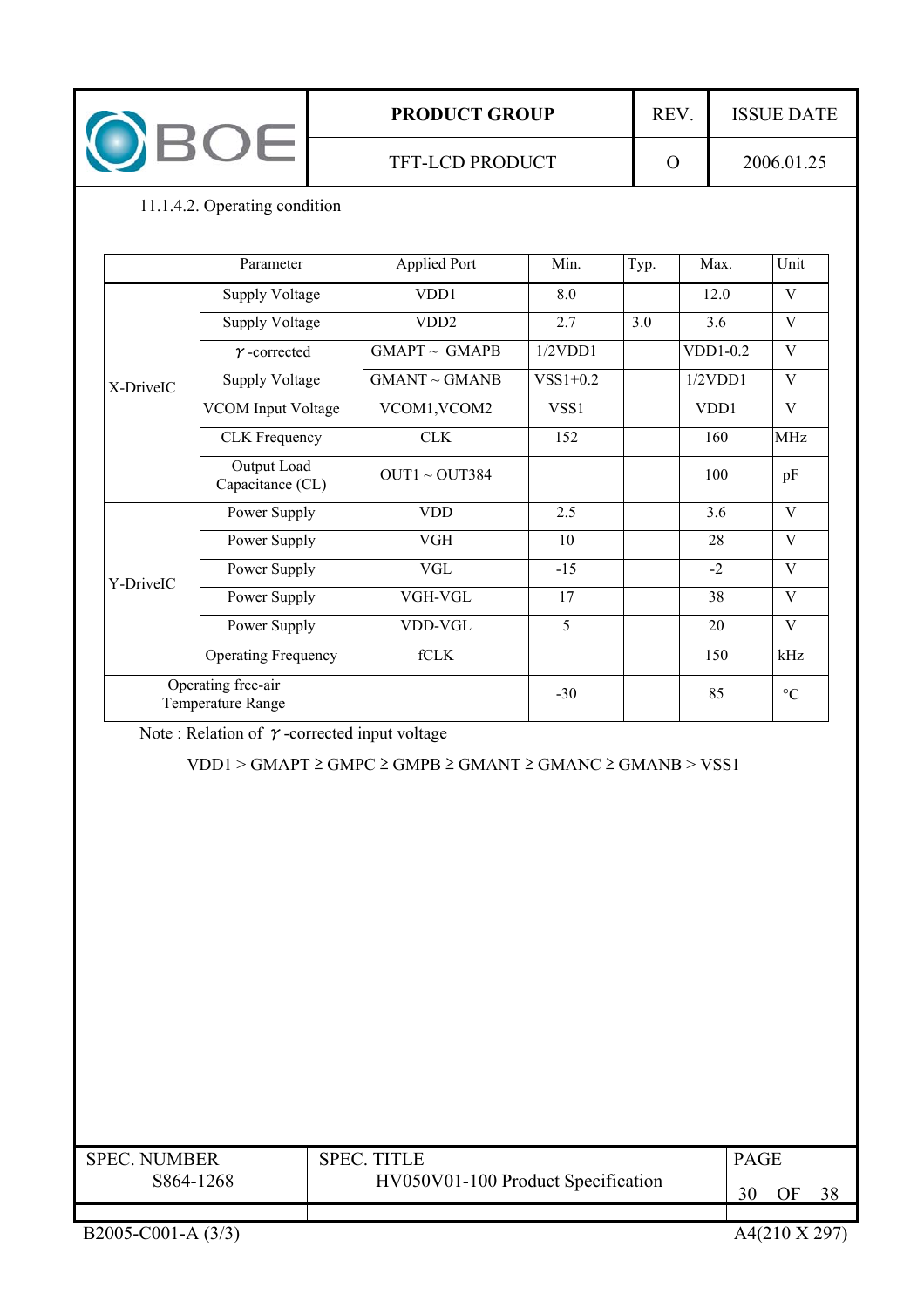| <b>OBOE</b>                                                                                                                                                                                                                                                                                                                                                  |                                                                                                                                     | <b>PRODUCT GROUP</b>   |                                                |                                                       | REV.              |                | <b>ISSUE DATE</b>    |      |
|--------------------------------------------------------------------------------------------------------------------------------------------------------------------------------------------------------------------------------------------------------------------------------------------------------------------------------------------------------------|-------------------------------------------------------------------------------------------------------------------------------------|------------------------|------------------------------------------------|-------------------------------------------------------|-------------------|----------------|----------------------|------|
|                                                                                                                                                                                                                                                                                                                                                              |                                                                                                                                     | <b>TFT-LCD PRODUCT</b> |                                                |                                                       |                   | $\Omega$       | 2006.01.25           |      |
| 11.1.4.3. DC characteristics of X-Drive IC                                                                                                                                                                                                                                                                                                                   |                                                                                                                                     |                        |                                                |                                                       |                   |                |                      |      |
| Parameter                                                                                                                                                                                                                                                                                                                                                    | Applied Part                                                                                                                        |                        | Symbol                                         | Conditions                                            | Min.              | Typ.           | Max.                 | Unit |
| High-level Input<br>Voltage                                                                                                                                                                                                                                                                                                                                  | EIO1.EIO2.XLR.<br>XLR_LV,LP_1/2                                                                                                     |                        | VIH1                                           |                                                       | $0.7 \cdot VDD2$  |                | VDD2                 | v    |
| Low-level Input<br>Voltage                                                                                                                                                                                                                                                                                                                                   | TP1_1/2,POL_1/2,<br>SQINV,LCH,VLB,<br>VBDATA,TEST1/2                                                                                |                        | VIL1                                           |                                                       | 0                 |                | $0.3 \cdot VDD2$     | v    |
| <b>Input Leakage</b><br>Current                                                                                                                                                                                                                                                                                                                              | EIO1, EIO2, XLR.<br>XLR_LV,LP_1/2,<br>TP1 1/2.POL 1/2.<br>SQINV,LCH,VLB,<br><b>VBDATA.TEST1/2.</b><br>LVCLKA/B.<br>LV0A/B to LV3A/B |                        | TIT.                                           |                                                       | -1                |                | 1                    | μA   |
| mini-LVDS<br>Input Voltage<br>(Center)                                                                                                                                                                                                                                                                                                                       | LVCLKA/B.<br>LV0A/B to LV3A/B                                                                                                       |                        | vт                                             |                                                       | 0.3<br>$+(VID/2)$ |                | (VDD2-1.2)<br>-VID/2 | v    |
| mini-LVDS<br>Differential Voltage LVCLKA/B,<br>(Amplitude:<br>peak to peak)                                                                                                                                                                                                                                                                                  | LV0A/B to LV3A/B                                                                                                                    |                        | VID                                            |                                                       | 0.2               |                | 0.6                  | v    |
| <b>Output Current</b>                                                                                                                                                                                                                                                                                                                                        | OUT1 to<br>(Note)<br>OUT384                                                                                                         |                        | ICHG                                           | $VX = VDD1 - 0.2$<br>VOUT=VDD1<br>$-0.2V - 1.0V$      |                   | -250           | $-100$               | μA   |
|                                                                                                                                                                                                                                                                                                                                                              |                                                                                                                                     |                        | IDIS                                           | $VX = VSS + 0.2$<br>VOUT=0.2V<br>$+1.0V$              | 200               | 350            |                      | μA   |
| Output Swing<br>Difference                                                                                                                                                                                                                                                                                                                                   |                                                                                                                                     |                        |                                                | *1                                                    |                   | ±20            | ±35                  |      |
| Devistion<br>(Note)                                                                                                                                                                                                                                                                                                                                          | OUT1 to<br>OUT384                                                                                                                   |                        | ΔVO                                            | $*2$<br>*S                                            |                   | ±16<br>$\pm 5$ | ±25<br>±10           | mV   |
| <b>Averaged Output</b><br><b>Voltage Deviation</b>                                                                                                                                                                                                                                                                                                           | OUT1 to<br>OUT384                                                                                                                   |                        | ΔVA                                            | $*4$                                                  |                   | $\pm 5$        | ±10                  | mV   |
| Ladder Resistance                                                                                                                                                                                                                                                                                                                                            | <b>GMAPT-GMAPB</b><br><b>GMANT-GMANB</b>                                                                                            |                        | <b>RGMA</b>                                    |                                                       | 7900              | 15850          | 23800                | Ω    |
| Output Voltage<br>Range                                                                                                                                                                                                                                                                                                                                      | OUT1 to<br>OUT384                                                                                                                   |                        | VOUT                                           |                                                       | $VSS1+0.2$        |                | VDD1-0.2             | v    |
| <b>Driver Port</b><br>Dynamic Current<br>Consumption (Note)                                                                                                                                                                                                                                                                                                  | VDD1-VSS1                                                                                                                           |                        | Didd1                                          | Raster pattern<br>VDD1=12.0V<br>1H=10us *5<br>No Load |                   | 12             | 16                   | mA   |
| <b>Driver Port</b><br><b>Static Current</b><br>Consumption (Note)                                                                                                                                                                                                                                                                                            | VDD1 VSS1                                                                                                                           |                        | Sidd 1                                         | Raster pattern<br>VDD1=12.0V<br>No Load               |                   | 10             | 14                   | mA   |
| Logic Port<br><b>Dynamic Current</b><br>Consumption (Note)                                                                                                                                                                                                                                                                                                   | VDD2-VSS2                                                                                                                           |                        |                                                | 1H=10us *5<br>Didd2 fCLK=152MHz<br>Checkered          |                   | 18             | 22                   | mA   |
| Logic Port<br><b>Static Current</b><br>Consumption (Note)                                                                                                                                                                                                                                                                                                    | VDD2-VSS2                                                                                                                           |                        | Sidd <sub>2</sub>                              | No<br>Clock&Input<br>After data<br>Sampling           |                   | 0.3            | 0.6                  | mA   |
| $<$ Note $>$<br>Conditions *1: Vout=VDD1-0.2V to VDD1-0.9V, VSS+0.2V to VSS+0.9V<br>*2: Vout=VDD1-0.9V to VDD1-2.5V, VSS+0.9V to VSS+2.5V<br>*3: Vout=VDD1-2.5V to VSS+2.5V<br>$*4: Vout=VDD1-0.2V$ to VSS+0.2V<br>*5: "1H" means one horizontal period.<br>* Input the same value to all pairs of mini-LVDS input and mini-LVDS differential voltage ports. |                                                                                                                                     |                        |                                                |                                                       |                   |                |                      |      |
| <b>SPEC. NUMBER</b>                                                                                                                                                                                                                                                                                                                                          |                                                                                                                                     |                        | <b>SPEC. TITLE</b>                             |                                                       |                   |                | <b>PAGE</b>          |      |
| S864-1268                                                                                                                                                                                                                                                                                                                                                    |                                                                                                                                     |                        | HV050V01-100 Product Specification<br>31<br>OF |                                                       |                   |                | 38                   |      |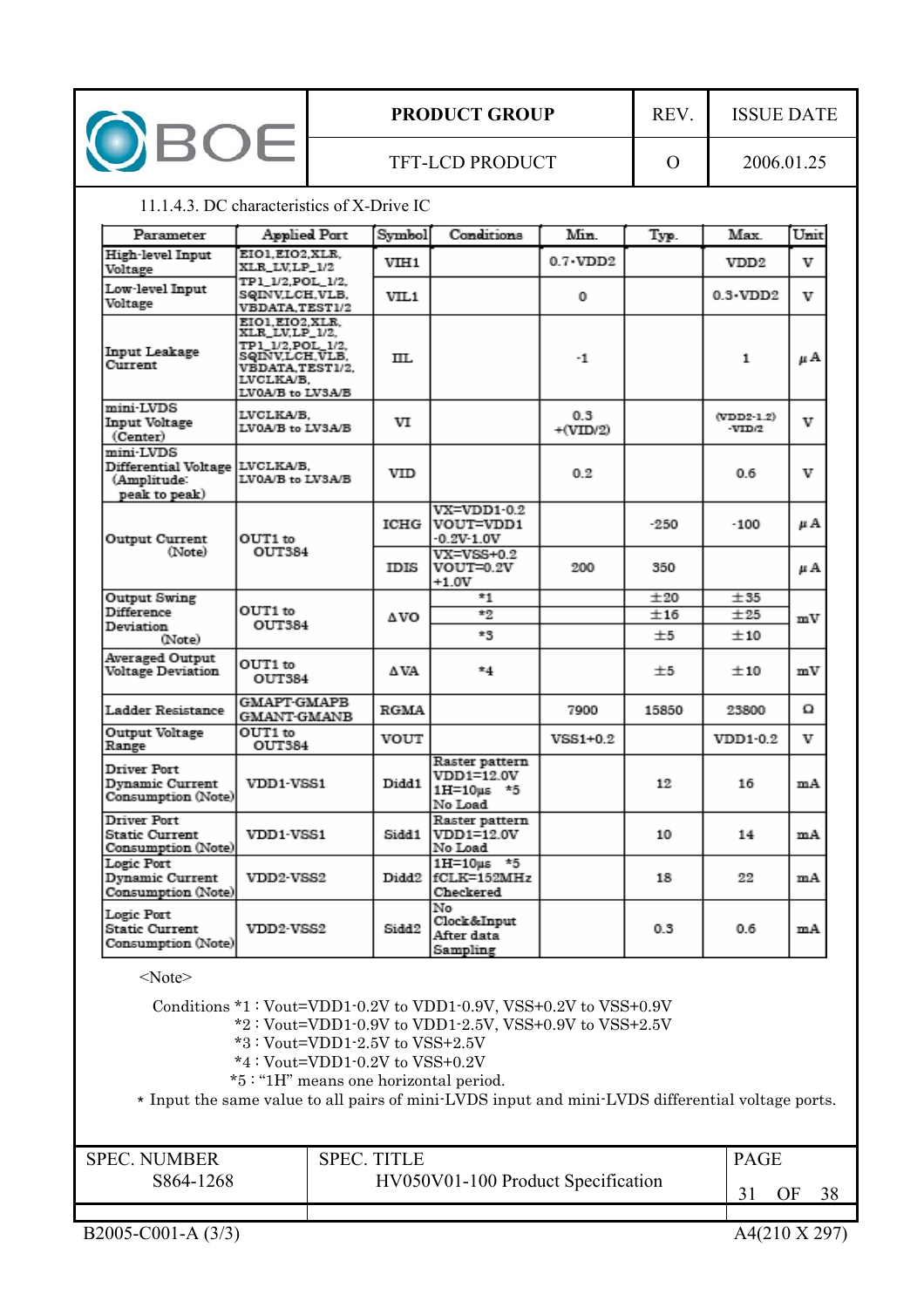

## **PRODUCT GROUP** REV. ISSUE DATE

## 11.1.4.4. DC characteristics of Y-Drive IC

|                                    |            | SYMBOL CONDITIONS        | <b>RATINGS</b>   |      |                 |      |                        |
|------------------------------------|------------|--------------------------|------------------|------|-----------------|------|------------------------|
| <b>ITEM</b>                        |            |                          | MIN.             | TYP. | MAX.            | UNIT | PINS                   |
| '0' input voltage                  | VIL        |                          | VSS              |      | $0.2\times$ VDD | v    | All inputs             |
| '1' input voltage                  | VIH        |                          | $0.65\times$ VDD |      | VDD             | v    | All inputs             |
| '0' output voltage(1)              | VOL        | $OL = 40w$               | <b>VSS</b>       |      | $VSS+0.1$       | v    | DI01.2                 |
| '1' output voltage(2)              | <b>VOH</b> | $IOH = D4A$              | VDD-0.1          |      | VDD             | v    | DI01.2                 |
| '0' output resistance              | ROL        | VOUT=<br>$VGL+0.5V$      |                  |      | 95              | Ω    | OUT1~<br>OUT240        |
| '1' output resistance              | ROH        | VOUT=<br><b>VGH-0.5V</b> |                  |      | 110             | Ω    | OUT1~<br>OUT240        |
| '0' output resistance<br>deviation | dROL       | (MAX-MIN)<br>/AVG        | $-10$            |      | 10              | %    | OUT1~<br><b>OUT240</b> |
| '1' output resistance<br>deviation | dROH       | (MAX-MIN)<br><b>IAVG</b> | $-10$            |      | 10              | %    | OUT1~<br>OUT240        |
| input current                      | IIL        |                          | $-5.0$           |      | $+5.0$          | ΔÅ   | All inputs             |
| current consumption(1)             | IDD        | (Note1)                  |                  |      | 100             | ΔÅ   | VDD                    |
| current consumption(2)             | IGH        | (Note 1)                 |                  |      | 500             | ΔÅ   | VGH                    |

| <b>SPEC NUMBER</b> | <b>SPEC TITLE</b>                  | <b>PAGE</b> |
|--------------------|------------------------------------|-------------|
| S864-1268          | HV050V01-100 Product Specification | 38<br>)F    |
|                    |                                    |             |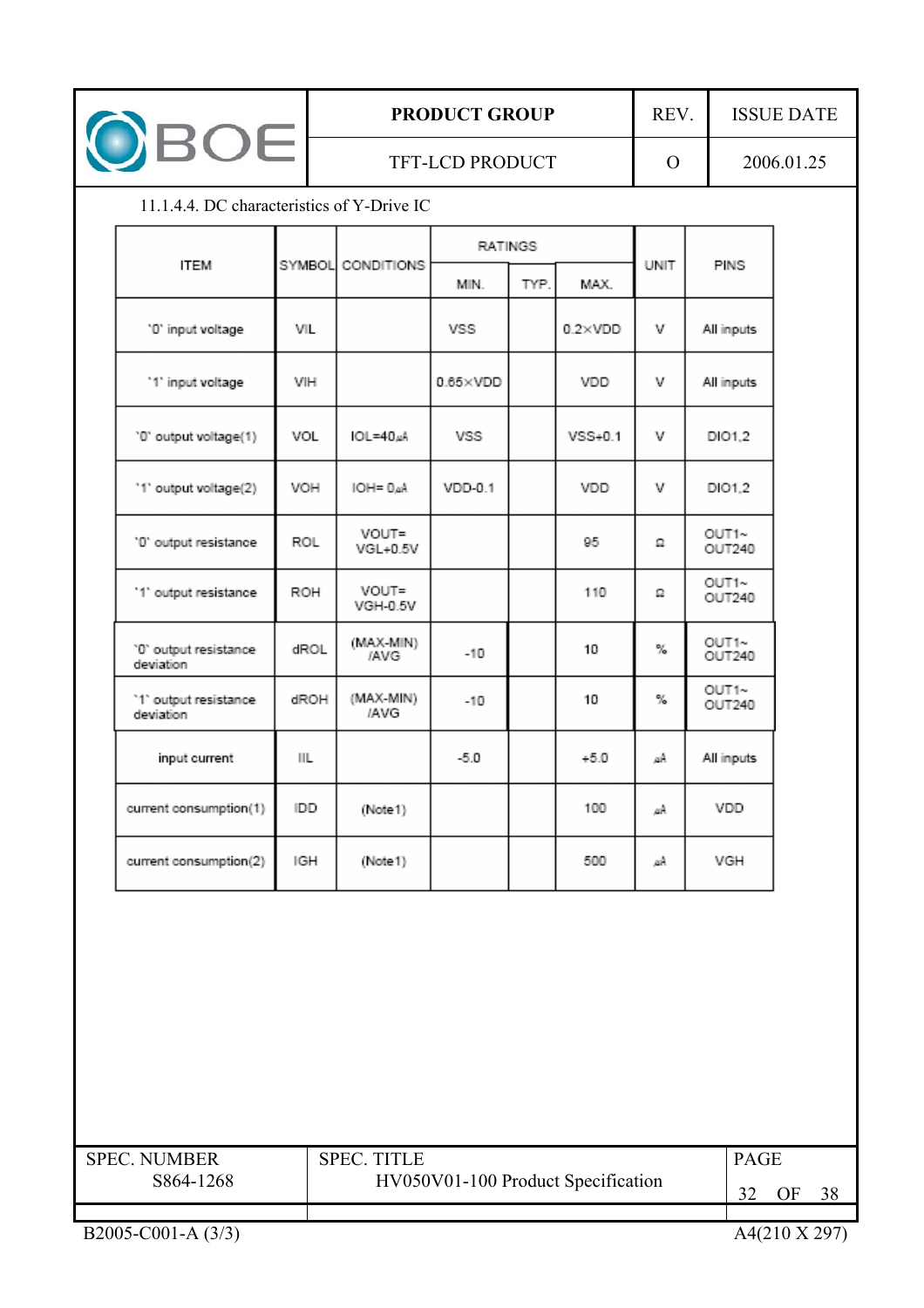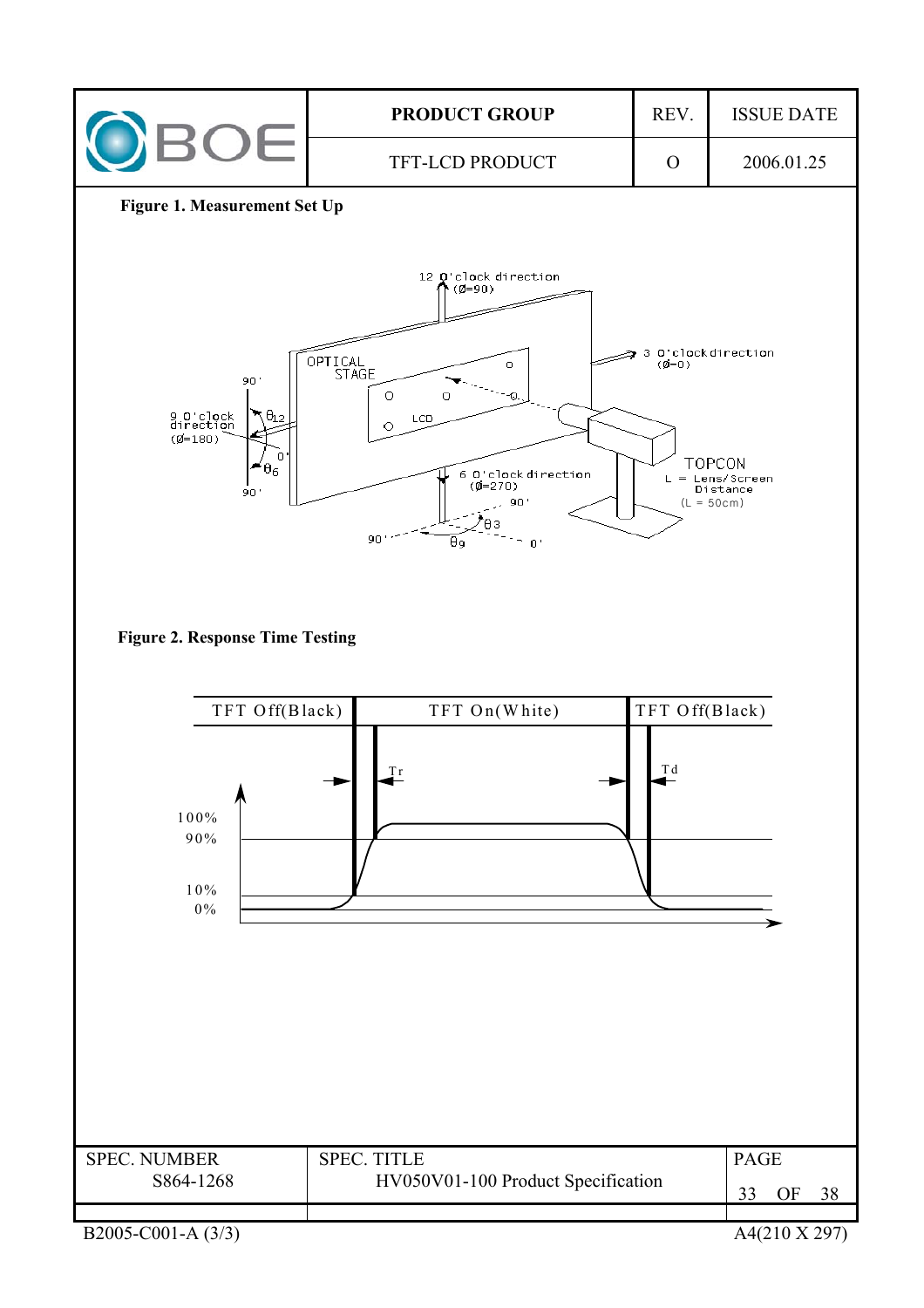

| <b>SPEC. NUMBER</b> | <b>SPEC. TITLE</b>                 | <b>PAGE</b> |  |  |
|---------------------|------------------------------------|-------------|--|--|
| S864-1268           | HV050V01-100 Product Specification | ЭF          |  |  |
|                     |                                    |             |  |  |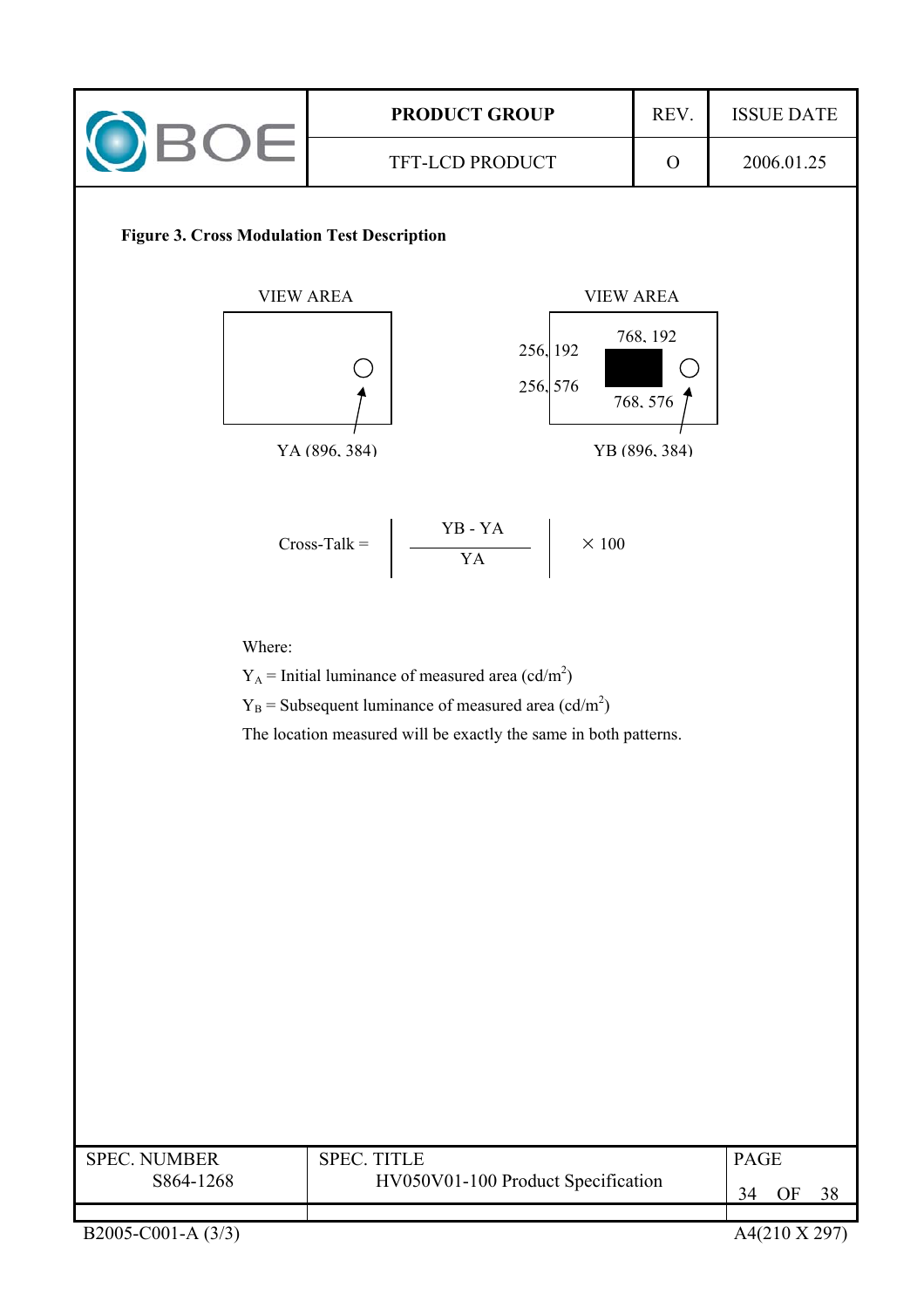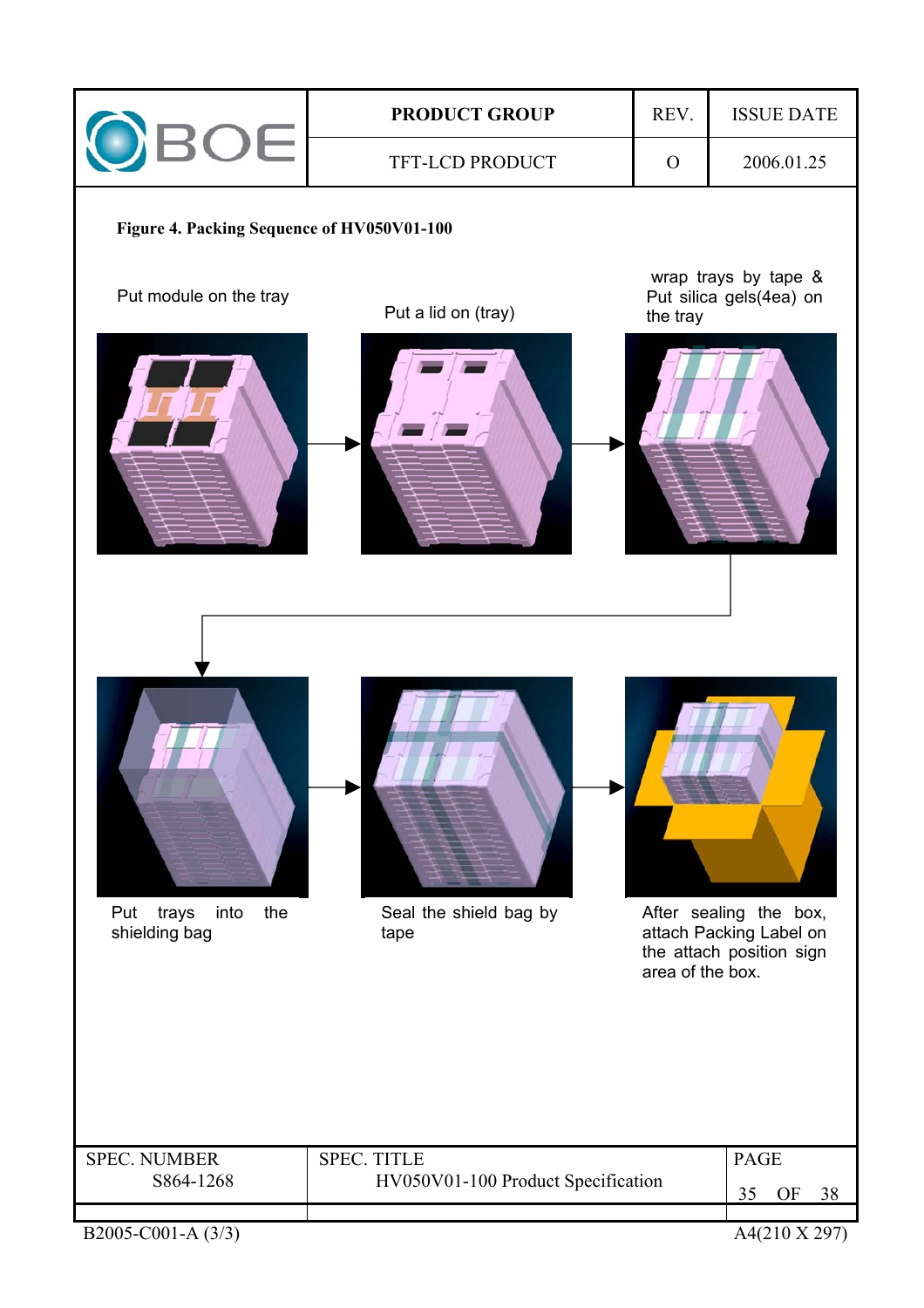|                                                                                                                                                                                 | <b>PRODUCT GROUP</b>                                                     | REV.         | <b>ISSUE DATE</b>                    |  |  |
|---------------------------------------------------------------------------------------------------------------------------------------------------------------------------------|--------------------------------------------------------------------------|--------------|--------------------------------------|--|--|
| <b>BOE</b>                                                                                                                                                                      | TFT-LCD PRODUCT                                                          | $\mathbf{O}$ | 2006.01.25                           |  |  |
| <b>Figure 5. Product Serial Number</b><br>viewiz<br><b>Boehydis</b><br>RoHS Compliant<br>HV050V01-100<br>MADE IN KOREA<br>$\overline{c}$<br>$^{\rm 3}$<br>1<br>X<br>X<br>X<br>x | * 96A980111000394*3012<br>5<br>6<br>4<br>X<br>X<br>X<br>X<br>X<br>X<br>X | X<br>X<br>X  | $\overline{7}$<br>X<br>$\times$<br>X |  |  |
| Type                                                                                                                                                                            |                                                                          |              |                                      |  |  |
| No 1. Control                                                                                                                                                                   |                                                                          |              |                                      |  |  |
| No 2, Rank                                                                                                                                                                      |                                                                          |              |                                      |  |  |
|                                                                                                                                                                                 | No 3, Line Classification(BOE HYDIS: H, LCM: L, BOE OT: A/B/C)           |              |                                      |  |  |
| No 4. Year(2001: 01, 2002: 02, )                                                                                                                                                |                                                                          |              |                                      |  |  |
| No 5, Month(1, 2, 3, , 9 X, Y, Z)                                                                                                                                               |                                                                          |              |                                      |  |  |
| No 6, FG Code                                                                                                                                                                   |                                                                          |              |                                      |  |  |
| No 7, Serial No.                                                                                                                                                                |                                                                          |              |                                      |  |  |
| *. Packing Note<br>Box Dimension: 333mm(W)X 333mm(D)X 435(H)<br>Package Quantity in one Box: 60pcs<br>Total weight: 4.8kg                                                       |                                                                          |              |                                      |  |  |
| <b>SPEC. TITLE</b><br><b>SPEC. NUMBER</b><br>S864-1268<br>HV050V01-100 Product Specification                                                                                    |                                                                          |              | <b>PAGE</b><br>OF<br>38<br>36        |  |  |
| B2005-C001-A (3/3)                                                                                                                                                              | A4(210 X 297)                                                            |              |                                      |  |  |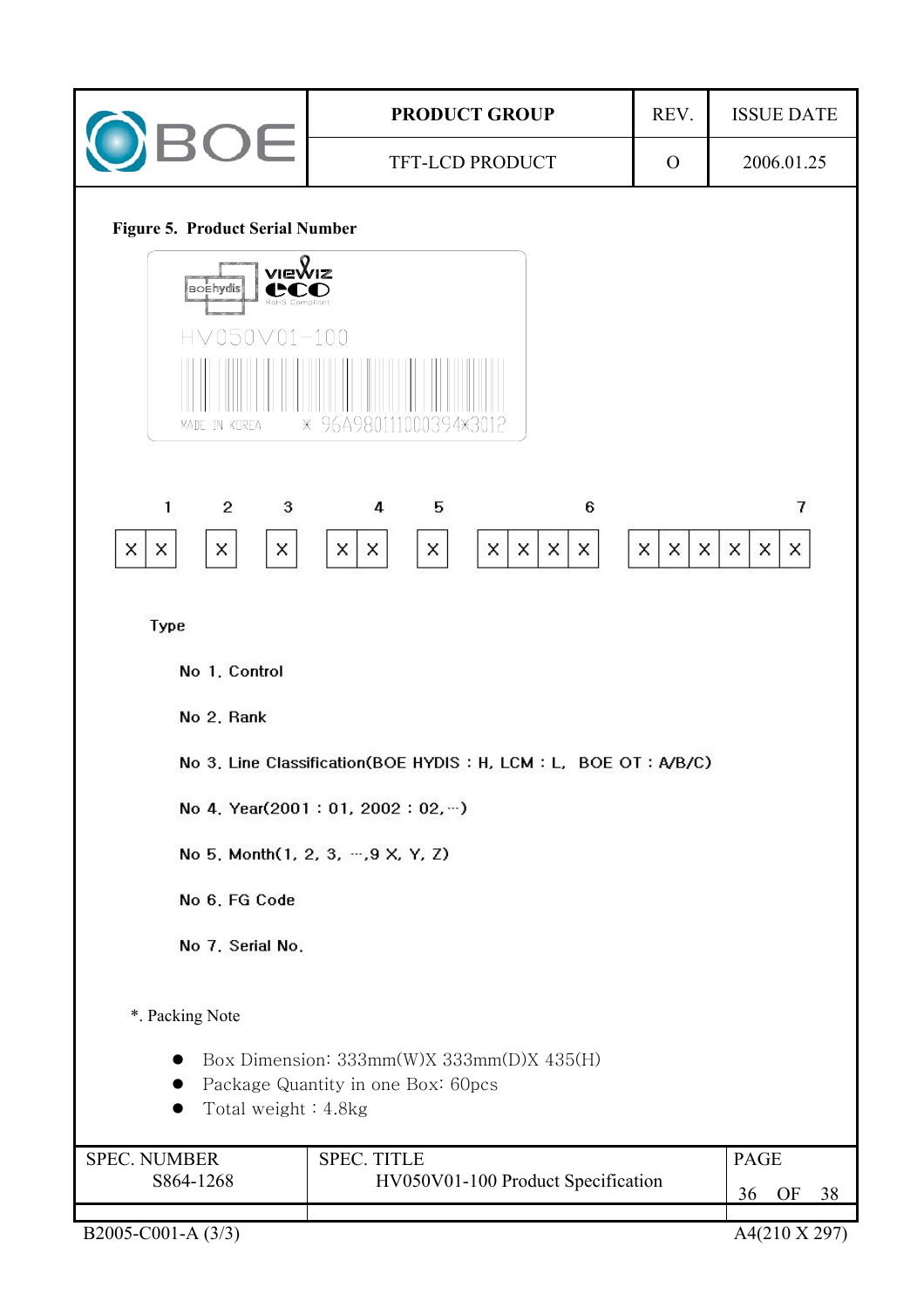